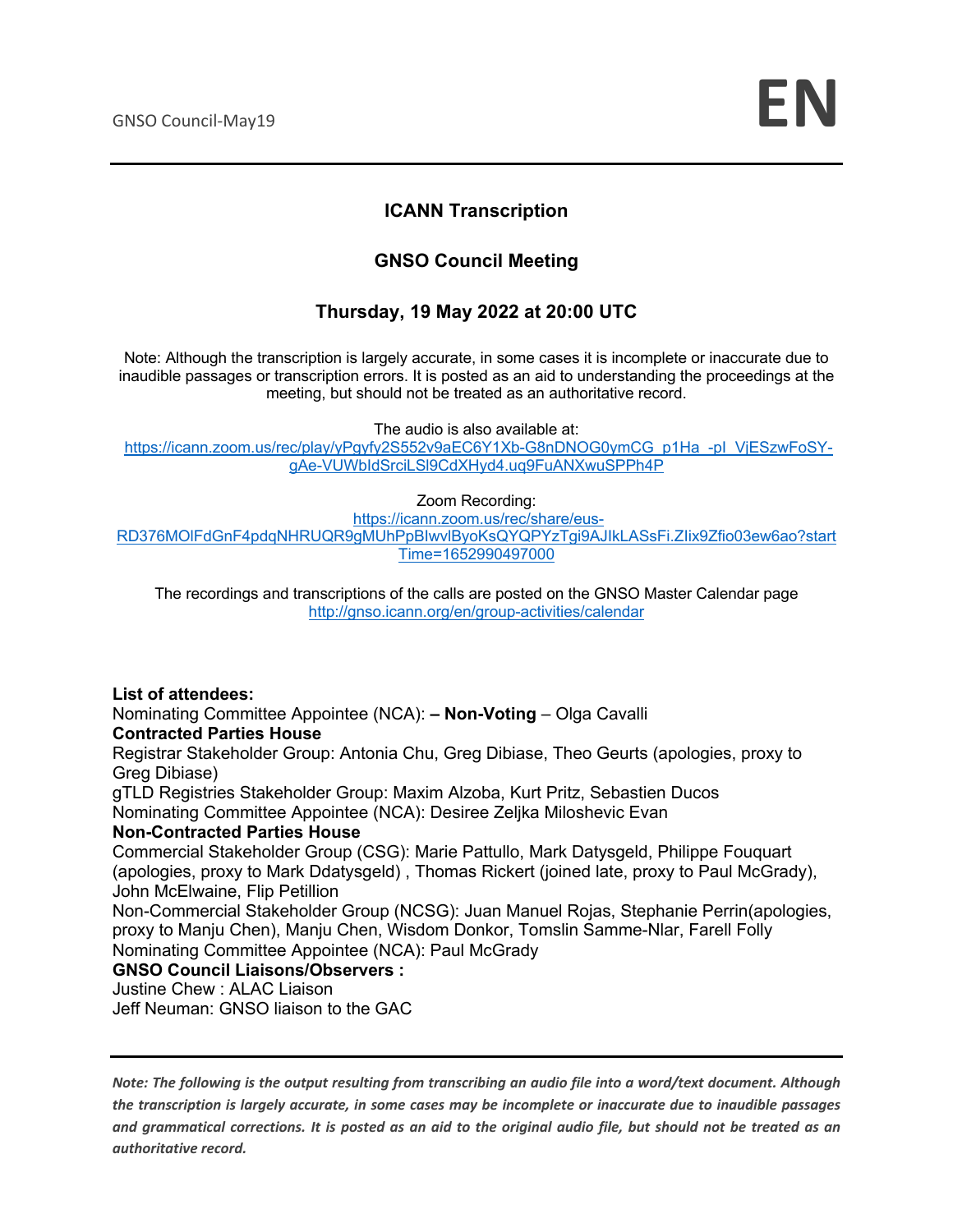Maarten Simon: ccNSO observer (absent)

#### **Guest:**

Arinola Akinyemi - GNSO Standing Selection Committee Chair Chris Disspain – EPDP Specific Curative Rights Protections IGOs Chair Michael Palage - Registration Data Accuracy Scoping Team Chair

#### **ICANN Staff**

David Olive - Senior Vice President, Policy Development Support and Managing Manager, ICANN Regional Marika Konings - Vice President, Policy Development Support Mary Wong - Vice President, Strategic Community Operations, Planning and Engagement (apologies) Julie Hedlund - Policy Development Support Director Steve Chan - Senior Director Berry Cobb - Senior Program Manager, Policy Development Support Emily Barabas - Policy Senior Manager (apologies) Ariel Liang - Policy Senior Specialist Caitlin Tubergen - Policy Director Nathalie Peregrine - Manager, Operations Support Terri Agnew - Policy Operations Specialist (GNSO)

| NATHALIE PEREGRINE: |                                |  |  | Good morning, good afternoon, good evening, everybody.       |
|---------------------|--------------------------------|--|--|--------------------------------------------------------------|
|                     |                                |  |  | Welcome to the GNSO Council meeting on the 19th of May 2022. |
|                     |                                |  |  | Would you please acknowledge your name when I call it? Thank |
|                     | you ever so much. Antonia Chu. |  |  |                                                              |

ANTONIA CHU: I'm here.

NATHALIE PEREGRINE: Maxim Alzoba. I don't see Maxim in the room yet, but he is intending on joining. Kurt Pritz.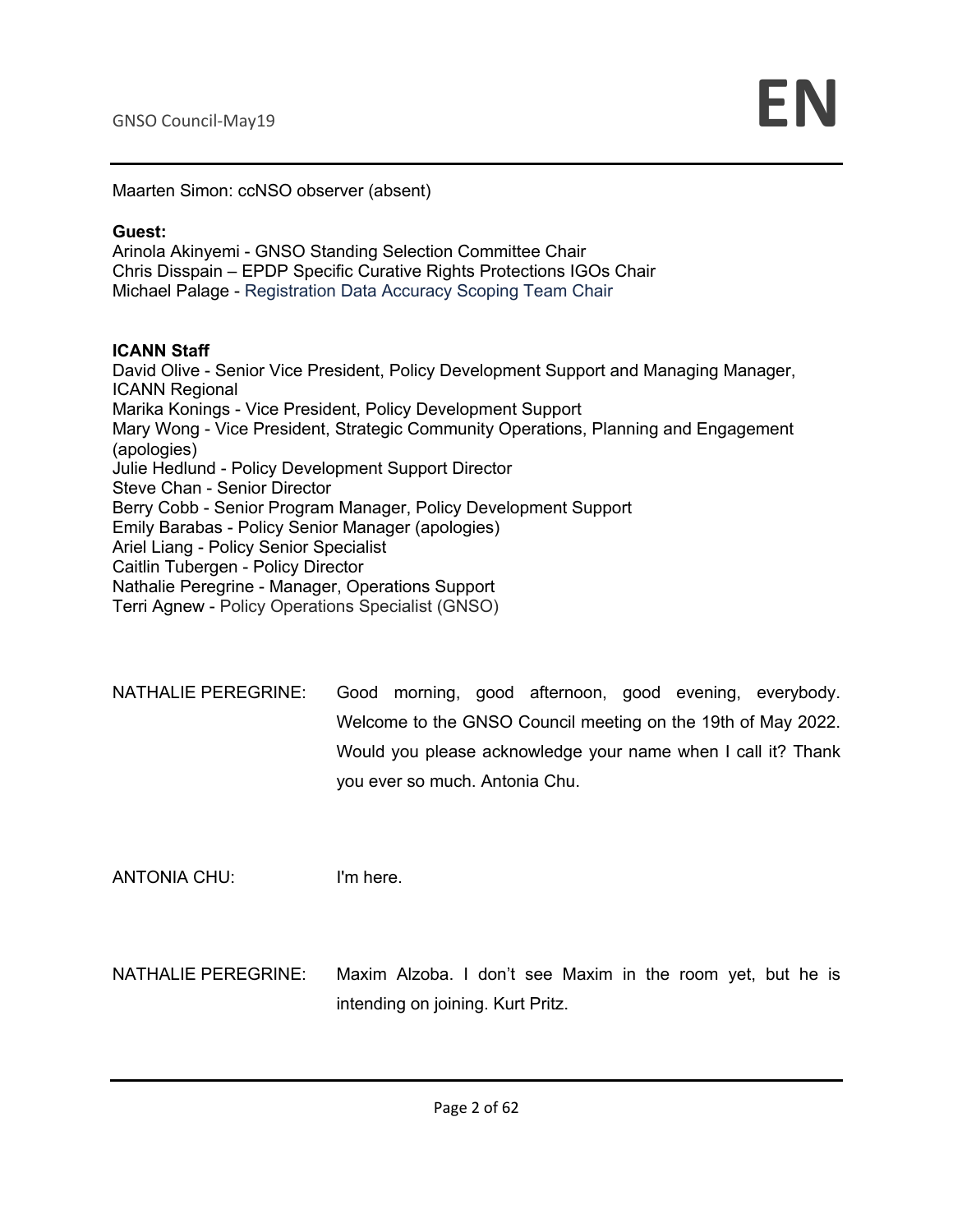| <b>KURT PRITZ:</b>         | [inaudible].                                                                                         |
|----------------------------|------------------------------------------------------------------------------------------------------|
| <b>NATHALIE PEREGRINE:</b> | Thank you. Sebastien Ducos.                                                                          |
| <b>SEBASTIEN DUCOS:</b>    | Here, Nathalie.                                                                                      |
| <b>NATHALIE PEREGRINE:</b> | Thank you. Theo Geurts has sent his apologies and assigned a<br>proxy to Greg DiBiase. Greg DiBiase. |
| <b>GREG DIBIASE:</b>       | Here.                                                                                                |
| <b>NATHALIE PEREGRINE:</b> | Desiree Miloshevic.                                                                                  |
| <b>DESIREE MILOSHEVIC:</b> | Here.                                                                                                |
| <b>NATHALIE PEREGRINE:</b> | Marie Pattullo.                                                                                      |
| <b>MARIE PATTULLO:</b>     | Here. Thanks, Nathalie.                                                                              |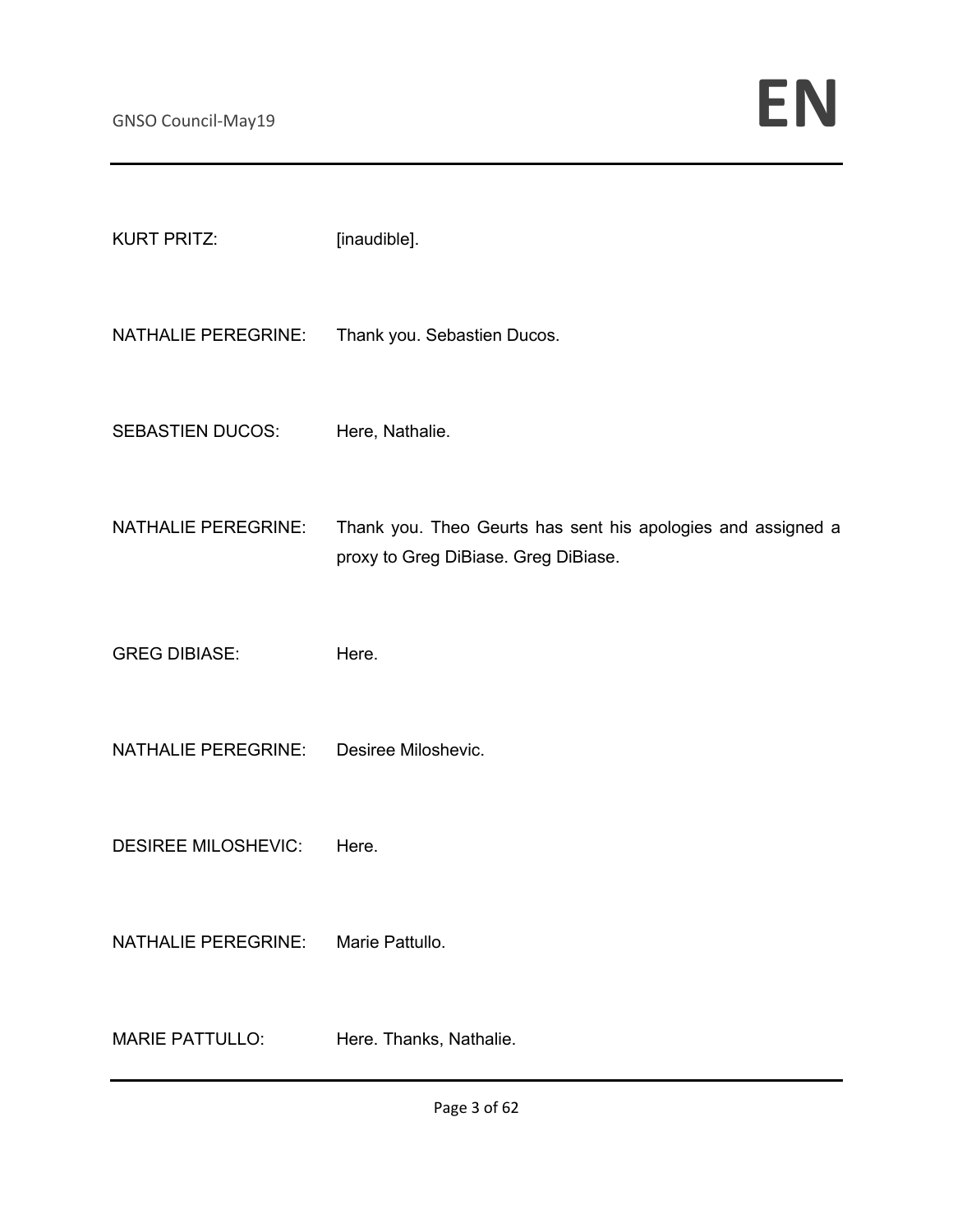| <b>NATHALIE PEREGRINE:</b> | Thank you. Mark Datysgeld.                                                                                                                                                                                                                                                                                            |
|----------------------------|-----------------------------------------------------------------------------------------------------------------------------------------------------------------------------------------------------------------------------------------------------------------------------------------------------------------------|
| <b>MARK DATYSGELD:</b>     | Present.                                                                                                                                                                                                                                                                                                              |
| <b>NATHALIE PEREGRINE:</b> | John McElwaine.                                                                                                                                                                                                                                                                                                       |
| <b>JOHN MCELWAINE:</b>     | Here.                                                                                                                                                                                                                                                                                                                 |
| <b>NATHALIE PEREGRINE:</b> | Flip Petillion.                                                                                                                                                                                                                                                                                                       |
| FLIP PETILLION:            | Present.                                                                                                                                                                                                                                                                                                              |
| <b>NATHALIE PEREGRINE:</b> | Philippe Fouquart has sent his apologies. He has assigned a<br>proxy to Mark Datysgeld. And Sebastien Ducos, GNSO Council<br>vice chair will be chairing the session in his place. Thomas Rickert<br>has sent his apologies for the beginning of the meeting and<br>assigned his proxy to Paul McGrady. Paul McGrady. |
| PAUL MCGRADY:              | Here.                                                                                                                                                                                                                                                                                                                 |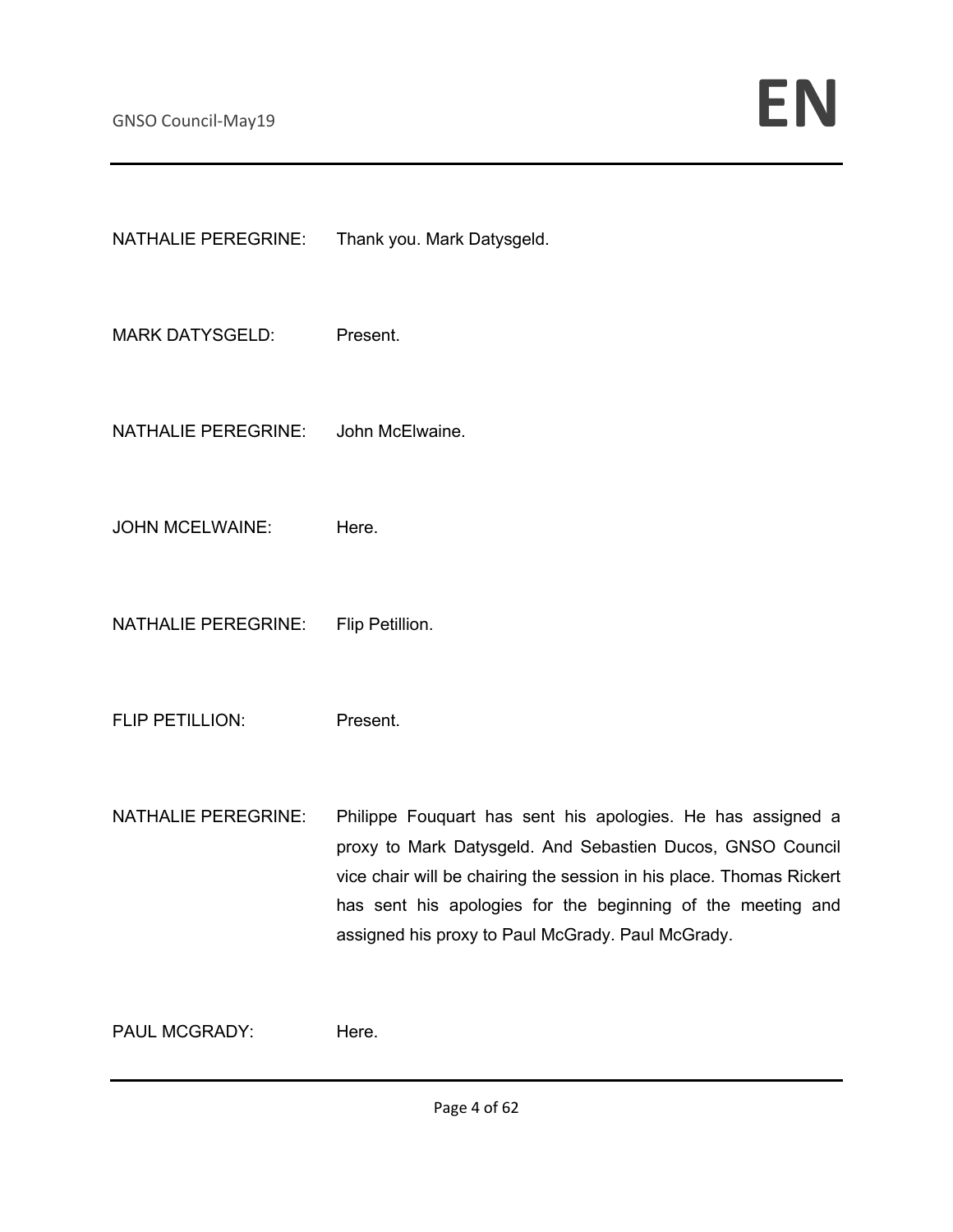| <b>NATHALIE PEREGRINE:</b> | Wisdom Donkor.                                                                                         |
|----------------------------|--------------------------------------------------------------------------------------------------------|
| <b>WISDOM DONKOR:</b>      | Present.                                                                                               |
| <b>NATHALIE PEREGRINE:</b> | Stephanie Perrin has sent her apologies and assigned a proxy to<br>Manju Chen. Manju Chen. Manju Chen. |
| <b>MANJU CHEN:</b>         | Here. Thanks, Nathalie.                                                                                |
| <b>NATHALIE PEREGRINE:</b> | Thank you. Farrell Folly.                                                                              |
| <b>FARELL FOLLY:</b>       | I'm here.                                                                                              |
| <b>NATHALIE PEREGRINE:</b> | Juan Manuel Rojas.                                                                                     |
| <b>JUAN MANUEL ROJAS:</b>  | Here. Thank you.                                                                                       |
| <b>NATHALIE PEREGRINE:</b> | Thank you. Tomslin Samme-Nlar.                                                                         |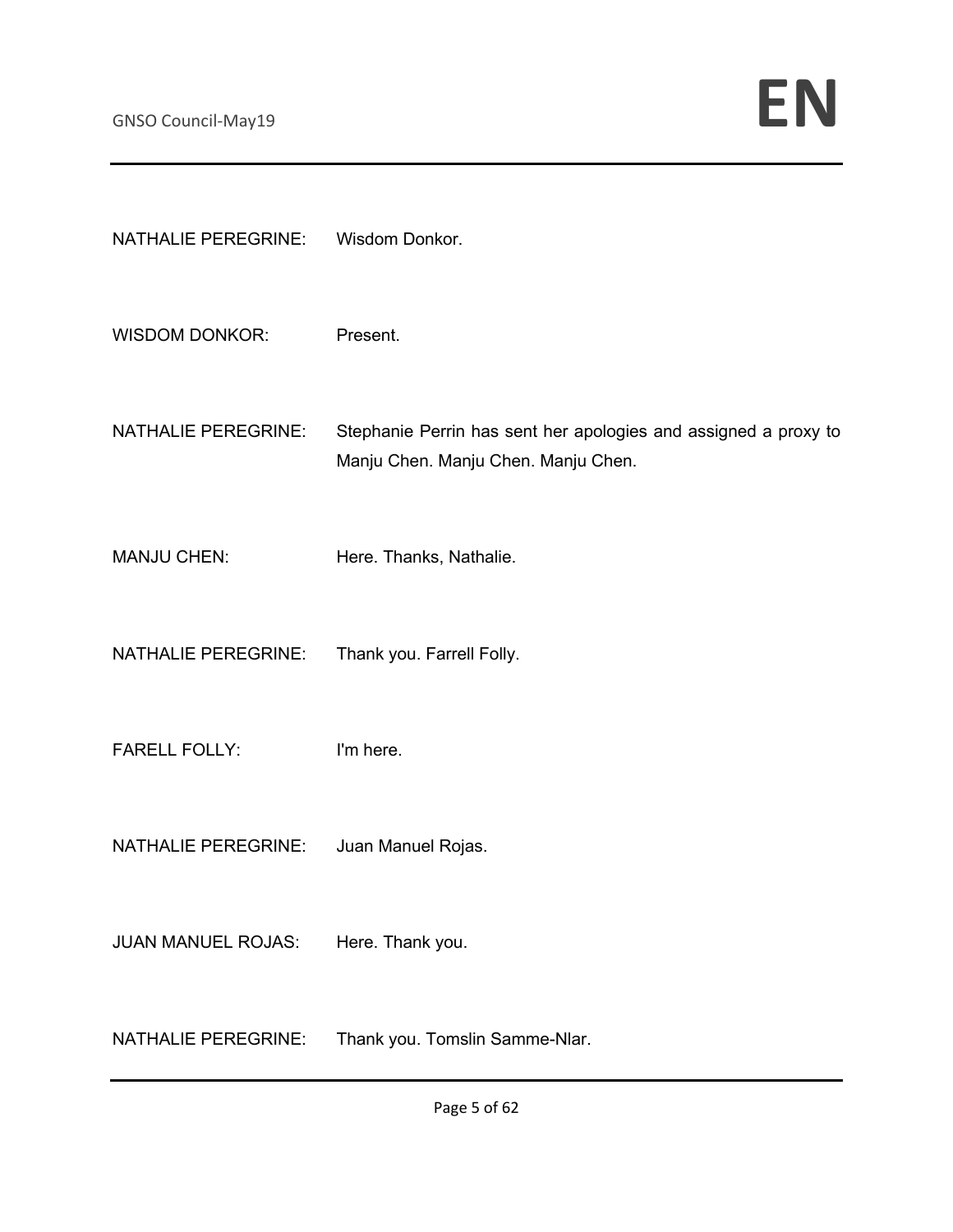TOMSLIN SAMME-NLAR: Here.

NATHALIE PEREGRINE: Olga Cavalli. I don't see Olga in the Zoom room yet.

OLGA CAVALLI: Present, Nathalie. Thank you very much.

NATHALIE PEREGRINE: Thank you. Jeffrey Neuman.

- JEFFREY NEUMAN: I'm here. And just a quick note, I'm maybe on phone only for some of the call.
- NATHALIE PEREGRINE: Thank you very much, Jeff. Noted. Justine Chew. I do not see Justine in the Zoom room yet. Maarten Simon. And that's the case for Maarten too. Will circle back to these members.

We've got two guest speakers on our call today. We will have the GNSO Standing Selection Committee chair, Arinola Akinyemi speaking to agenda item four. We'll have a Michael Palage, the chair of the Registration Data Accuracy Scoping Team speaking to agenda item 10. Chris Disspain will be joining us also for the Agenda Item number five as chair of the EPDP on IGOs.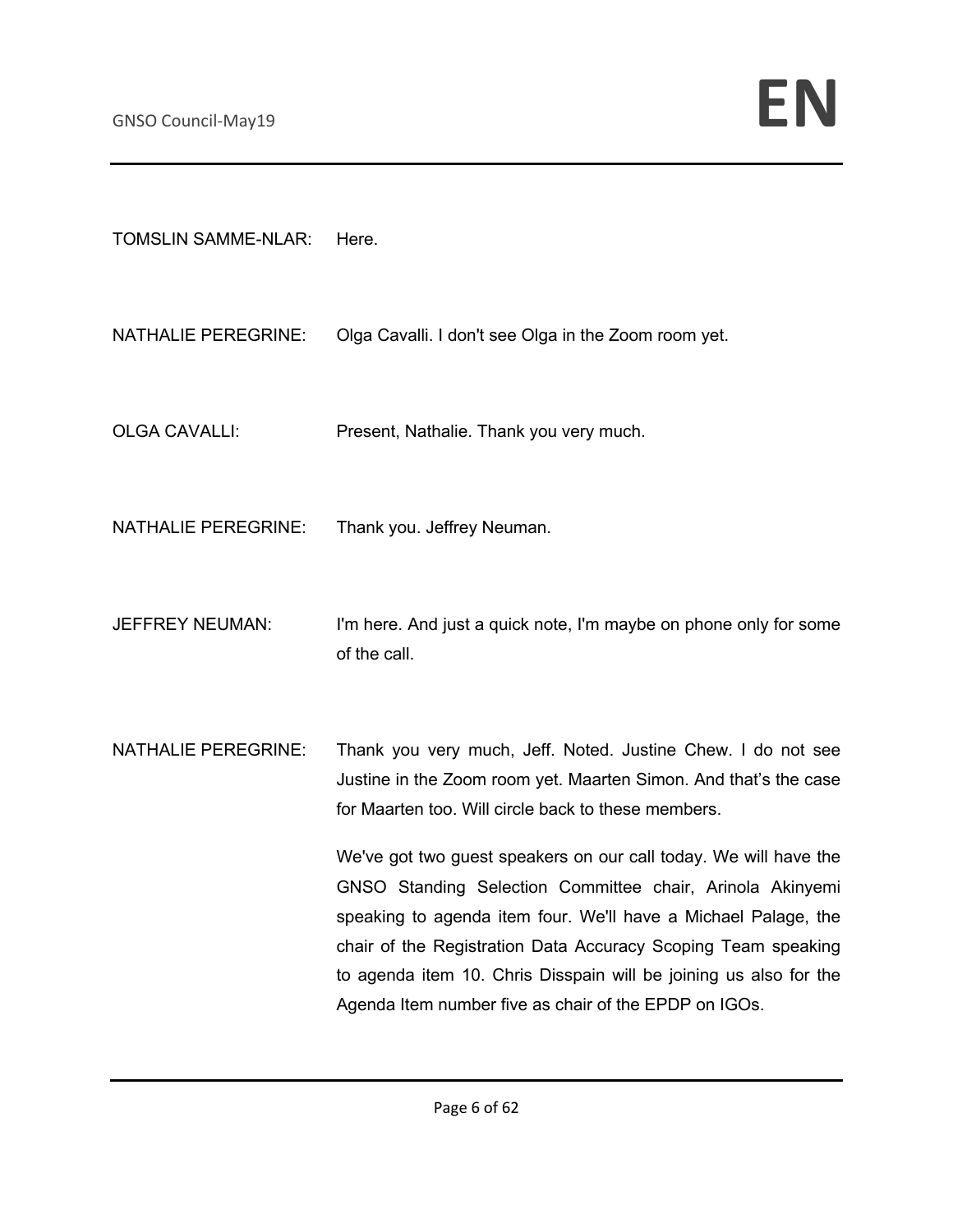From GNSO support staff, Emily Barabbas has sent her apologies. In the room, we have David Olive, Steve Chan, Marika Konings, Julie Hedlund, Berry Cobb, Caitlin Tubergen, Ariel Liang, Terri Agnew and myself, Nathalie Peregrine.

I'd like to remind you all to state your name before speaking as this call is being recorded. We're in a Zoom webinar room. councilors are panelists and can activate their mics and participate in the chat. Please remember to set your chat to everyone for all to be able to read exchanges.

A warm welcome to attendees on the call who are silent observers, meaning they do not have access to their microphones, nor to the chat. As a reminder, those who take part in the ICANN multi stakeholder process are to comply with the expected standard of behavior. Thank you ever so much, Sebastien, and it's now over to you.

SEBASTIEN DUCOS: Thank you, Nathalie. Good morning, good afternoon, good evening to everybody. Philippe's kindly asked me to chair this meeting. He had a bit of a medical emergency yesterday, but it's fine now. And so I will attempt to do as good as job as he usually does. But since this is my first time, please don't hesitate to keep me honest and interrupt if I'm doing anything wrong.

> Roll call's done. Statements of Interest. Is there any updates of statements of interest anybody would like to share? Scanning quickly the list. I see a hand from Maxim Zorba, Maxim please.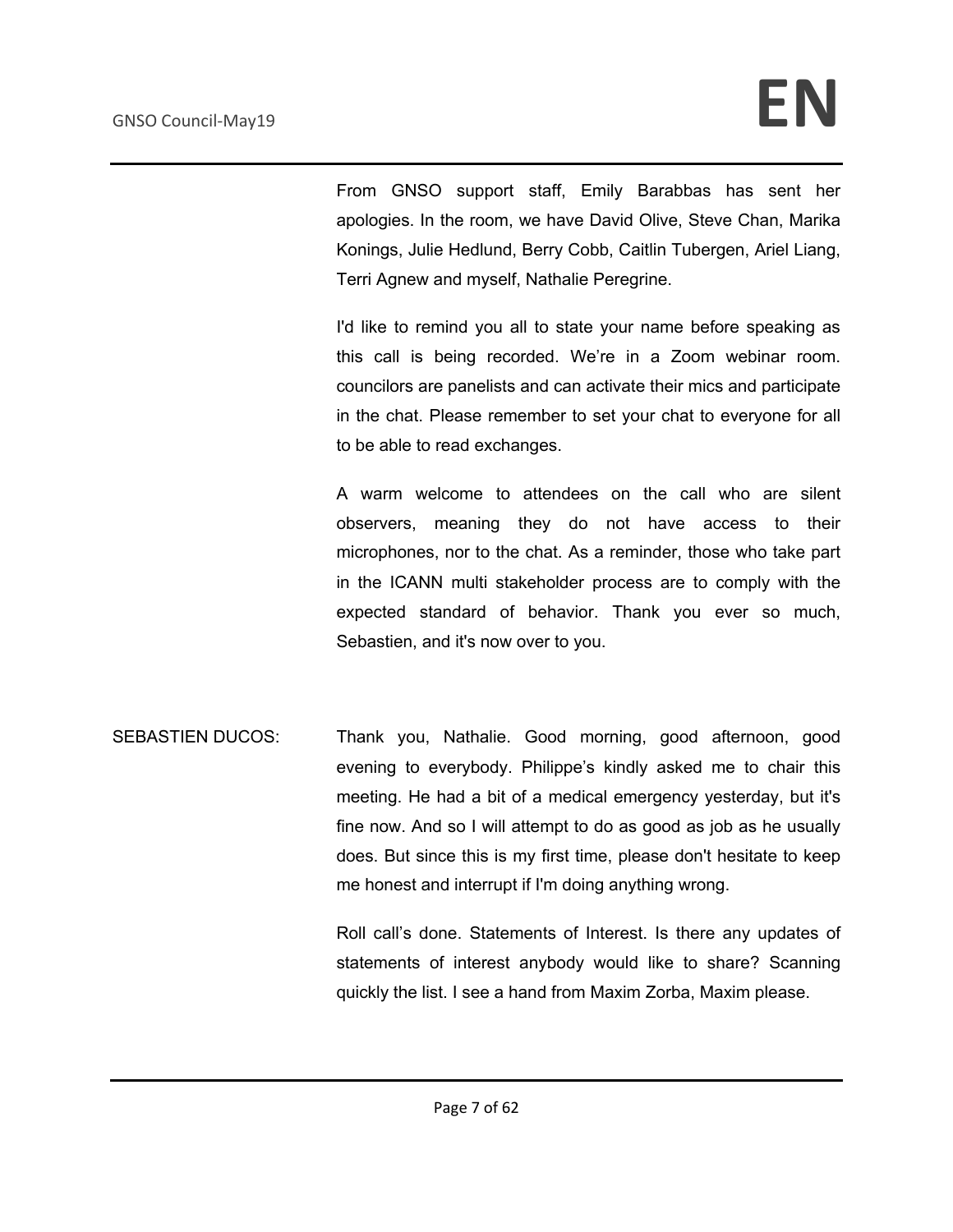- MAXIM ALZOBA: It's going to be updated in the SOI file on the website. We are currently in the cross control with another registrar. It will be added from the same local market.
- SEBASTIEN DUCOS: Thank you very much, Maxim. And Maxim, yes, during roll call wasn't noted, but I see that Nathalie, you included him. Review and amendment of the agenda. So I had, in discussions with Marika earlier today, suggested to move item six maybe to the bottom of the agenda just to make sure that we have enough time for our guests and all the important discussions. Not that this is not important. But since this is more internal, we decided to take this down to the bottom of the agenda.

If we can go back up. Anyway. So the notes, the minutes of previous Councils were published, you have the links here. Does anybody have any comments or suggestion or anything that needs to be changed about those notes? And seeing no hands, I guess not.

Given the title agenda that we had, we decided this time not to spend time on the project review and action list. This is not to say that as councilors, we skip this activity. We hope that you've had time to review them and make sure that you were up to date with everything. And to this extent, does anybody have any questions they would like to raise for Berry at this stage on the action list and the projects?

Good. See no hand. This is going swimmingly. No consent agenda today, but two votes. And so if we can move to item four,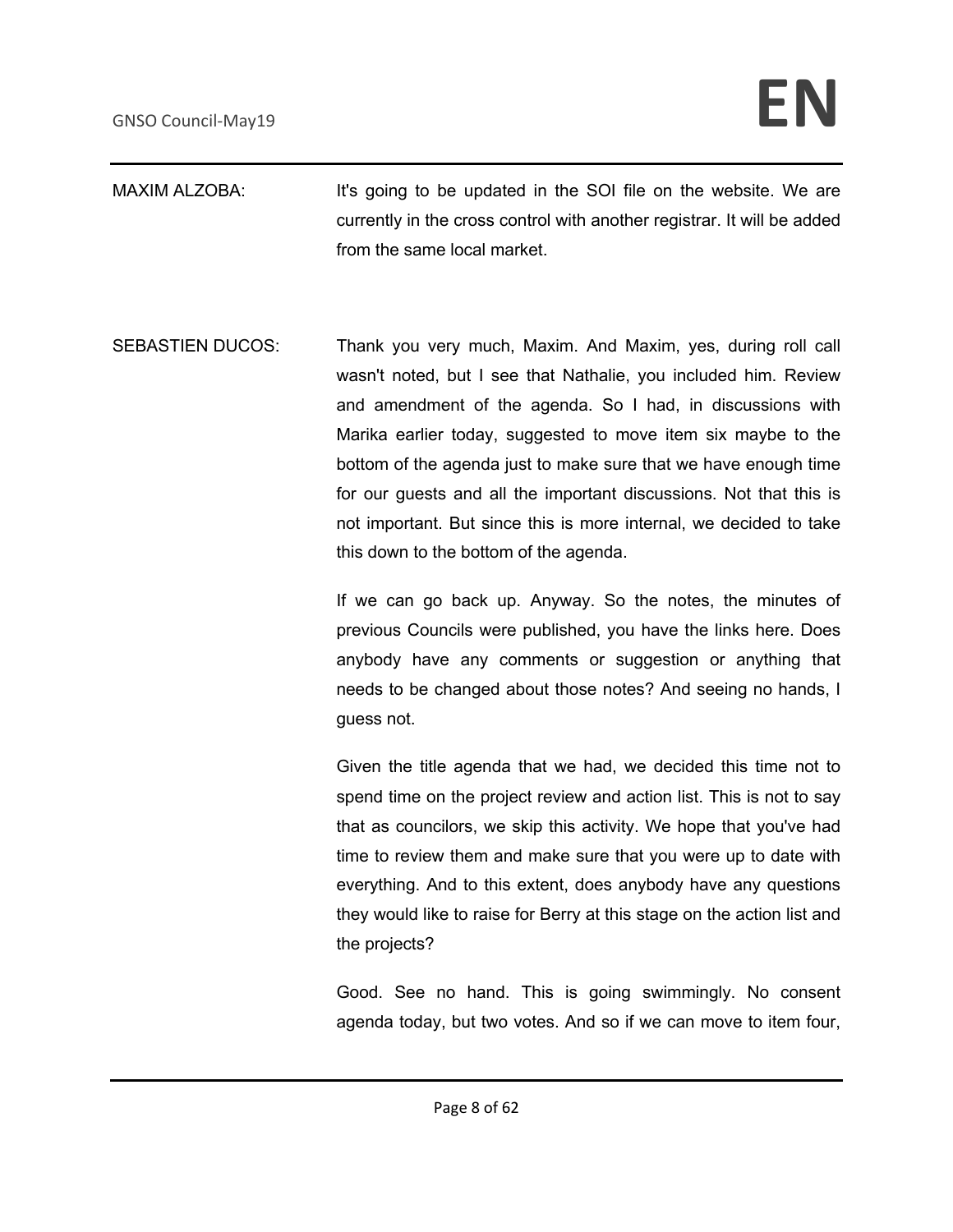the first vote, Council vote, will be a voice vote on the adoption of the revised charter for the Standing Selection Committee. And if I may ask my friend, colleague, Tomslin, to step up and present this item, that would be fantastic.

- TOMSLIN SAMME-NLAR: Thank you, Sebastien. So this is regarding the revised charter of the Standing Selection Committee. And I note that the chair is present today to answer any questions during our discussion segment of this that councilors may have and she'll give some more details on the little changes that the selection committee decided to make on the charter. Nathalie, do we have the chair of SSC talk to the items before I go to the actual motion?
- NATHALIE PEREGRINE: Yeah, Tomslin, for further discussion, it's better to have it before reading the resolved clauses. Correct. If there are any questions for the SSC chair, as you noted.
- TOMSLIN SAMME-NLAR: All right, thanks. Arinola, I don't know if you had anything to present or are you just going to talk the Council through what is changing and that will tee off the discussion place.
- ARINOLA AKINYEMI. Thank you, Tomslin. Good day everyone. My name is Arinola Akinyemi for the record, the chair of the Standing Selection Committee. Basically, during the course of the work, the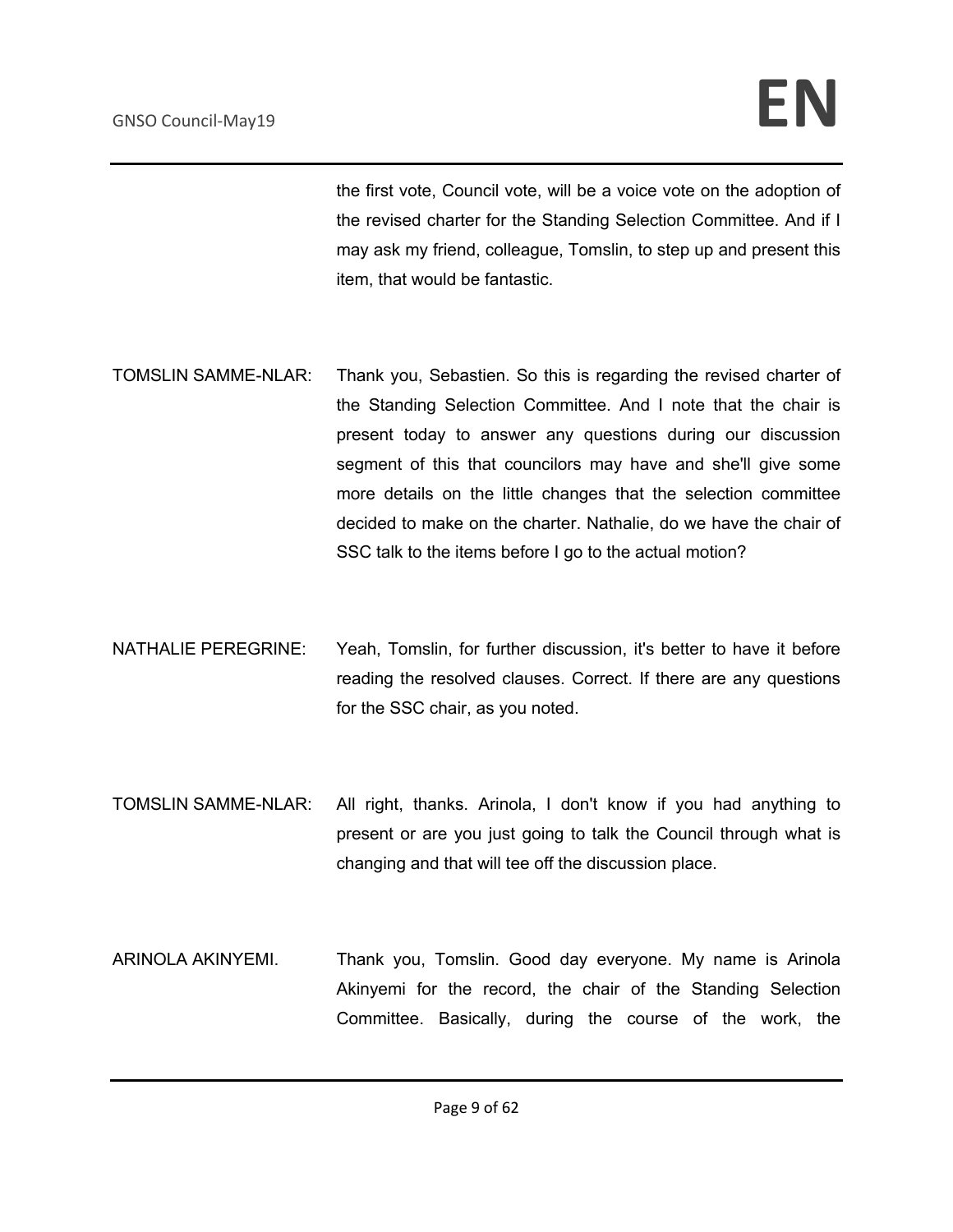## GNSO Council-May19 **EN**

committee identified several areas of the charter that would benefit from clarification and updates. We have a few substantive updates, which will be in sections two and four, they're basically administrative changes. These updates were necessitated to update the current charter language to reflect current recurring tasks as well as provide additional clarity about work that has already been completed.

That part of the charter, as it were, was suggested that every SSC chair, when they come on Board, would have to sit down to do some busywork. But it is of note that that particular timelineworking on the timeline for selection process has already been done. And it's a document that would serve as a resource for subsequent selection committee. So we had to change the language in the charter so that it will reflect that point and highlight it properly.

Also, if you would look at section three, it was updated to reflect the standard practice of the SSC based on interpretations of the preceding paragraph. And then we had to do some additional details—that part has more to do with recourse from a selection process if you are the candidate being reviewed.

However, a few questions came up that could be seen as—that was not clearly stated in the charter, or clearly handled by the charter, which could also be, if I'm close to the candidate, do I have to recuse myself from the selection process?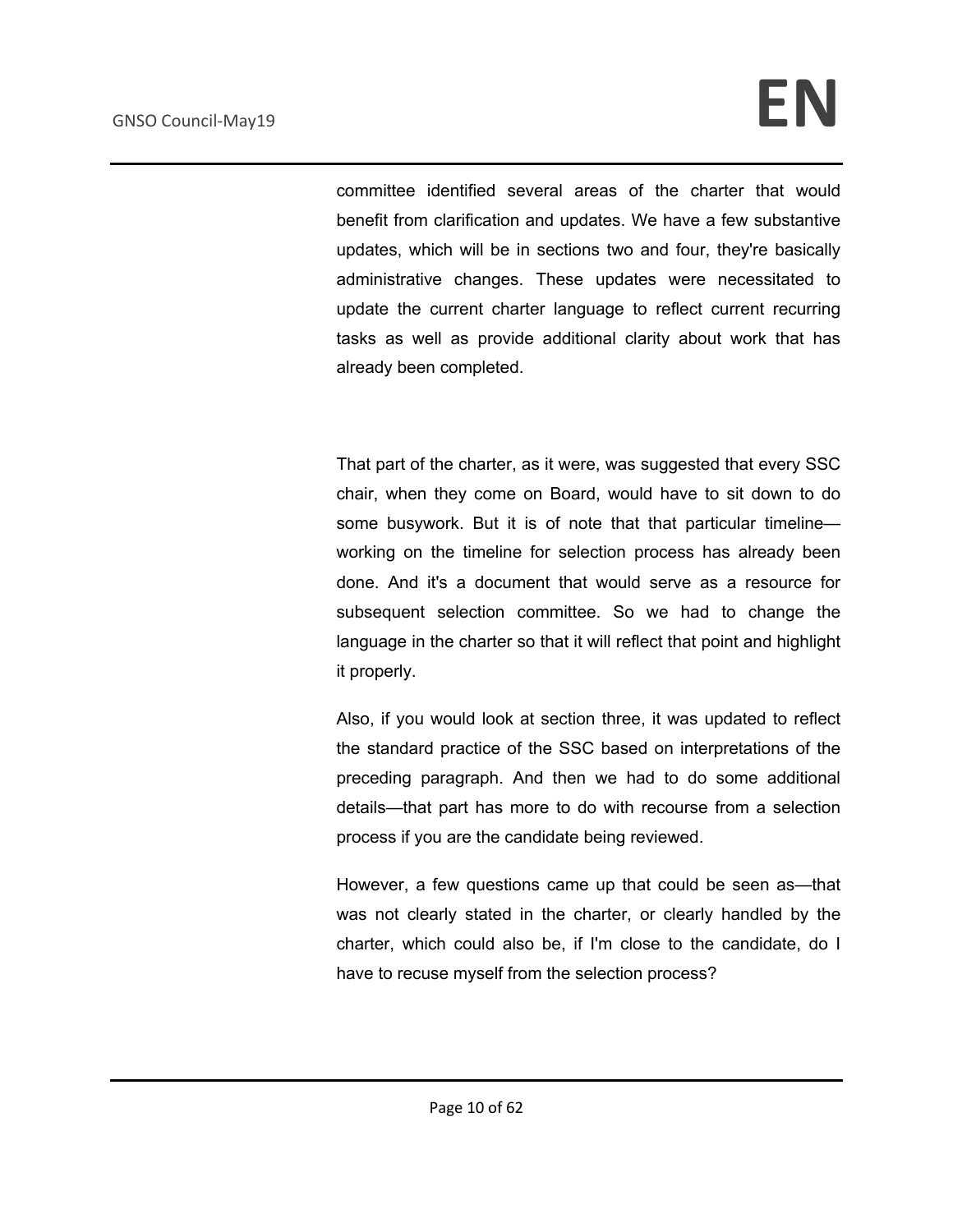We have put it in such a way that if you have a personal relationship, professional, business or whatever relationship you have with whatever candidate that is being reviewed by the SSC at that material point in time, you disclose, and you use your better judgment to decide to recuse yourself or to go ahead and still be part of the process without prejudice.

Those are the substantive changes to the charter. And a few non substantive ones. Update to make the text gender neutral, and then the addition of relevant hyperlinks as the charter refers to some documents, like the GNSO procedures, and we felt it will be appropriate to have it there on the document so that if anyone read it, you could actually go back to those links and verify for clarity's sake. Also, we had some minor detail updates to improve clarity or to correct errors that were maybe typographical or otherwise in the previous charter. That's basically what we did. And we're hoping that that will help. Thank you.

TOMSLIN SAMME-NLAR: Thank you, Arinola. Manju, please.

MANJU CHEN: Thank you. I'm sorry if I missed it, but some members of NCSG have observed the change that now the chair is eligible to participate in consensus, in selecting in this committee. I am really sorry if I missed it, it's super early here, but did you kind of explain the rationale of letting the chair participating in the consensus making, of selecting these candidates? Because there are concerns, of course, of how this kind of—because chair is really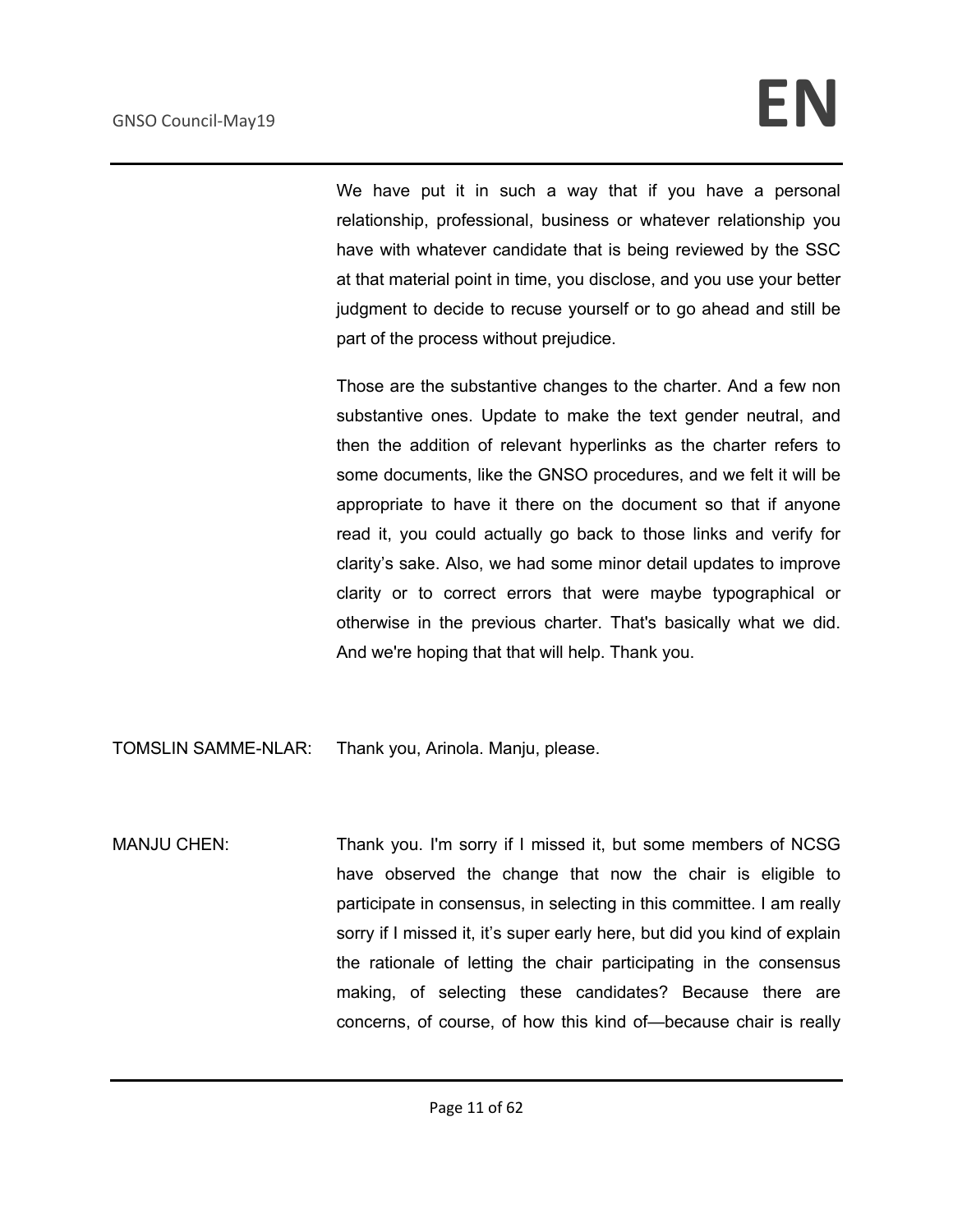powerful, and that they're moderating the meetings and they're facilitating the discussions, and then they actually have this responsibility of designating consensus too. So this power might kind of influence how the consensus are designated. So, can you please provide rationale of how, why you're allowing the chair to participate in consensus too? Thanks.

TOMSLIN SAMME-NLAR: Thank you, Manju. Arinola, would you like to answer that before we get to Maxim?

ARINOLA AKINYEMI: Yes, I would like to do that. Actually, considering the chair has always been part of the consensus, that part of the charter has always been that way. What we have done differently this time around is to allow the chair to wear a double hat such that considering that the chair actually represents a constituency, one of the SGs and Cs on the committee, and we will be having full consensus. So the chair moderating the meeting, we do not think it will have any influence on the selection process. Because at that point, the chair would step down, because the fact that we came up with is that when it comes to taking consensus, the chair can step back as—for instance, I belong to the Business Constituency. I then become for the opinion or I represent the BC at that point in time of selection. So that is why we came up with that, to allow the chair to flip or the leadership generally to flip both ways. I hope that answers your question.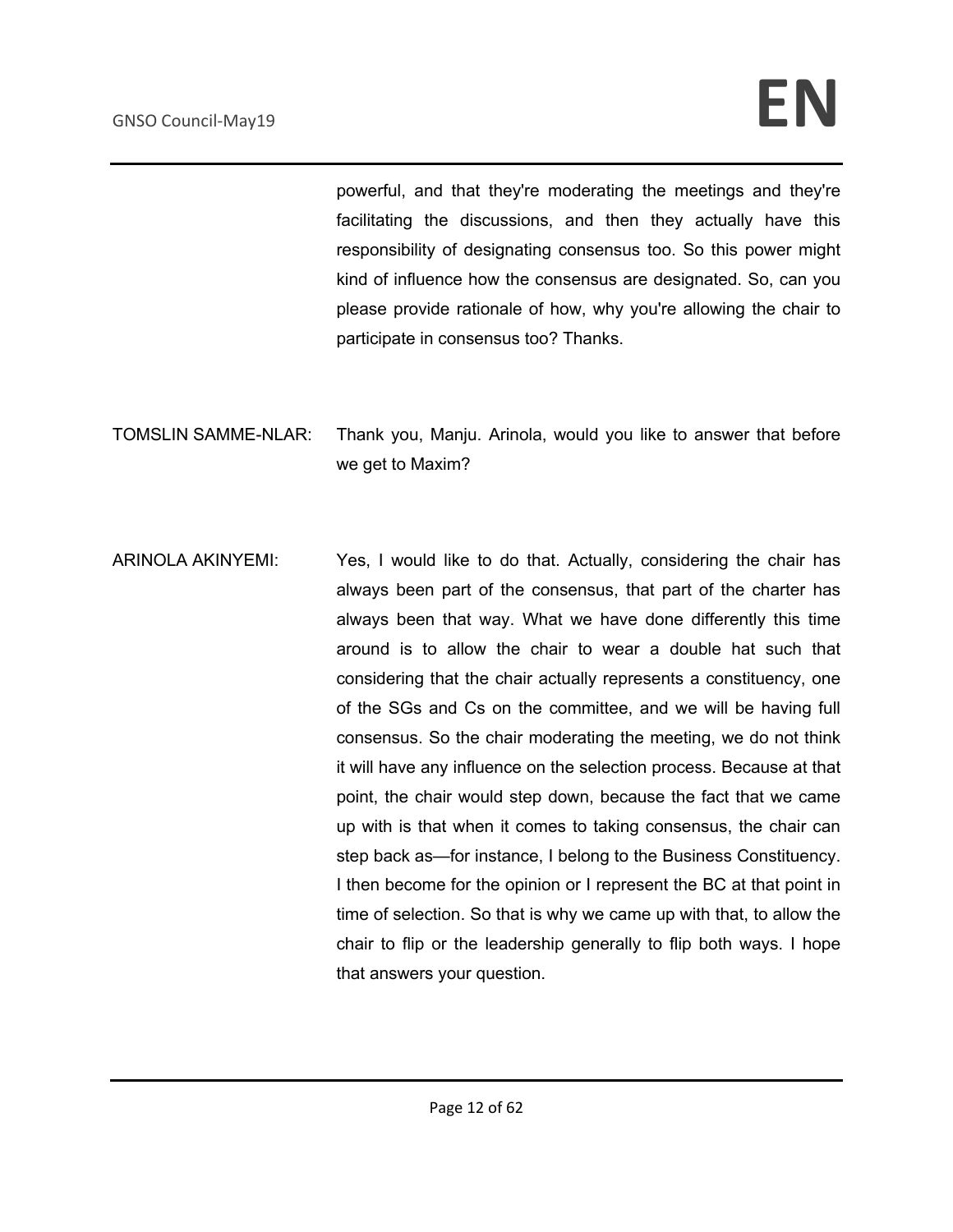| <b>TOMSLIN SAMME-NLAR:</b> | Thank you, Arinola. I'll quickly go to Maxim noting that I think we<br>only have two minutes left for this item. Maxim, please.                                                                                                                                                                                |
|----------------------------|----------------------------------------------------------------------------------------------------------------------------------------------------------------------------------------------------------------------------------------------------------------------------------------------------------------|
| <b>MAXIM ALZOBA:</b>       | On one hand, the chair might be invited, not necessarily<br>representing the constituency. But on the other hand, SSC acts on<br>full consensus model. It means even if chair voted for something,<br>but your constituency is against it, it's not going to fly anyway. So I<br>do not see harm here. Thanks. |

TOMSLIN SAMME-NLAR: Thank you for the input, Maxim. I see Kurt's hand.

KURT PRITZ: Thanks very much, Tomslin. This is a question that will demonstrate my ignorance, but can you explain why appointment to the empowered community was removed from the charter?

TOMSLIN SAMME-NLAR: Thanks. Arinola, quickly.

ARINOLA AKINYEMI: Okay. That was removed from the charter because so far, the SSC has not been involved in the appointment of that representative to the empowered community by virtue of the fact that I believe that the leadership of the Council have always taken that as a different process, and from what we gathered from the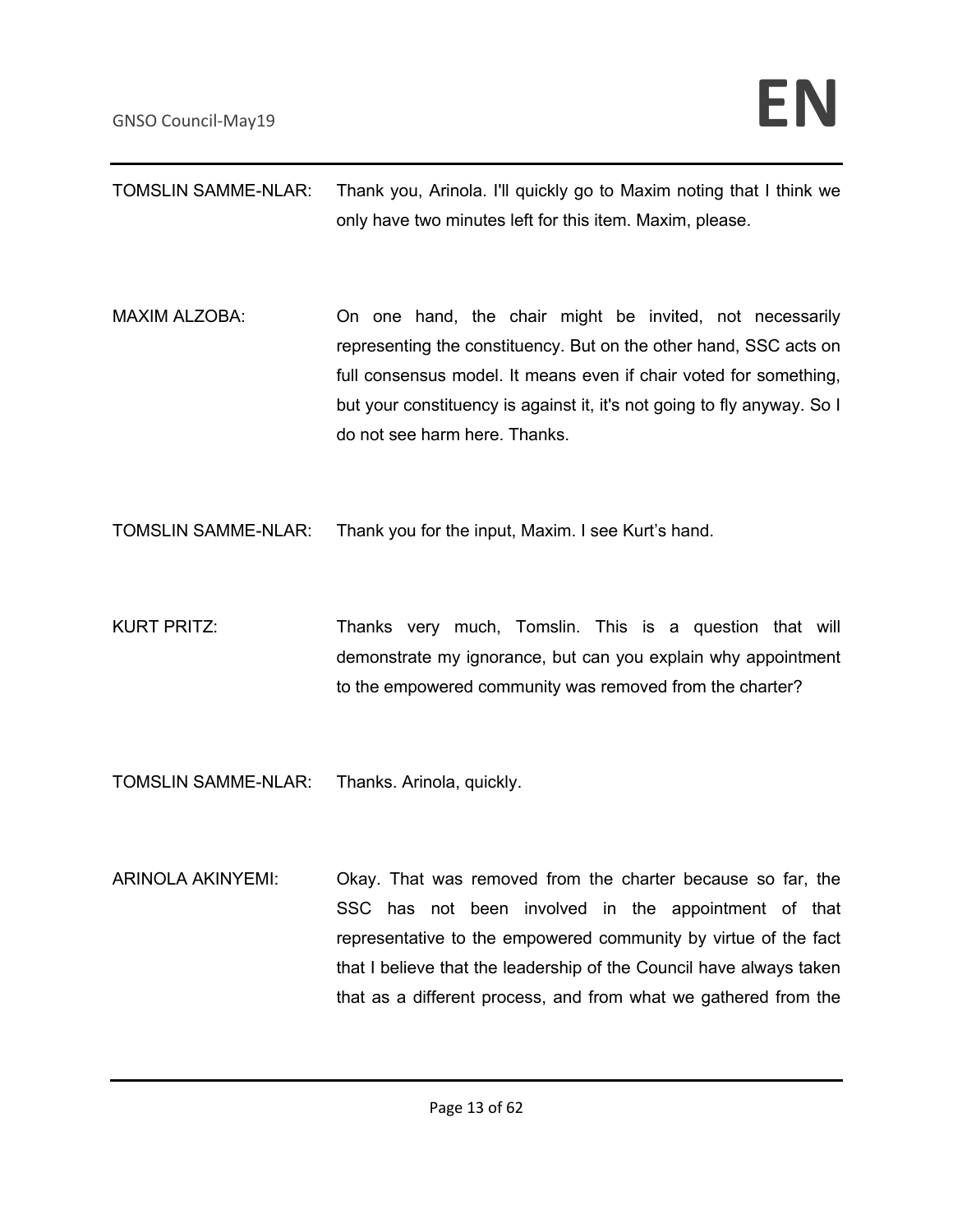staff, there's a different process to do that and it doesn't involve the SSC. So we took it out.

- TOMSLIN SAMME-NLAR: Thank you, Arinola. And thanks for the questions. Nathalie. I think we've consumed all our time on the discussion. We could, if you allow, move to the resolved clauses. Thanks. So resolved that the GNSO Council adopts the revised charter of the SSC. Two, the GNSO Council requests that the SO/AC support team sends the updated charter to the stakeholder groups and constituencies, including Nominating Committee appointees on the GNSO Council, and the GNSO Council thanks the SSC for its review of the charter and looks forward to continuing to work with the SSC on feature selection processes. Thank you. I think we can move to the voting, Nathalie.
- NATHALIE PEREGRINE: Thank you very much, Tomslin. So this will be a voice vote. Would anyone like to abstain from this motion? Please say aye. Hearing no one, would anyone like to vote against this motion? Please say aye. Hearing none, will all those in favor of the motion, please say aye?

PARTICIPANTS: Aye.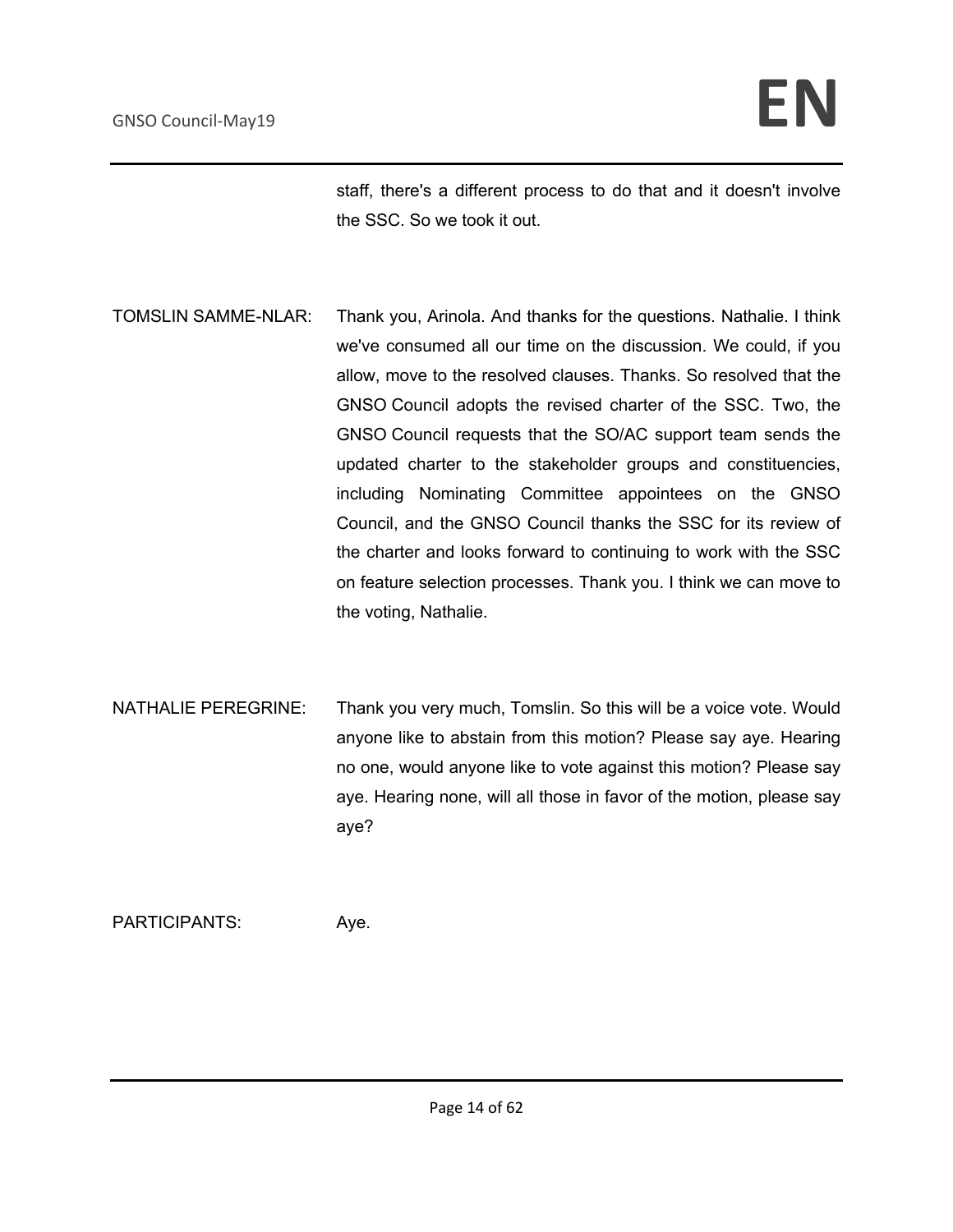| <b>NATHALIE PEREGRINE:</b> | Thank you. Would all four Councilors holding proxies please say<br>aye?                                                                                                                                                                                                                                                                                                                                                                                                         |
|----------------------------|---------------------------------------------------------------------------------------------------------------------------------------------------------------------------------------------------------------------------------------------------------------------------------------------------------------------------------------------------------------------------------------------------------------------------------------------------------------------------------|
| <b>PARTICIPANTS:</b>       | Aye.                                                                                                                                                                                                                                                                                                                                                                                                                                                                            |
| <b>NATHALIE PEREGRINE:</b> | Thank you very much. With no abstention and no objection, the<br>motion passes. Over to you, Sebastien. Thank you.                                                                                                                                                                                                                                                                                                                                                              |
| <b>SEBASTIEN DUCOS:</b>    | Thank you very much, Nathalie, and thank you, Tomslin, for<br>handling this. Without further ado, we're going to move to the next<br>item, which is the Council vote on the final report and<br>recommendation from the EPDP on specific curative rights<br>protection for IGOs. We have a bit more time for discussion here<br>but since we've taken a bit more time, so just conscious of the<br>clock, but I will let John McElwaine maybe lead this. John, if you<br>could. |
| <b>JOHN MCELWAINE:</b>     | Yeah, so I think unless I missed it on the list and to be complying<br>exactly with GNSO procedures, think Juan Manuel seconded the<br>motion. And I don't think he's indicated whether he's okay with the<br>friendly amendment that was worked out between Greg and me.<br>So maybe if he could just indicate that's the case to start.                                                                                                                                       |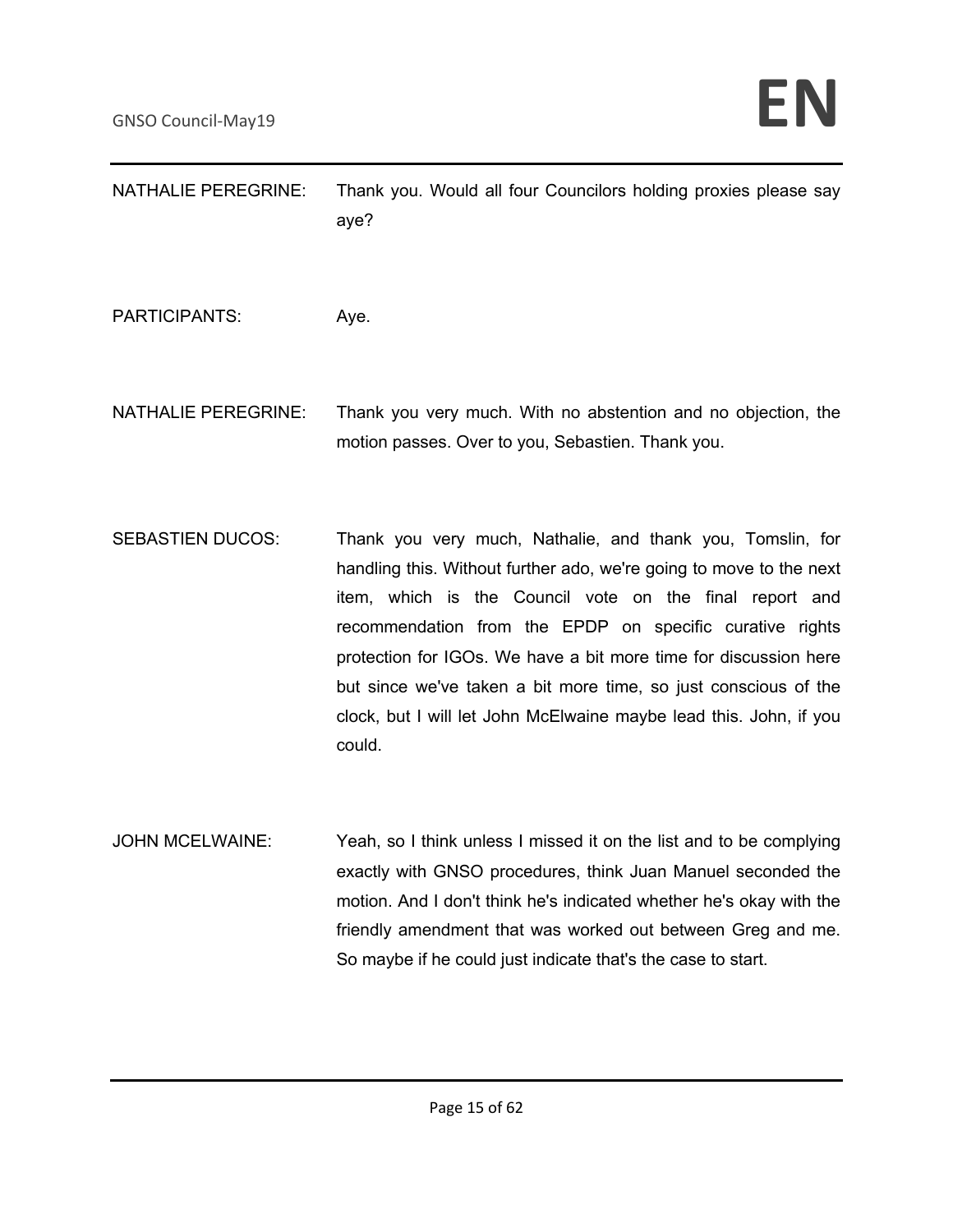| <b>MARK DATYSGELD:</b>  | [inaudible].                                                                                                                                                                                                                                                                                                                                                                                          |
|-------------------------|-------------------------------------------------------------------------------------------------------------------------------------------------------------------------------------------------------------------------------------------------------------------------------------------------------------------------------------------------------------------------------------------------------|
| <b>SEBASTIEN DUCOS:</b> | Mark, I believe your mic is open. Thank you.                                                                                                                                                                                                                                                                                                                                                          |
| <b>JOHN MCELWAINE:</b>  | I don't know if Juan Manuel was able to indicate whether he was<br>all right with the friendly amendment.                                                                                                                                                                                                                                                                                             |
| <b>SEBASTIEN DUCOS:</b> | No, I haven't heard it either. We had a bit of an audio cut here and<br>it sounds like you're on the phone. So one last time, Juan Manuel,<br>can you indicate at least on the chat that you're okay with John's<br>question? John, maybe proceed, because I think that Mark<br>Datysgeld is trying to help us locate-Juan Manuel just confirmed<br>on the chat that he's okay. So you're good to go. |
| <b>JOHN MCELWAINE:</b>  | Perfect. Okay. So then I guess to start, would people like me to<br>read the motion, or do we want to have some discussion on it? Or<br>can I answer any questions? I don't know. Sebastien, want me to<br>run the queue? I see Greg's got his hand up.                                                                                                                                               |
| <b>SEBASTIEN DUCOS:</b> | Go ahead, Greg. I'll let John run the queue, yes.                                                                                                                                                                                                                                                                                                                                                     |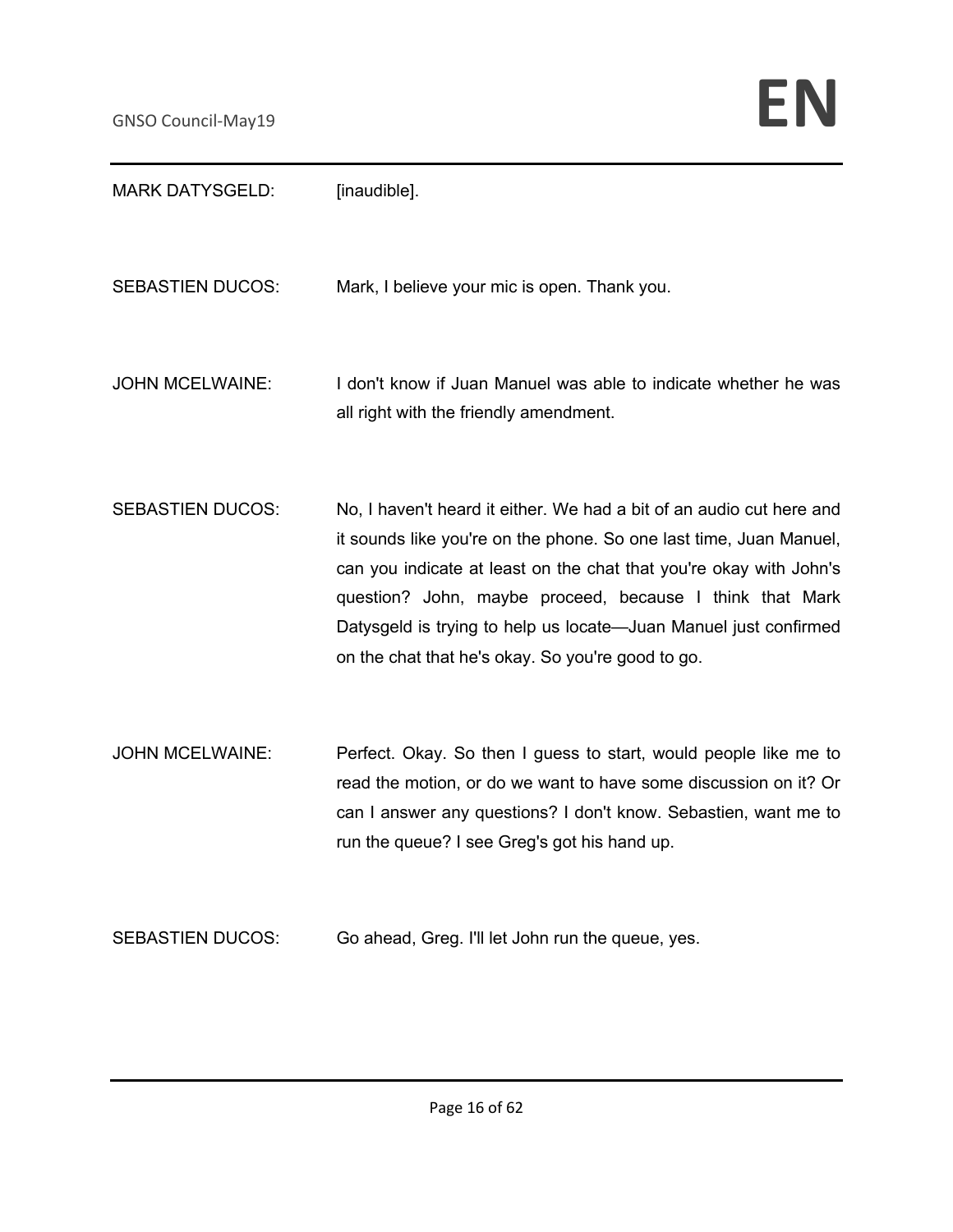# GNSO Council-May19 **EN**

- GREG DIBIASE: Hey. So I don't know if this is out of order or the right time to request this. But after consultation on the list, the RrSG would actually like to request a one-month deferral on this vote. Several members have raised concerns about whether this PDP adhered to GNSO instructions. So we'd like to delay the vote to determine if there's a scoping issue and discuss further amongst our stakeholder group. So I apologize for the late notice here. But we have not reached full consensus in our stakeholder group and think would like to discuss further before voting.
- JOHN MCELWAINE: Anybody else have a comment concerning the request for deferral? Right, seeing no hands up, Sebastien, your lucky day, I think. I have the GNSO rules up. I believe it is up to you to decide upon the deferral and maybe somebody from staff can back me up on that, or provide any further guidance. But that's my recollection, having requested it once myself. Over to you.
- SEBASTIEN DUCOS: Thank you, John. Again, staff, do keep me honest. But it was my understanding too. And in absence of Philippe, but I wouldn't want to force this down. So I think it is reasonable to accept it. This said, Greg, I just want to make sure that it's clearly understood that this is only a single month deferral, that if there are questions to be answered and asked, please use the list and John and Chris Disspain who will be able to help to make sure that all that is covered and we don't waste any more time on this. I've seen hands up and going down. I'm not very good at keeping track of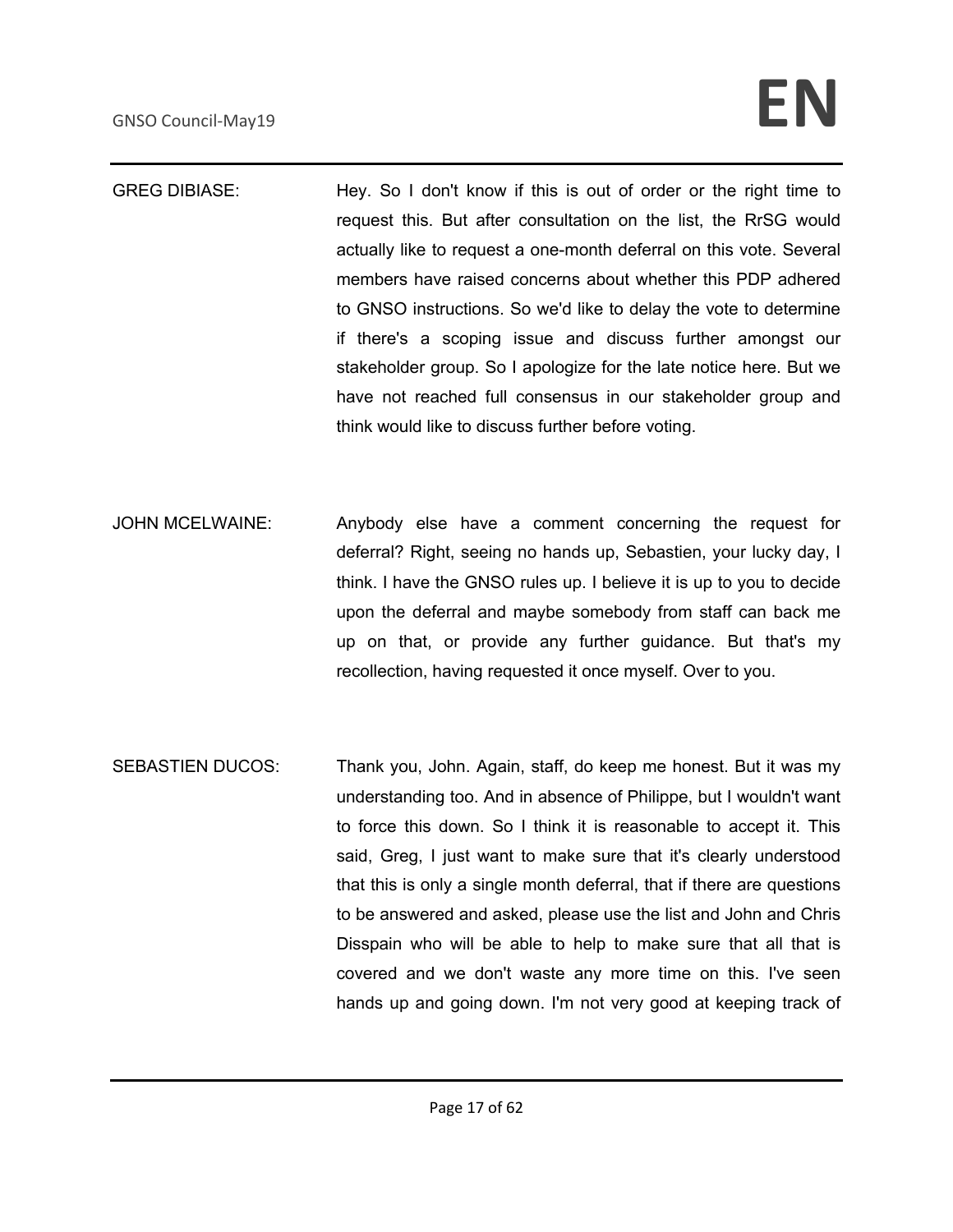the chat at the same time. So if anybody wants to speak their mind, it's a good time for that. Greg, I see your hand up.

GREG DIBIASE: Yeah. So I just wanted to thank you for that and confirm that yes, we understand this is a one-month extension. And I'll be working with my fellow registrars to make sure any potential concerns are addressed expeditiously.

SEBASTIEN DUCOS: Thank you for that. Now taking Kurt's suggestion on the chat, but knowing that we've discussed this already a month ago, but I ask if Chris Disspain could join us. And he kindly agreed. So are there at this stage any further questions anybody might want to ask? Even if we're deferring the vote until next month.

> And seeing no hand, I'd like to thank Chris very much for joining us for this. Thank you, John, for handling it. And I guess that we're going to have to wrap it and keep it for an extra month. Thank you.

> Then we move on to the next item. Again, staff, stop me if I'm going too fast here. And as we decided to move items six further down, we are now up to item seven, which is the Council discussion on the impact of SSAD Light on the work. So I'll handle this myself.

> As you would remember, the small team, the review of the SSAD ODA basically reached out to staff—in conjunction with the Board—reached out to staff and asked them to scope what would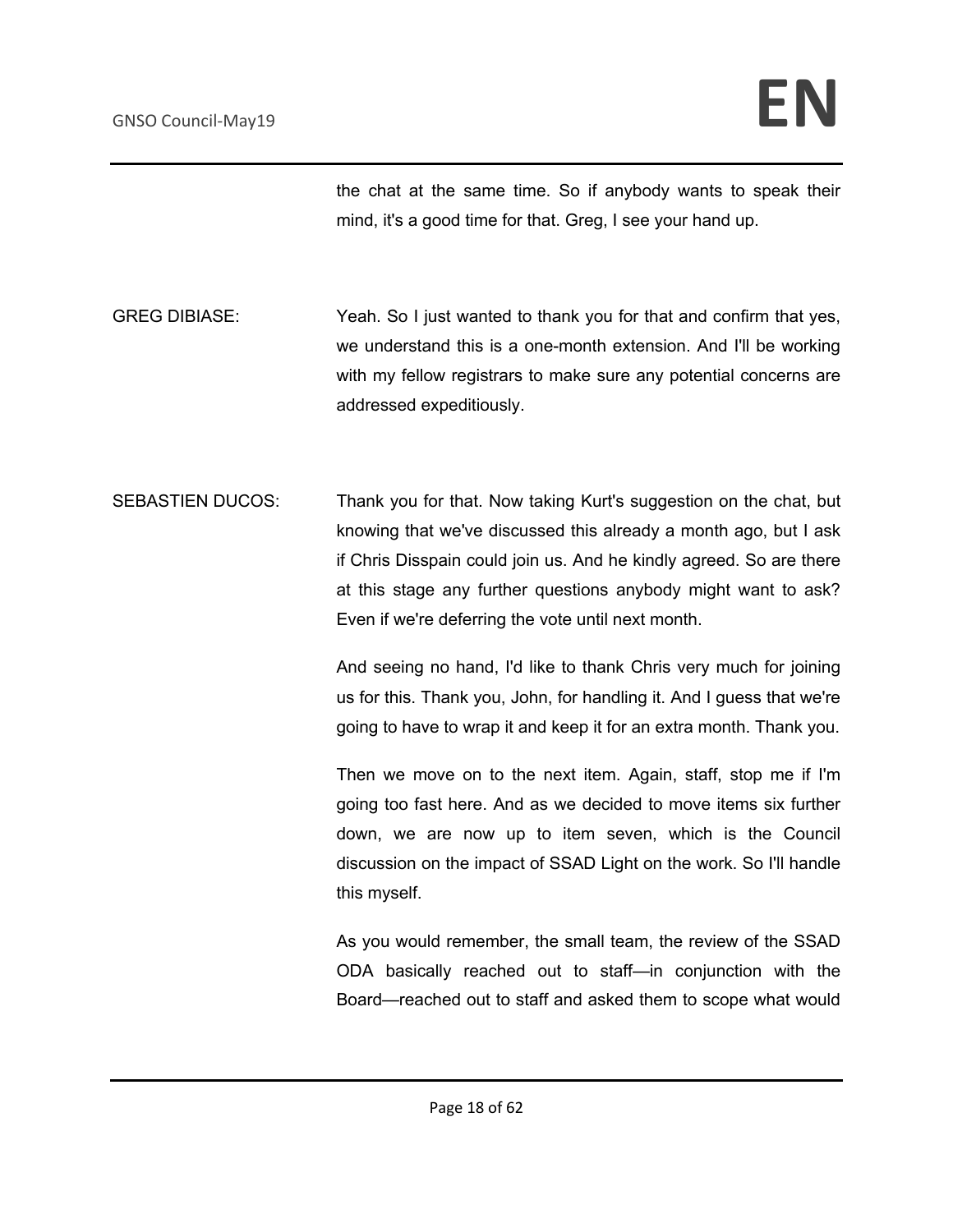be either an interim solution or a proof of concept—there was different names used for it.

Staff ended up using the word SSAD Light, but I don't know that it's the final title on this one. But they agreed to do it provided that the Board would ask them to—they were envisioning a work that would take them six weeks, but did warn that those six weeks would infringe on other work that was currently running, Namely SubPro ODP, CZDS 3.0 project and a project with EBERO [inaudible] improvements.

Now, whilst these projects are not in our hands in the sense that it's not for us to decide what is prioritized, this is for the Board to decide, obviously, but the Board has deferred to us and asked us, at least on those topics that are important to us include, but mainly SubPro, to help them decide on that prioritization.

Now, in the meantime, and because this has taken a bit of time to decide, and because of the fact that the idea was to have a scoping effort that would happen before ICANN in The Hague, but we are now running into a time window that wouldn't allow for the work to be done, to be performed by that, I have reached out to staff and offered them to postpone this until ICANN 75 until end of September, hoping that that would give them more time to finish what they were currently doing and fit this work in.

My understanding from staff's response was that it would help, it would get a bit more time obviously, but that since these other projects will be running until September and further, it wouldn't really allow them to completely clear the table for this.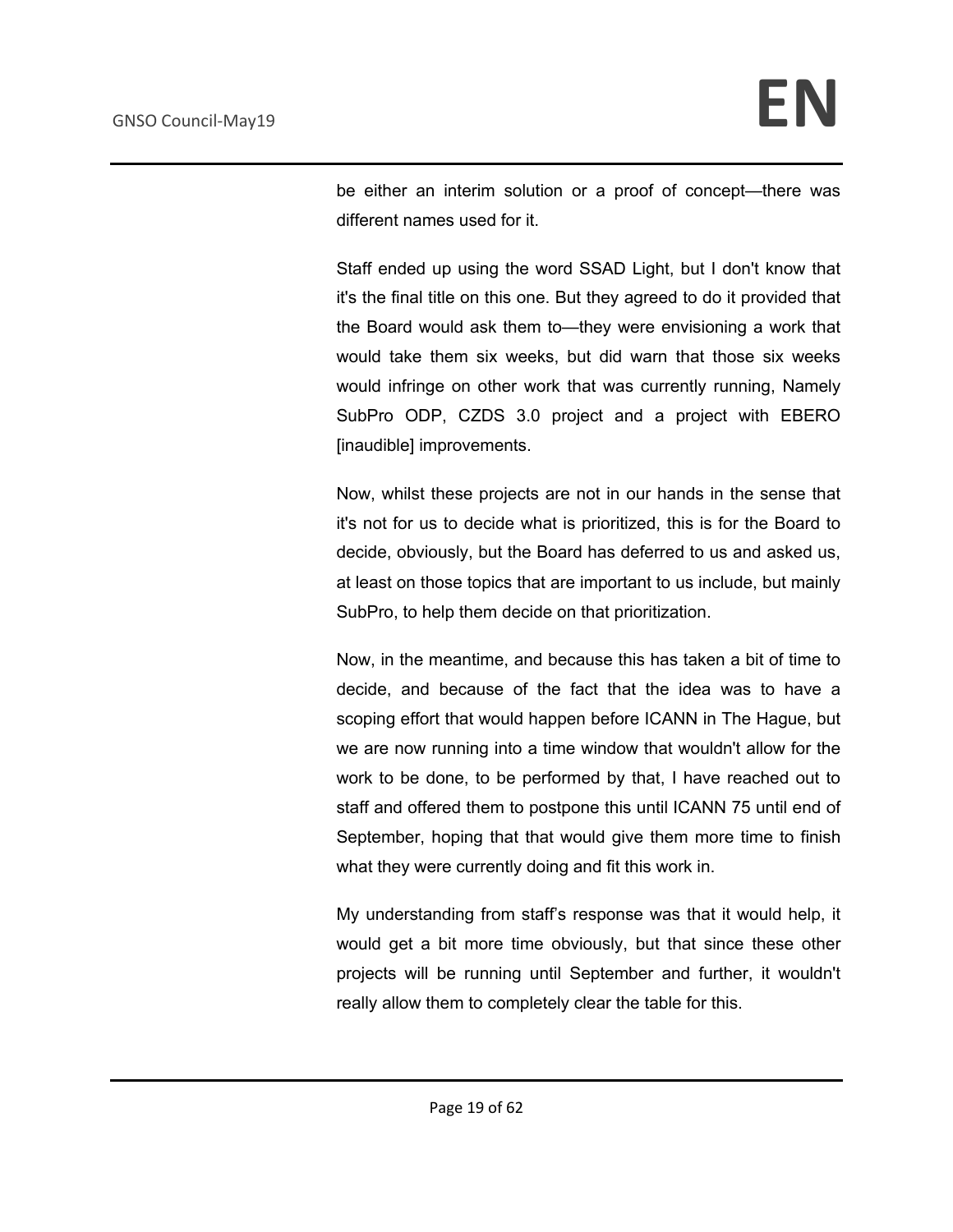So the discussion essentially is, how do we handle this? How do we offer priority advice? And particularly with regards to SubPro, how much are we ready to delay one for the other or vice versa? I see Maxim's hand up. Maxim, go ahead.

MAXIM ALZOBA: Speaking about the items we see in this list, CZDS, it works somehow. Maybe the interface is not what we want, or yeah, it's not perfect, quite far from that. But it works somehow.

> Speaking about EBERO, it works. And improvements is a nice thing to have, but not at the cost of another delay to a longsuffering SubPro, because with this particular program, we saw quite a delay in the past. And I don't think it's in our interests to delay it further. Because my understanding that all estimates on how much time it's going to take—I mean the SSAD Light design team—is a guess.

> It's not necessarily it takes only one point half month. It could be six months, maybe longer. We don't know. So given that the item that is SubPro is a policy and it was long in the tunnel for the things to be done, I suggest we give it priority. Thanks.

SEBASTIEN DUCOS: Thank you, Maxim. So essentially leaving the priorities as are and not ask for the SSAD light to be prioritized in your opinion. Jeff.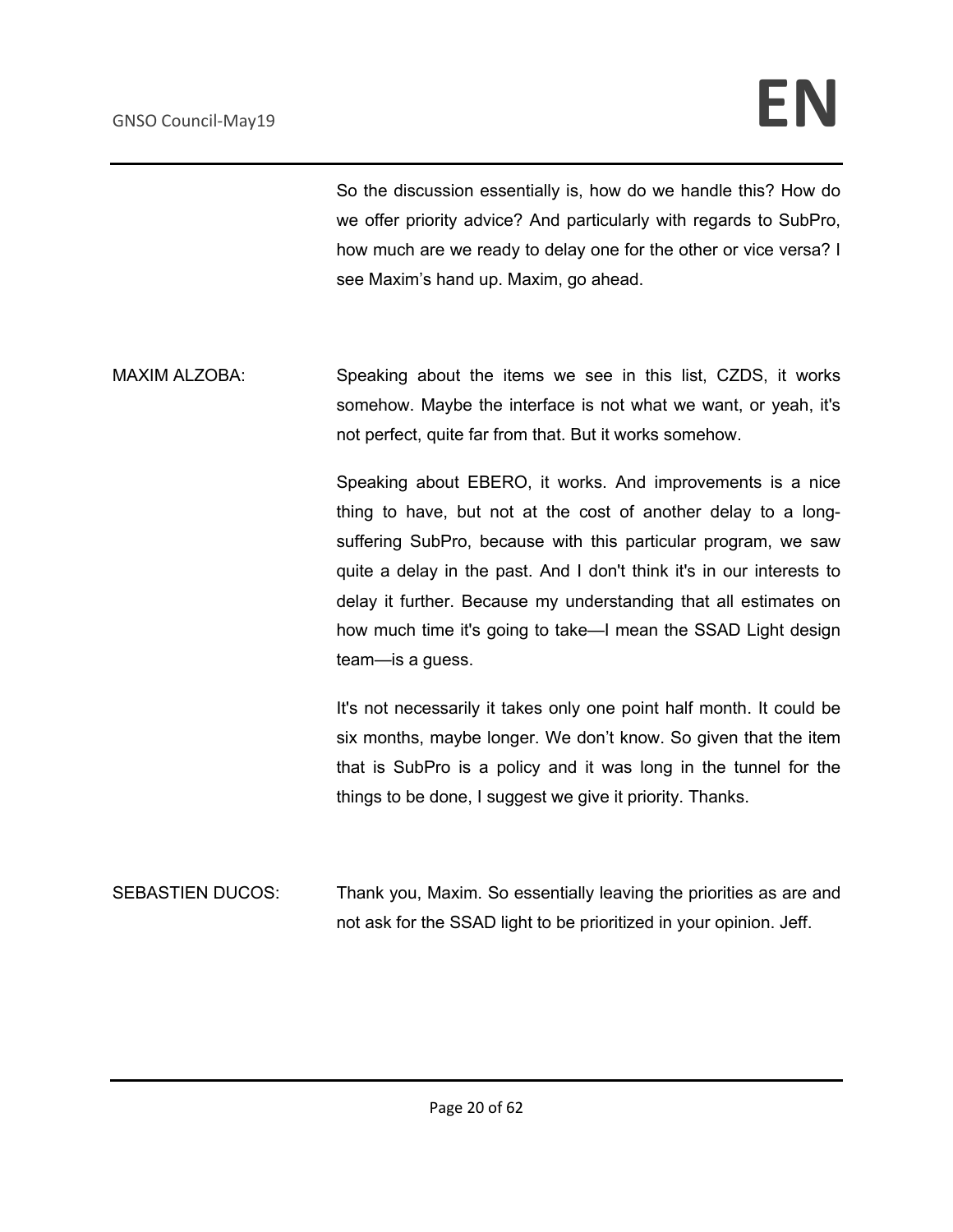# GNSO Council-May19 **EN**

### JEFFREY NEUMAN: Yeah, I would love to give a little bit more context, if I could. So this came out of a discussion that I had with the ICANN SubPro team, I guess it was about a month ago, in which they had said that they may—they're not 100% sure, the work they've already done may have delayed them a little bit. But that if you all as the Council, I'm the liaison in this case, choose to go forward with the sad Light at this point in time, it would, just for the design and fixing the previous document that was out there already, that would delay it at least six weeks. It wasn't six weeks definitively, it was at least six weeks. And then that's, again, just for the design.

If we wanted to okay it and then build it, it would be a lot more. When I asked them how much more, they couldn't tell me, which makes sense. Because obviously, it's going to depend on what the documentation for SSAD Light becomes and how to build it.

I also want to point out, because I think this is important, that it's not as if the same people are working on the day-to-day issues with the design of the SSAD and the ODP, it's just that there are a number of teams that the ODP has to confer with and get information from, get reviewed, that would also be involved in the design and implementation and build of the SSAD Light. So they wanted me to make sure that I was clear that it wasn't the same people and it's literally moving people to different projects in the sense of it was really because of all the groups that touch SubPro.

The other two items, the CZDS and EBERO, that was obviously not brought up in the context of our SubPro ODP discussions. And I was a little taken aback to see that, because I think it was in some previous documentation that may have been sent to the Council, but it strikes me as a little odd because the Council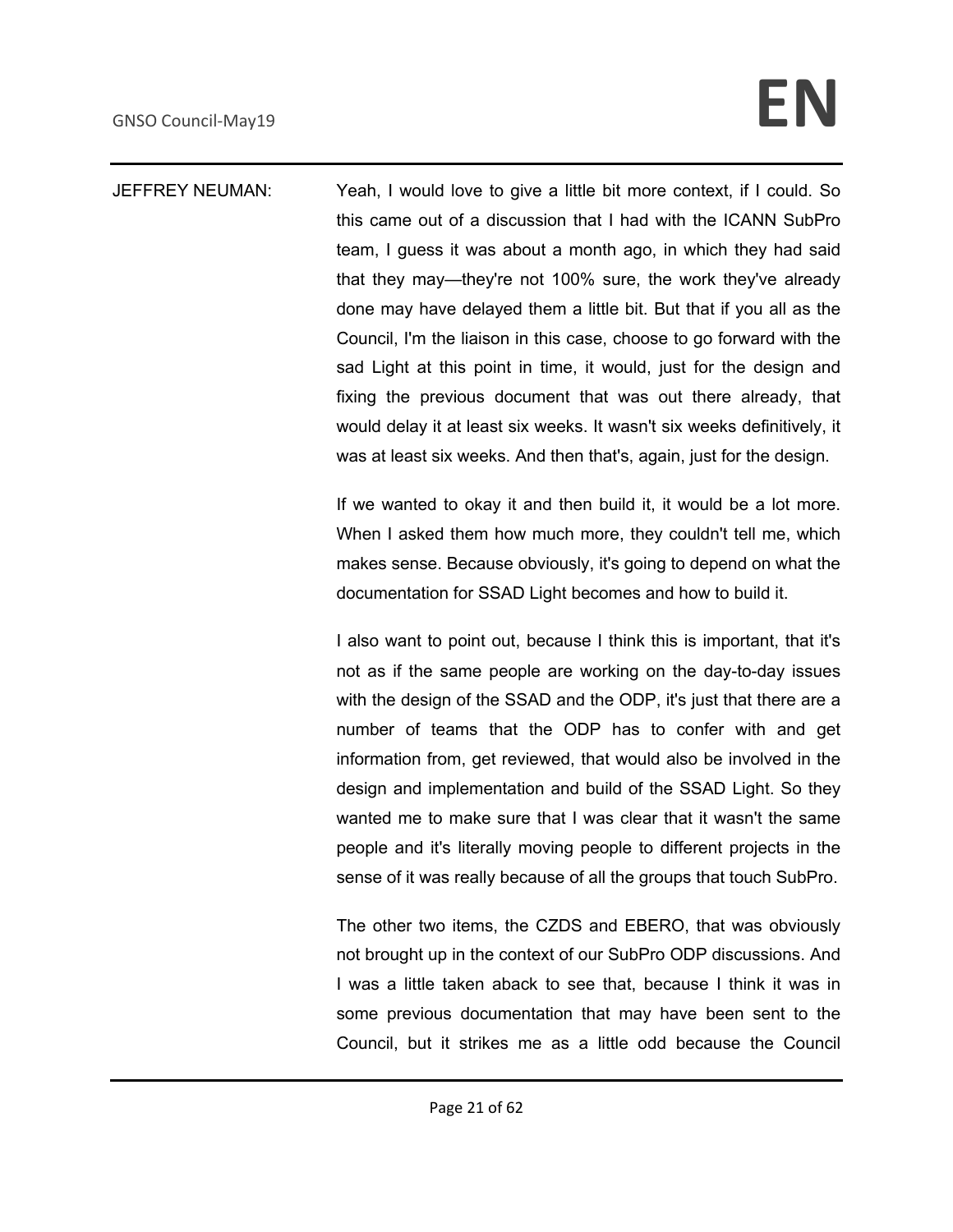doesn't really weigh in on CZDS or EBERO, those aren't really policy items. And so to put that on the Council list to actually decide whether to prioritize those is kind of weird, so I don't know why that's there.

And also, I'd love clarification, if let's say we say CZDS or—since don't have any say in those two things, let's say we say SubPro is really important. That doesn't necessarily mean or—and we say SSAD Light can wait. I'm not saying we are going to say that. But even if we did, I'm not so sure those other two things wouldn't get delayed, wouldn't delay SubPro anyway. So I want to add that.

I also asked the question to the ODP Team. Actually, I'll just wait because that's in the next item. Sorry. I'll defer and let other people speak.

- SEBASTIEN DUCOS: Yeah, thank you, Jeff. I was gonna suggest that. It's all good. So for clarity, staff is not suggesting that we prioritize. Because obviously, it's not our job and not within our remit. But they did want us to at least balance, I guess, SubPro and SSAD given that those were two tasks that we were in some way involved with. Paul McGrady, I see your hand up.
- PAUL MCGRADY: Thanks, Seb. Like you said, staff's not asking us to prioritize these necessarily. I have yet to see a final timeline on SubPro when that's going to be done and dusted. I know that others who've spoken already are speculating that the six weeks could be longer. What we know is what staff has said, and they've said six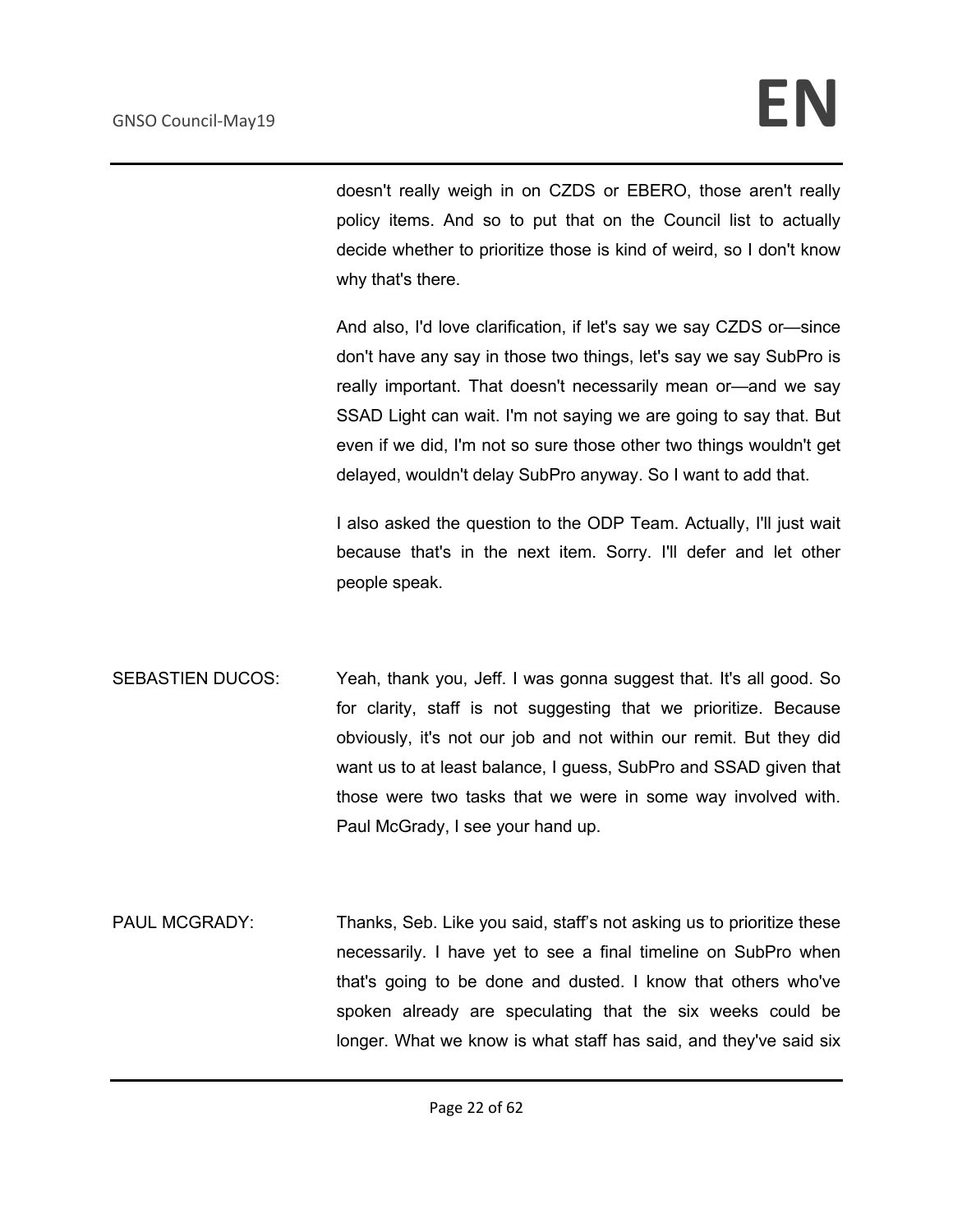weeks. Six weeks in a SubPro, frankly, it's five or six years already. Six weeks is a sneeze in a hurricane.

So I do think that we should stay the course here. We are right on the cusp of taking first steps to solving a problem that has plagued the community since GDPR came out. And I don't think a six-week delay on SubPro, which again, we're years into and it looks like we'll be years to go, is a material change to SubPro. But putting this idea on ice until SubPro's done, whenever that is, would basically kill the idea. So we do need to balance those two things.

So again, as a community, we are right on the—I don't want to see us backtrack and choose defeat over victory. We have a really good opportunity to start to gather good information about these kinds of requests. And again, thank you to the staff for letting us know, but a very minor delay seems well worth it. Thank you.

SEBASTIEN DUCOS: Thank you, Paul. Point taken. I see John's hand.

JOHN MCELWAINE: Thanks. I guess similar to what Paul is saying, if we weren't suggesting this SSAD Light and presuming the SSAD would be first approved by the Board, we would be having staff resources engaged in what I guess we would call a SSAD Heavy, so there'll be probably much more work going on. It seems to me that for a delay of 1.5 months, six weeks, that it is probably better to continue in trying to come to some resolution on the SSAD that will enable things such as a subsequent round to be offered with more confidence to the community as a whole. So thanks.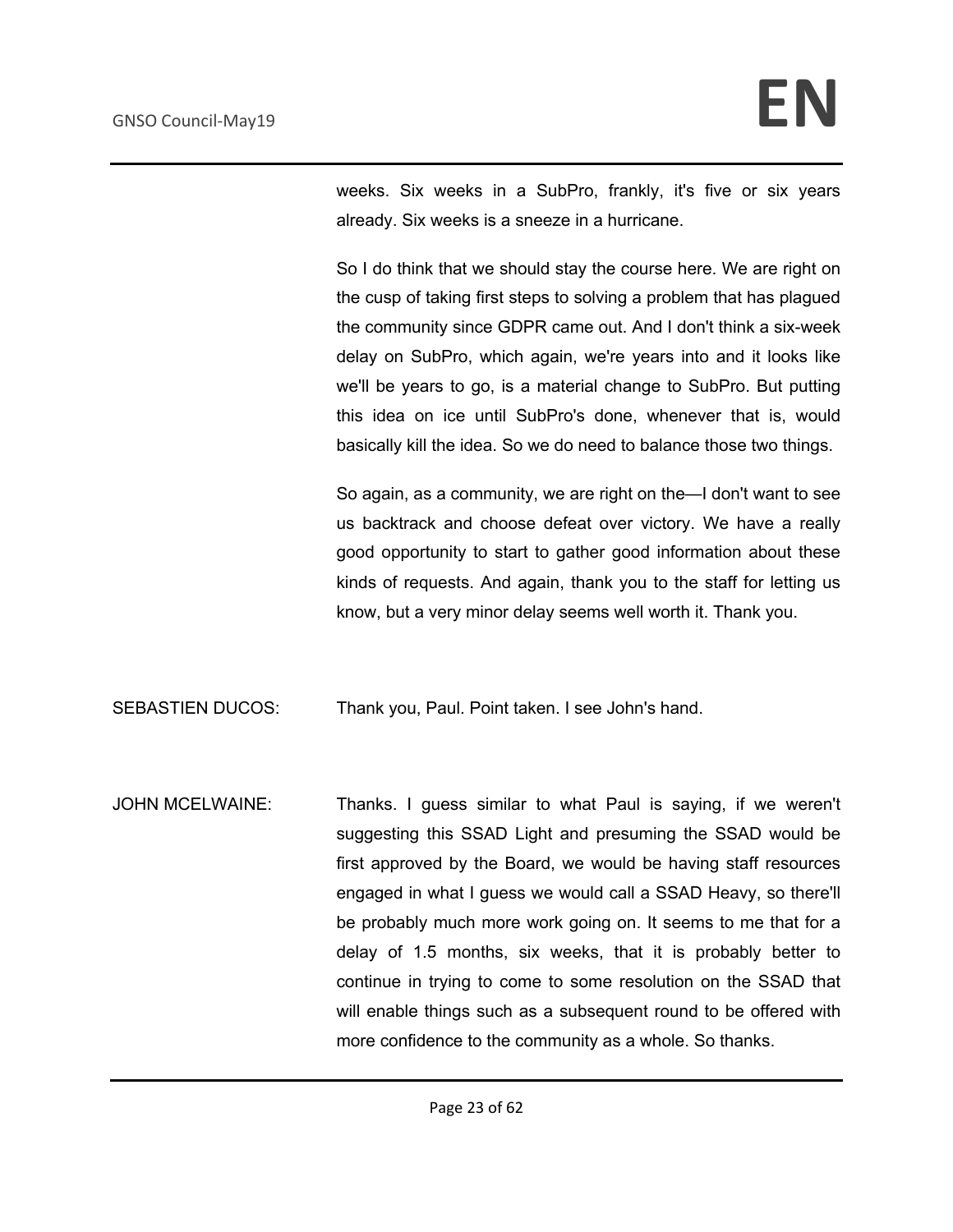SEBASTIEN DUCOS: Okay, thank you, John. I see Jeff's hand.

JEFFREY NEUMAN: Yeah, I just wanted to do a clarification that there is a timeline for that SubPro ODP. And the timeline has a final report being done October of 2022. Sorry, I'm laughing at Maxim's [inaudible] comment.

> So the other way to look at it is, look, we're only a few months, about five months away from finishing the SubPro ODP that's already been going on since the beginning of this year, and a sixweek delay, the problem isn't just that it's, okay, six weeks, you're going to be working on something else. But you know it takes time to get back into a project. It's not as if they're going to just put pens down, spend everything on SSAD, and then all of a sudden pick up six weeks later and they haven't lost any time. Right?

> So six weeks is the delay that they believe at this point. And it's just a belief that they could do the design document. The way to do it is we could approve SSAD Light, or say that once you're done with the ODP, you could then work on for the six weeks and still have the SSAD Light completed by or—the design completed by the end of the year. I think that is another option.

> Again, it's not for me to give my opinion as to [which, control,] but just to make it clear and clarify that there is a timeline for the ODP. And it does end at this point in October. Thanks.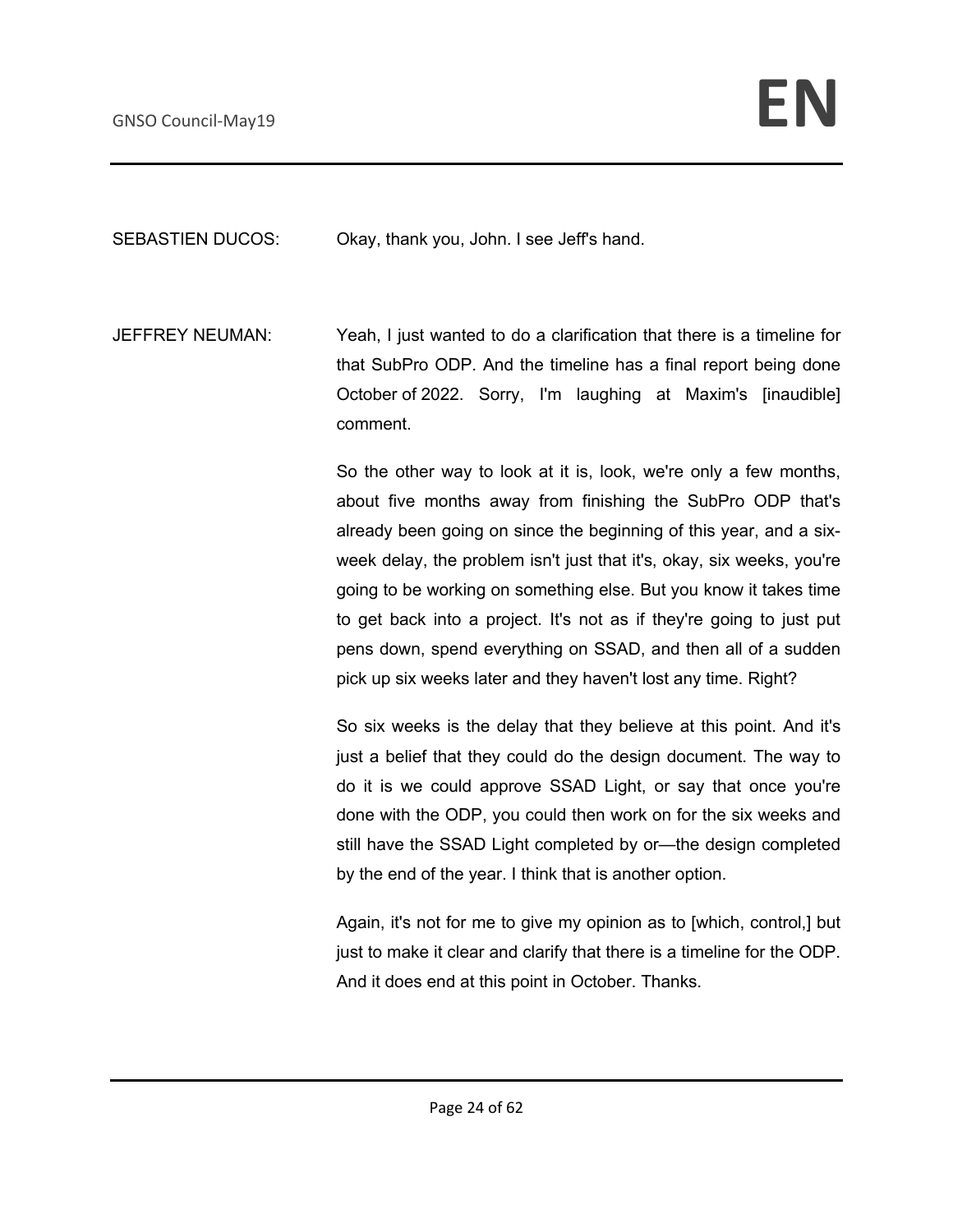#### SEBASTIEN DUCOS: Thank you, Jeff. Good. Kurt.

KURT PRITZ: Thanks, Seb. Thanks, everybody, for your comments so far. Notwithstanding Maxim's earlier comment which I'm sure reflects reality, the Registries Stakeholder Group did reach out to its members for discussion on this topic at an irregularly scheduled meeting to talk about, not just SubPro, but all of these, but being an irregularly scheduled meeting, there wasn't significant participation in that.

> And so the registry group has redoubled its efforts to reach out to its members to kind of understand what the effects of all these three things are so we could give a more competent response to the request. And so they're working on that. As a matter of fact, there's been some considerable effort trying to get people's opinion.

> So for us, we're not ready to say do this or don't do this yet. And really hope we can have at our next scheduled meeting, which is coming up in four business days, to have this discussion and provide some meaningful input.

> I will comment on some of the previous comments that there are switching costs to this. So I think since we're not ready to give full feedback, we'd rather not see a change made which introduces inefficiencies and then perhaps urge a change back. I'll also have other comments to make on this. But essentially, that's it, that before the trigger is pulled on this thing, we'd like to have the chance to give some competent feedback. Thank you.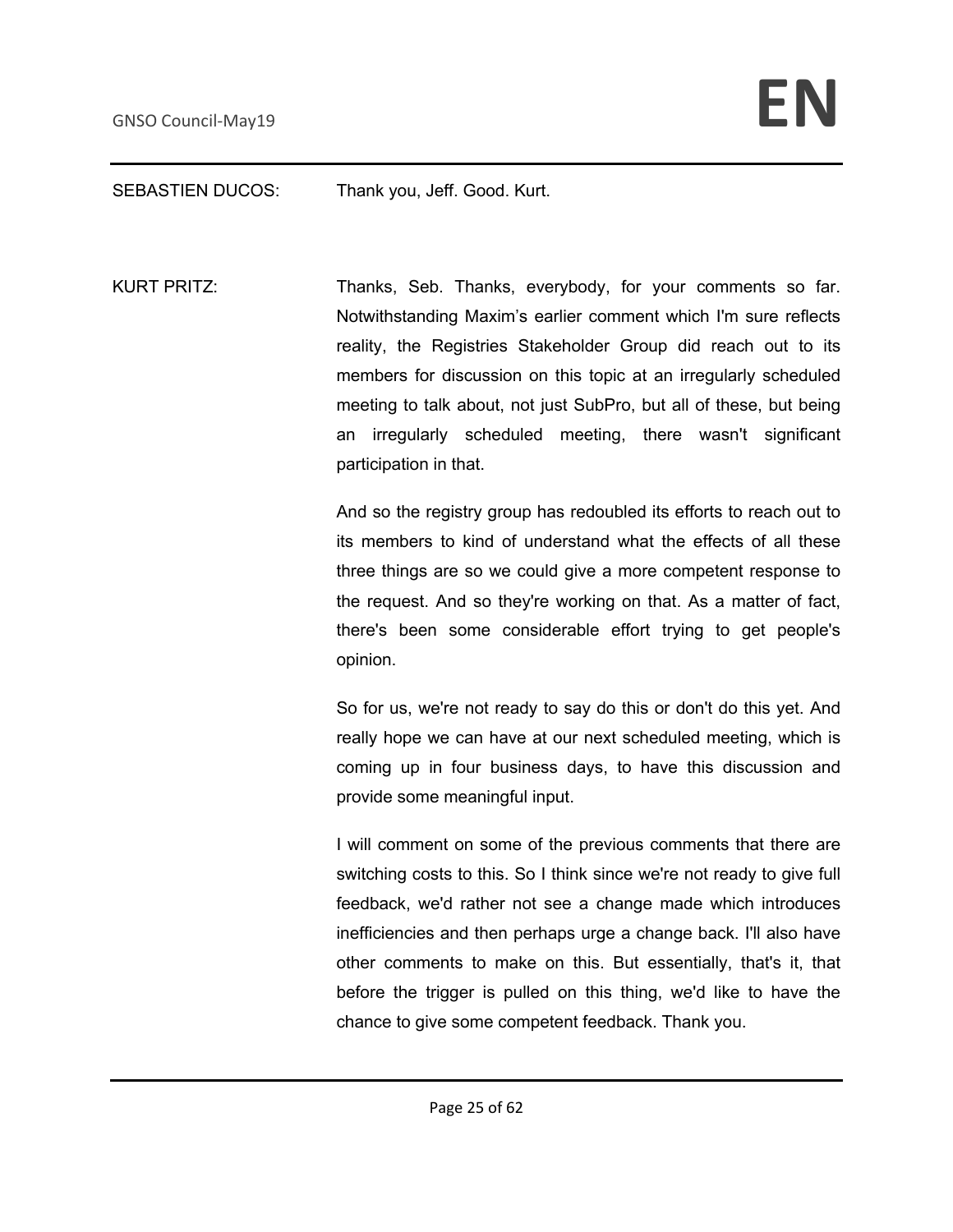SEBASTIEN DUCOS: Thank you, Kurt. And obviously, once discussed within the RySG, you would share those comments on the list so we don't have to wait for a full month, I assume. Maxim.

- MAXIM ALZOBA: I think we need to ask us a question. What do we do in seven weeks if the timeline is not met? Potentially, I suggest putting this item on ice. Because if the timeline is not met, most probably something is an obstacle to the process and should be further investigated. Thanks.
- SEBASTIEN DUCOS: Thank you. And finally, Paul McGrady on this, and then we will have to wrap up the question to go on to the next item
- MAUL MCGRADY: Thanks, Sebastien. I think that—and some of this is in chat. But Jeff and I are having a discussion about the timeline. And he keeps pointing to that it'd be six weeks delay in the ODP. And I keep saying six weeks delay to the overall deliverable of the next round is not material. You know, ODPs don't exist in a vacuum. So if there's a six-week delay to the ODP, there'll be a six-week delay to the next round, which again, I maintain is immaterial, especially compared to the opportunity for the community to get together here and do something that moves the ball forward and allows us to take a collective win together. So I hope we stay the course. Thank you.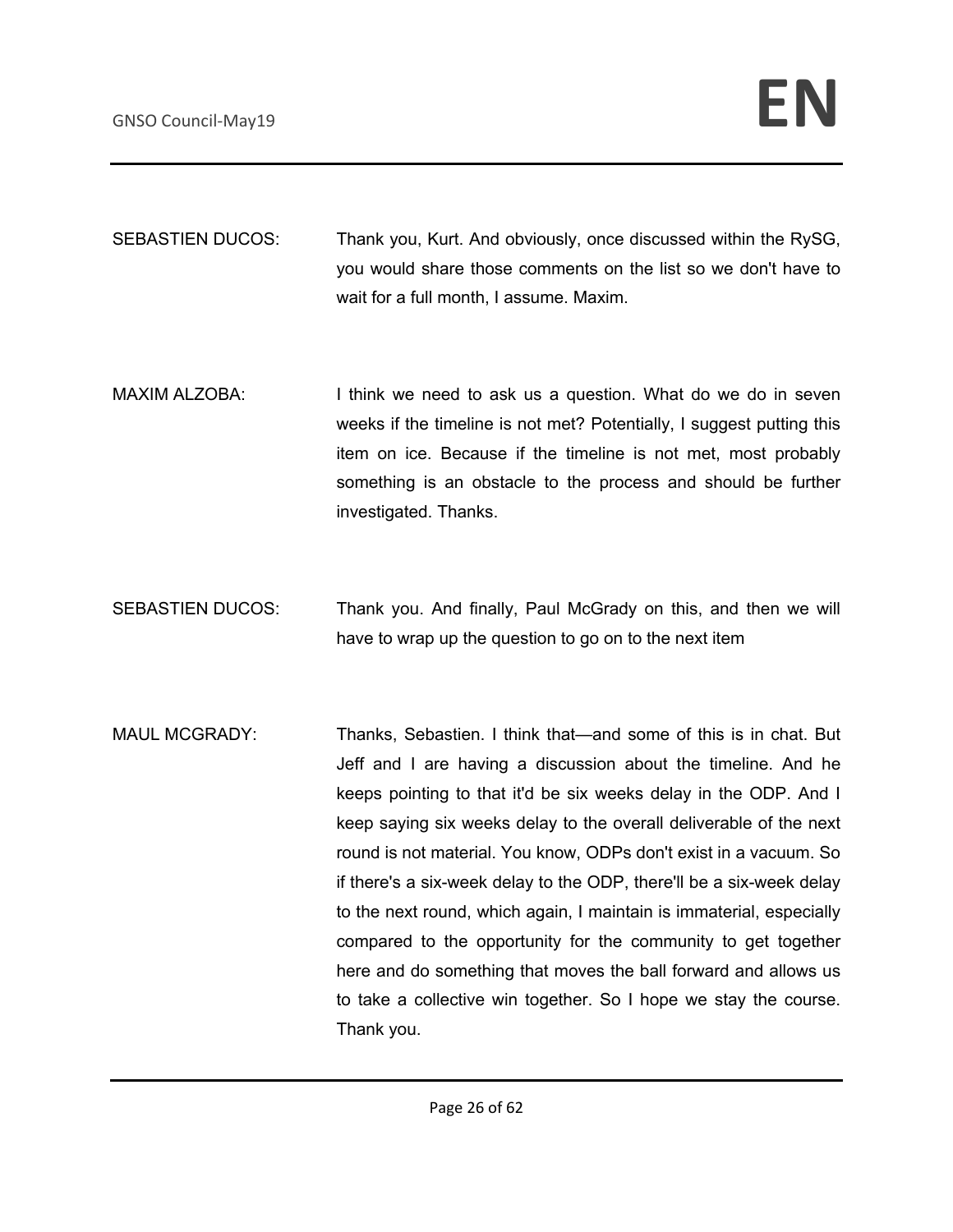SEBASTIEN DUCOS: Thank you, Paul. So just to wrap this up quickly before we go to the next item, I think in any case, no work will happen on this. So the plan [inaudible] work will keep on going at least until the Board decides on this. Given our discussion, the fact that we are not coming to a clear agreement, I will assume that the Board won't do anything at least until The Hague and I'm not personally sure that I'll be able to attend, but in a way, we will find time to engage with staff, Eleeza Agopian and her team, there to make sure we fully understand the implications of each.

> I don't know that everything is a completely dichotomy that you starting SSAD Light is going to stop everything else that happens. But I don't have the details on this and I don't know exactly. So we will endeavor to find out. And I guess we'll report on this on our next call.

> With this, and noting that we spent quite a bit of time discussing that part of item eight, maybe I can pass it on to Jeff, who can give us an update on everything else that has to do with the ODP. Thank you, Jeff.

JEFFREY NEUMAN: Yeah. Thanks. So the update here is that—and I just sent a note to the Council list. There is a question set number four for the Council to consider. I'll follow the usual process of right now, it's a PDF document that I forwarded on. I will convert that to a Google document, send the Council list and start putting in my thoughts as a guide. But remember, it's ultimately the Council that needs to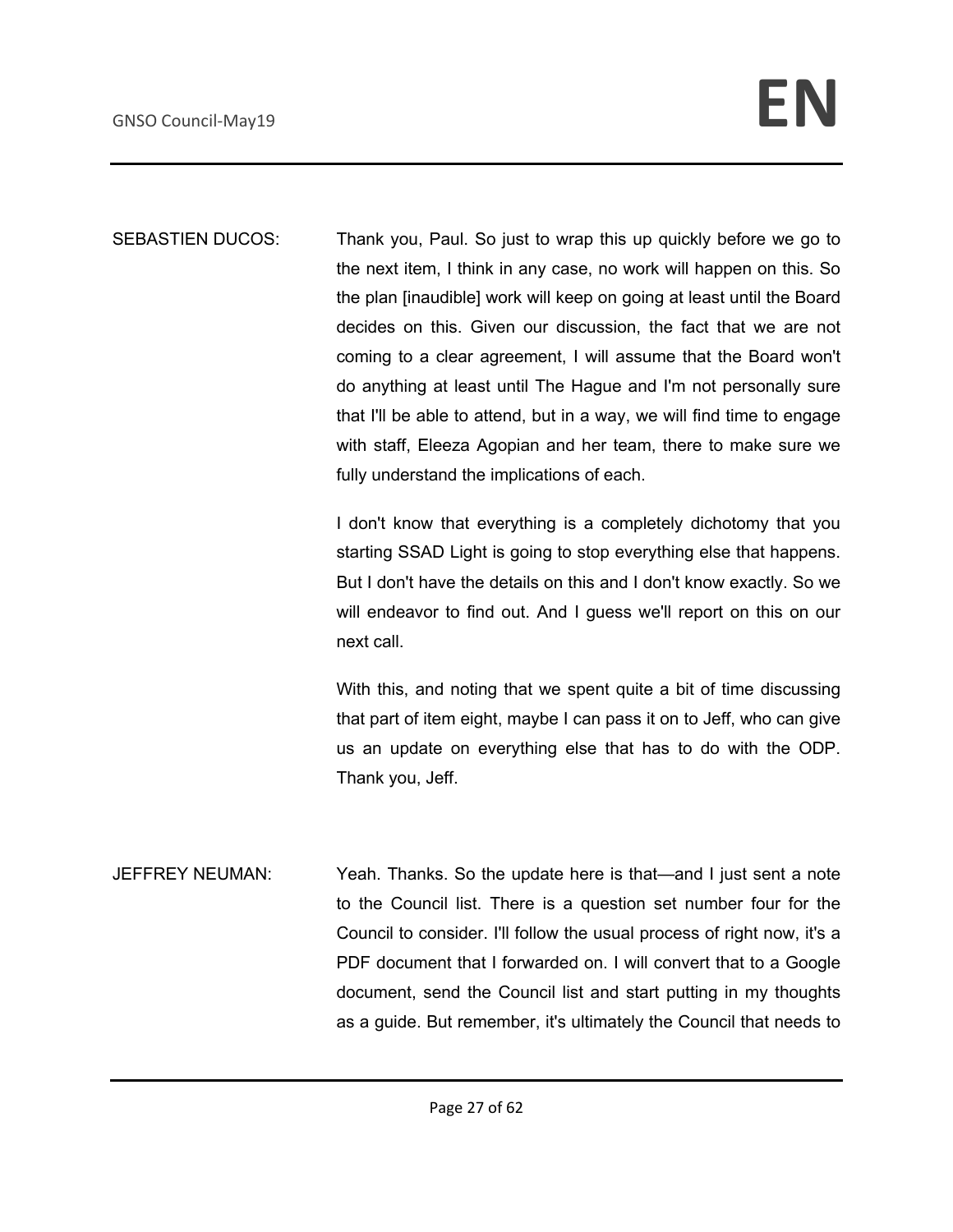agree, disagree, put in their own thoughts, whatever it is. It's not my document.

Which brings me to question set number three, which is still out there. Question set number three, I admit I haven't checked in the last couple days. But up until the last couple of days, I think I'm the only one who has put anything into that document and put my draft answers. And we've now had it for, I want to say two months.

So I think when we did question set number one and two, we sort of vowed to not take as much time and really be diligent in trying to put these responses together. So I'd really love it if everyone can go into question set number three, the document, maybe because I'm in a car, maybe Steve or someone could post that link. Please do put in your thoughts. Again, it's not what you want to happen but what is reflected in the final report. And so if you could go into that.

Question set three, Kurt, was the string similarity one, which I remember, I know, there was some discussion on the list, but not very much. Question set four I just forwarded it to the Council. And so please, you can hold off on that one until I put it into the Google doc and put my thoughts in, or you can give your thoughts whenever you want. Again, it's for you all to put the Council thoughts in there.

Okay. And then as far as the other document that I forwarded to the group is an assumptions document. You probably saw before ICANN 73, there was an assumption document that contained some assumptions on only a few topics. This one goes into a lot more topics on assumptions that the ODP team is making.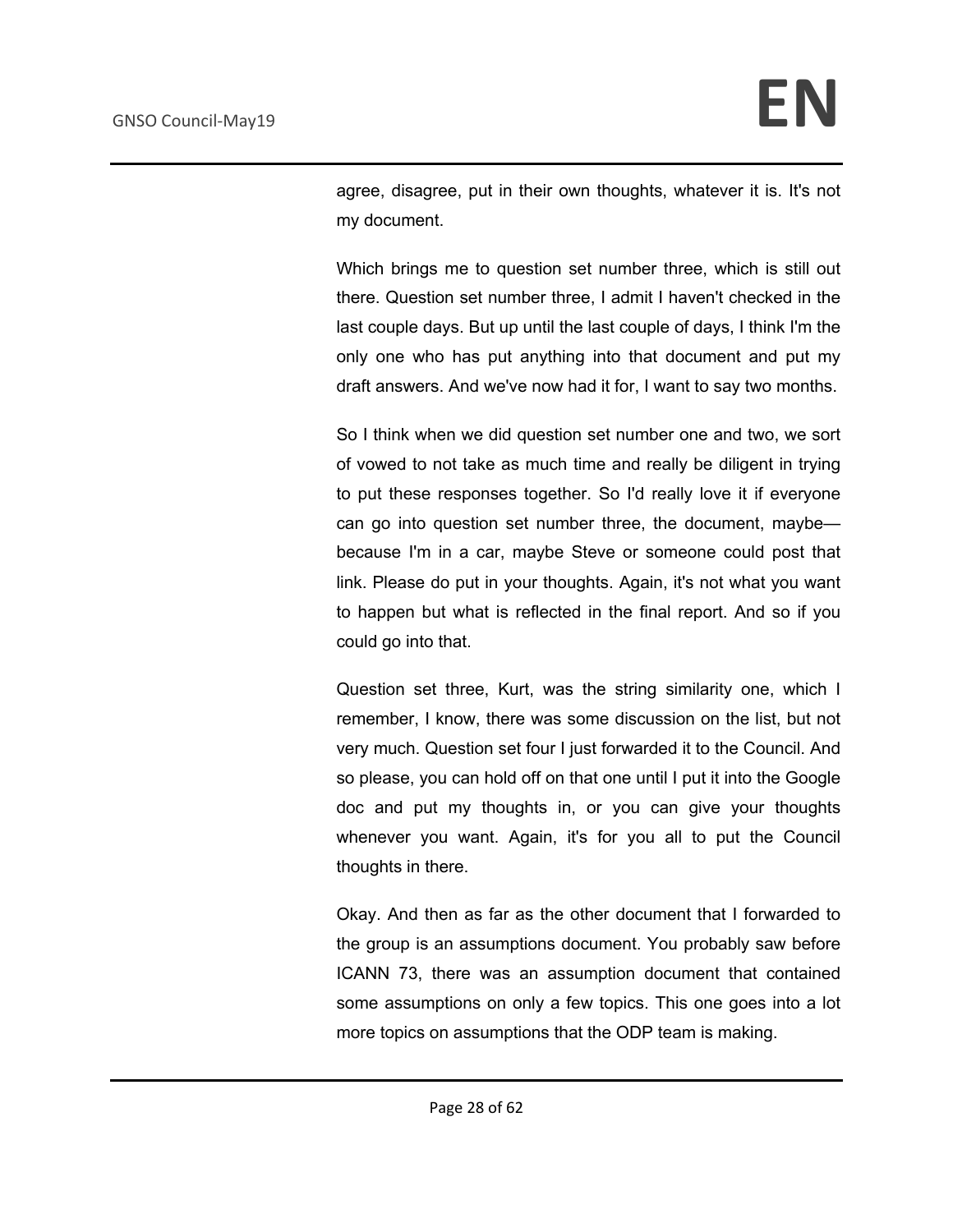They are not really asking for comments in the sense of putting in our thoughts, but really does the council does the council think that ICANN's ODP team, do we think that they got it right? Obviously, if we think they got it wrong, then there's going to have to be some sort of explanation. But it's not like a put this out for comment to get everyone's thoughts on whether this is good or bad.

So if you can all take a look at that document. I'd love to be able to provide feedback in the next few weeks, hopefully prior to ICANN 74 at The Hague. That would be great.

And then also that ICANN'S ODP team is in the process of trying to plan both its pre-ICANN session, and I'm not sure yet as we have our call or monthly ODP call tomorrow, and I will post an update after that. But I'm not sure if they have a session as well at the ICANN meeting. There was a proposal from the ICANN ODP team to make ICANN 74 like a SubPro-themed policy meeting. But that was not accepted by the SO/AC chairs. And so now we're just hoping to get one meeting on a topic or two at the ICANN meeting to just get some feedback.

Other than that, ICANN will come out with a written halfway point document that should be posted. I guess that would be next week, if I have my time correct. And then of course, ICANN 74. And that's about the update I have for now. And like I said, after tomorrow, I will go into the discussion that we have tomorrow on with the ODP team.

And then the last item, which is probably something we need feedback on, as an action item from the last Council meeting, we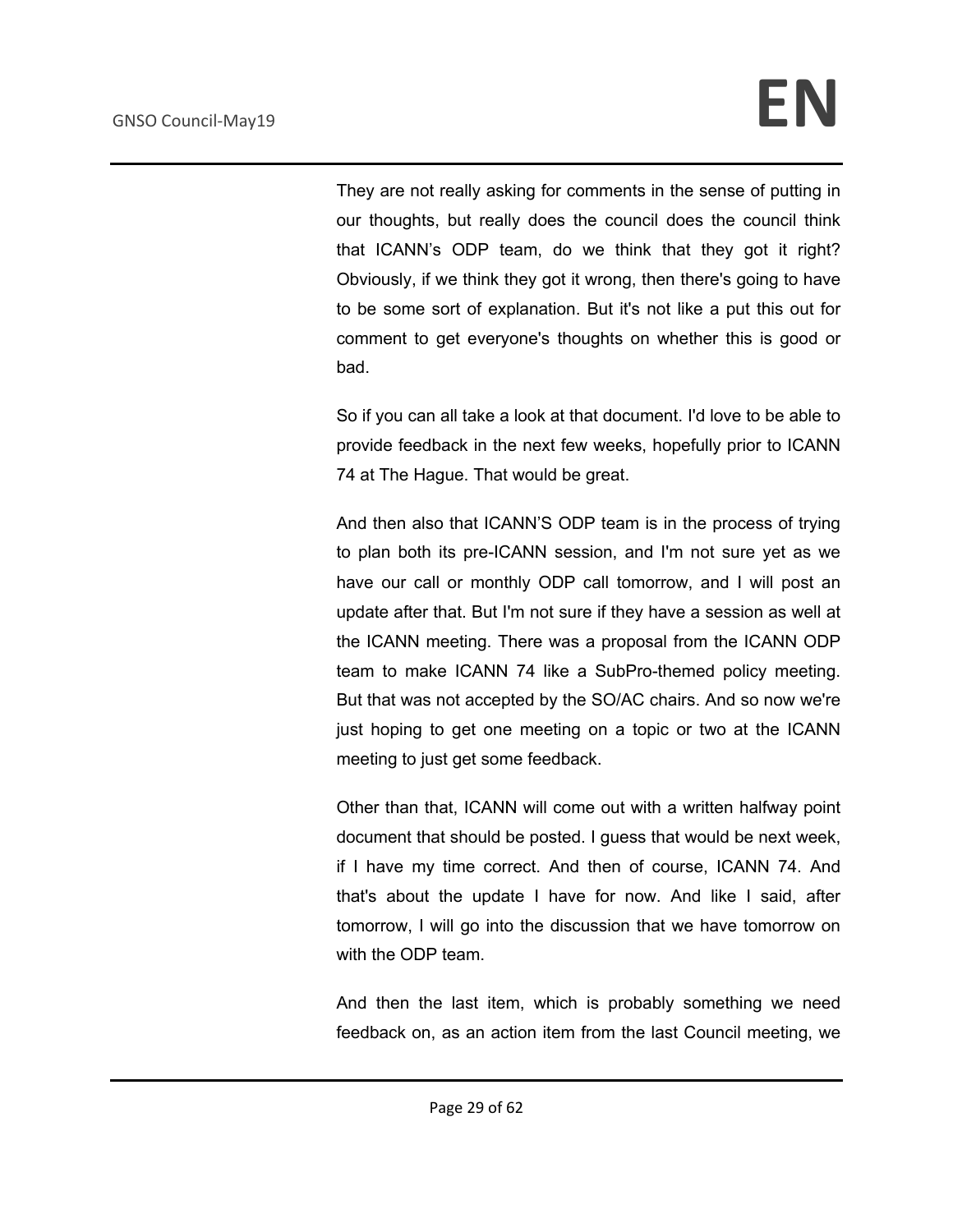# GNSO Council-May19 **EN**

discussed the potential for doing a GNSO guidance process for issues such as applicant support and others, where the final report had recognized that there'll be a need for additional work, and in fact specified that. So I'm going to turn it over to Steve, to get—

SEBASTIEN DUCOS: Jeff, if I may pause here, we still have a few minutes. Did anybody have any questions to Jeff for the ODP update before we go into the SubPro ODP? I see no hands. So I guess everything is clear. So Nathalie did post the question set number three in the chat. I hope everybody picked it up and do indeed review it. It would be very helpful. So if there is no need for questions, then I won't interrupt anymore. So indeed, as Jeff suggested, can we ask Steve to present item number nine on the SubPro GNSO guidance process?

STEVE CHAN: Sure. Thanks very much. Sebastien and Jeff. Jeff was a little eager. It's a separate agenda item, which we are on now. The purpose here is to just really provide some high level understanding and to help socialize what the GNSO guidance process is about.

> Some of the things that are important to know about this is that this is the first GNSO guidance process or I guess potentially the first one ever. So like I said, the idea is to make sure that the Council understands what it is, why it's being proposed, and then also the overall structure of the way that the initiation requested is structured.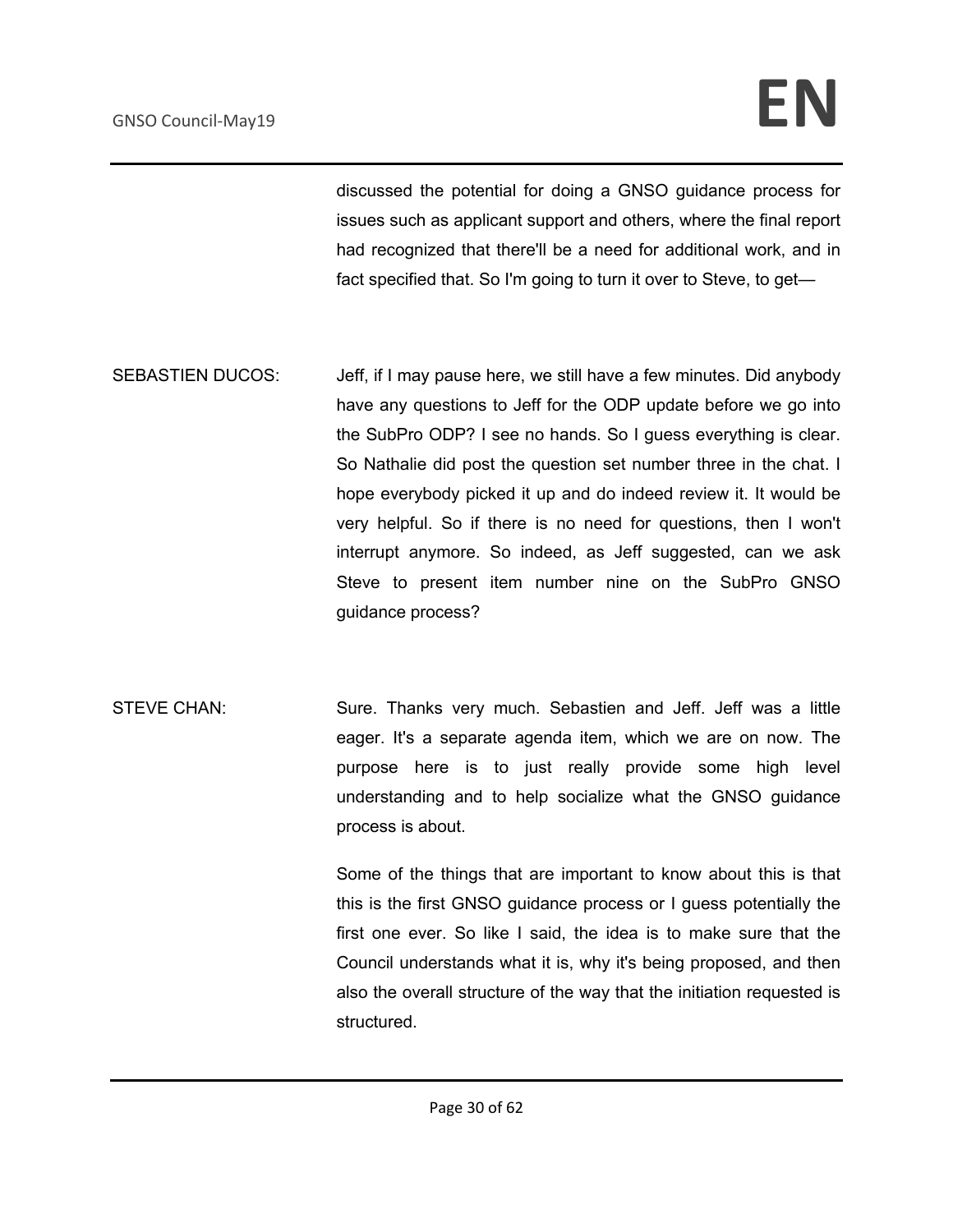The other thing, I think, the important element about GGPs in general to know before we go into a little more detail is that GGPs do not have a separate charter. So the initiation request itself includes the scope of work. And then it also will include the operating procedures for the group, things like group structure and decision making

So the initiation requests that were circulated, it's intended to be inclusive of the things that you would normally expect to find in a charter. And then if it doesn't call it out specifically, then it's going to be referring back to the upgrade procedures. So that is just some general points about GGPs.

I think what Jeff was about to say is that this document that was generated was done in conjunction or in collaboration between staff and Jeff and Council leadership. And so that was circulated on the 4th of May.

So in terms of the detail, for the actual request itself, one of the things that Jeff started talking about a little bit is that the way it's structured is that there's two sets of topics. What we're calling group one are things that the SubPro final report, they specifically called out certain items where they envisioned substantive work to take place during the implementation review team phase of the work.

And if you recall, I think it was in question set two, the ODP team wrote back to the Council saying that some of the work struck them as borderline policy work and that kind of influenced this idea that some of this more substantive work might need to be addressed by the Council. And that's sort of the first genesis of the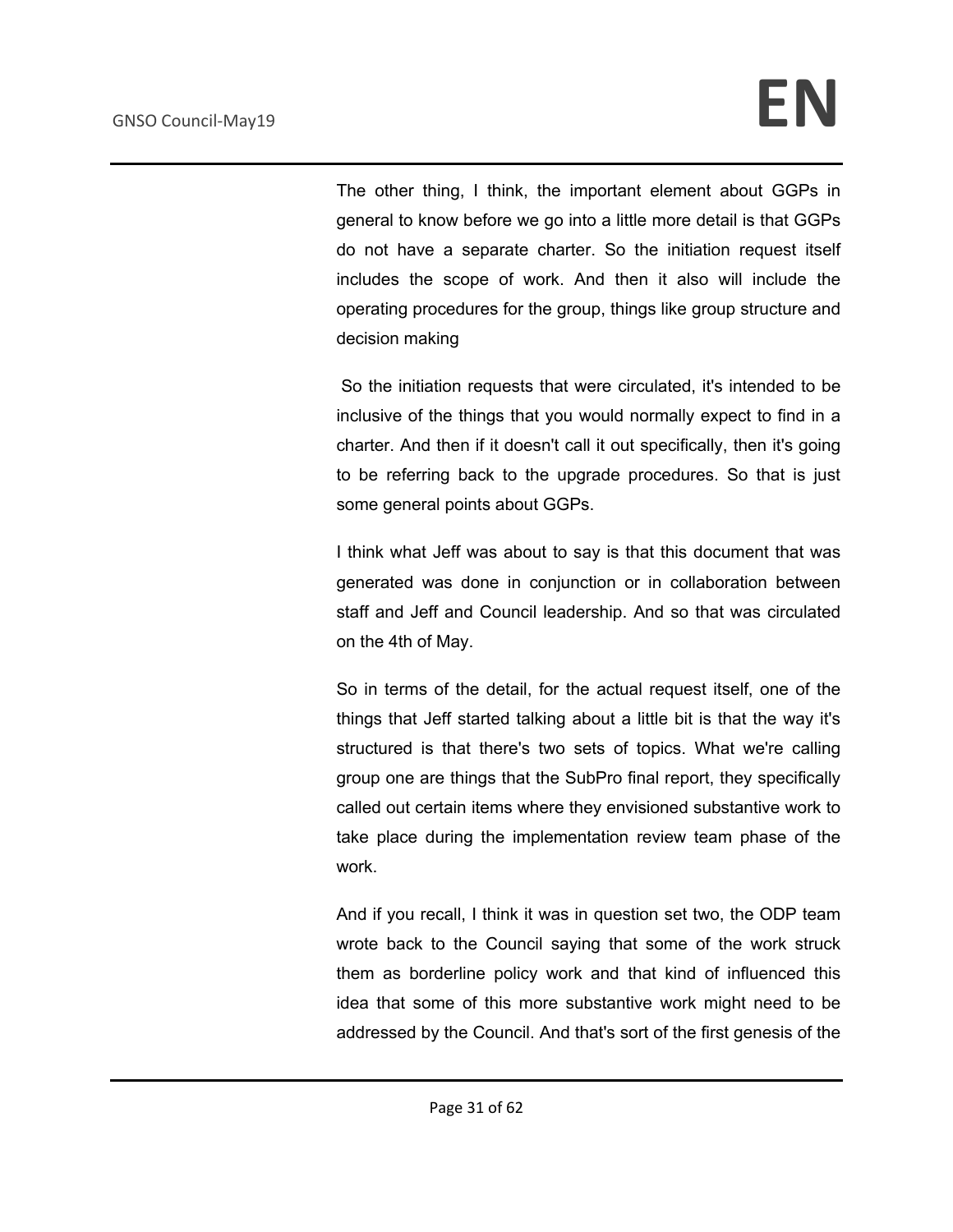idea of trying to figure out for the Council, how they might try to provide that feedback.

So the specific topic in that case was applicant support. But what you'll see in the initiation request is that we pulled out additional items where the SubPro final report specifically identified that substantive work would be likely needed in the future and envisioning that it will take place during the IRT. So that's group one.

So group two is items where the ODP team has identified where additional guidance, not is merely helpful, but more like it's necessary to help guide the implementation once and if we get to that point. That section currently is empty in the initiation request. The expectation is that ODP team will share that with [inaudible] team, staff, and we'll make sure to include that section, fill it out.

The way that the group one and group two are structured is we have a set of topics. And then at least for group one, which is the scope of things that we have so far, what we tried to do is identify a very specific task to make sure that the scope of the work is clearly understood.

And then something that we've done, tried to do consistently, and this is not just for things like GGPs, but it's for charters for other work, is to make sure that the charter or the scope of work is as narrow and well understood as possible. And that's something that we may or may not have been successful in doing. That was the intention, though, is to try to make sure that the scope is quite narrow and is achievable by the group.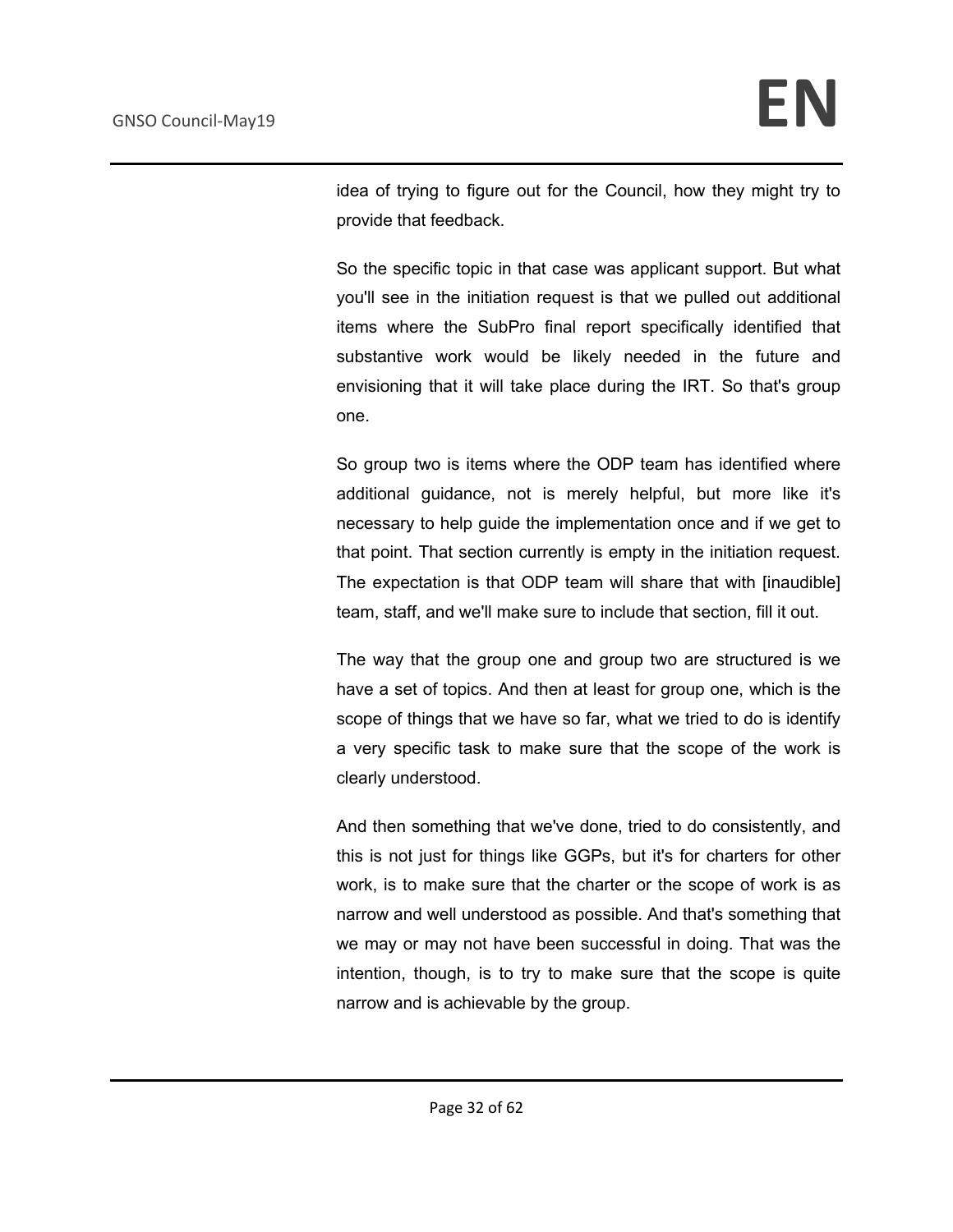And one additional reason, I guess, maybe one of the important reasons why we're trying to do that in addition to why it's always important to do that, is this GGP is sitting in the action decision radar as unplanned work. So that means that there are not community or staff resources that were previously allocated for that. So it makes it even more important that we keep this effort as tightly focused and narrow as possible.

There is one other thing that I want to flag and it's the structure of the group. And I'll pass it over to Jeff in a moment to talk a little bit more about it. But what you'll see in the group is called a steering group. It's intended to be representative nature. And the way that it's expected to work is that it's sort of similar to the committee for continuous improvement in that the steering group is able to address the work itself, if it deems it best to accomplish it that way. But it also allows for that steering group to farm out the work to a subteam, if they think that is actually more appropriate and maybe a more efficient way to get expertise to address a certain item.

So I think those are the two things I want to touch on, is just the idea of the two groups, what are within the two groups of topics. And I'll just reiterate that we're still waiting the topics for group two from our ODP team. And then like I said, the proposed structure for the membership and subsequent subteams. So with that, Seb, if you don't mind, I wouldn't mind passing it to Jeff to just talk a little bit more about the reasoning for the steering group structure. Thanks.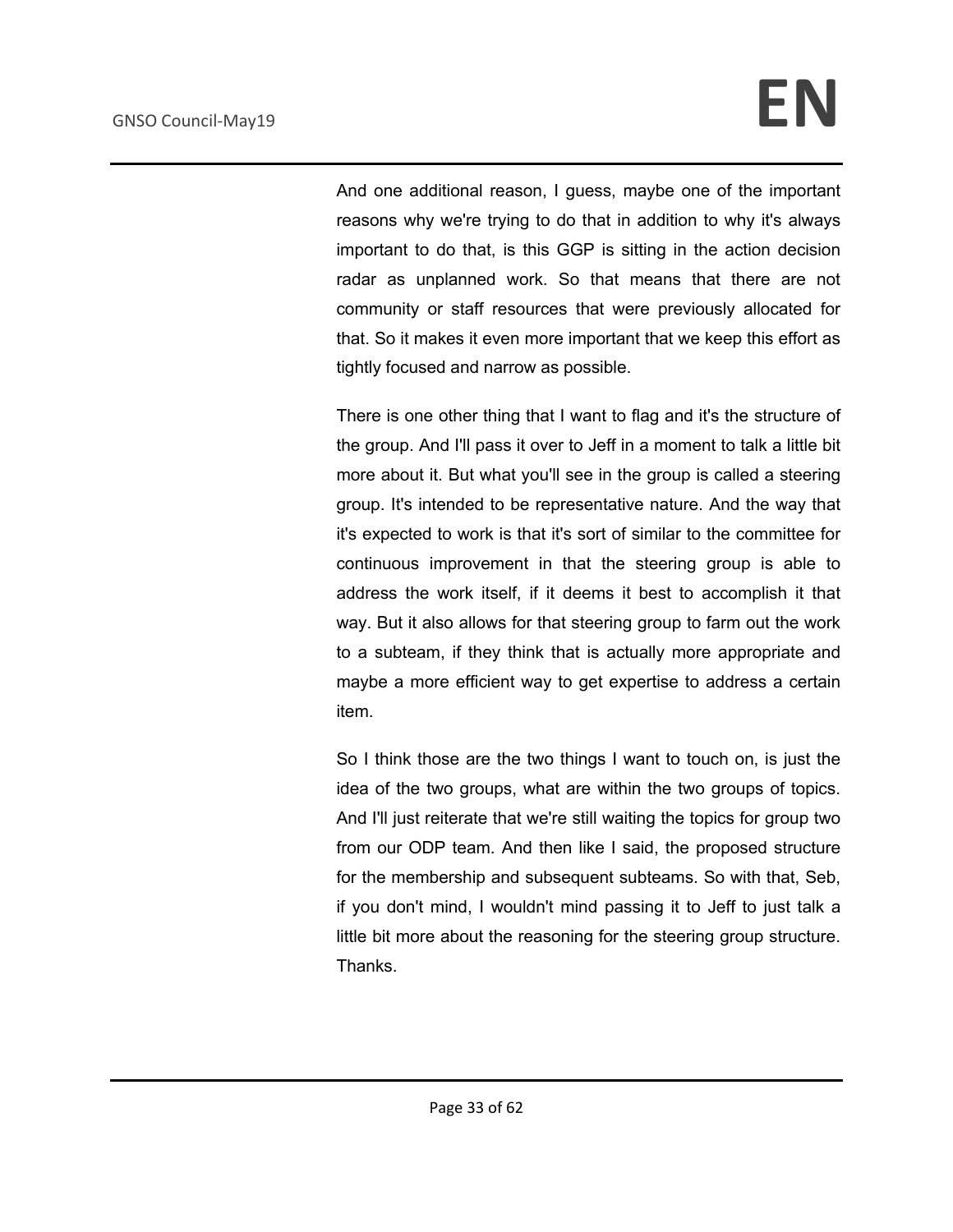#### SEBASTIEN DUCOS: Please do. Thank you, Steve.

JEFFREY NEUMAN: Yeah, I'll make it quick because now I am driving. But again, the reason for the structure is pretty simple. I think Steve said most of it, is essentially that even in the SubPro report, it does call out that certain items, including applicant support really need to have the benefit of expert opinions and thoughts on issues like giving grants and other things like that.

> So it really wasn't—the GGP work is really not necessarily to develop policy, as we all think of policy in the normal sense, but really to get further guidance from experts in certain areas that the original PDP group didn't feel qualified to set policy on. So I'll turn it back. Thanks.

- STEVE CHAN: Thank you, Jeff and Steve on this. I'll open the mic for questions. And I see already Paul McGrady's hand up.
- PAUL MCGRADY: Thanks. I am still a little bit befuddled by what this thing is. And so we have in one aspect looking at issues that are fairly straightforward, like applicant assistance, which I'm not sure exactly why that wouldn't be IRT material. But then on the other hand, we have this develop criteria metrics or other measurements to help determine if applicant freedom of expression and other third-party rights were adequately balanced,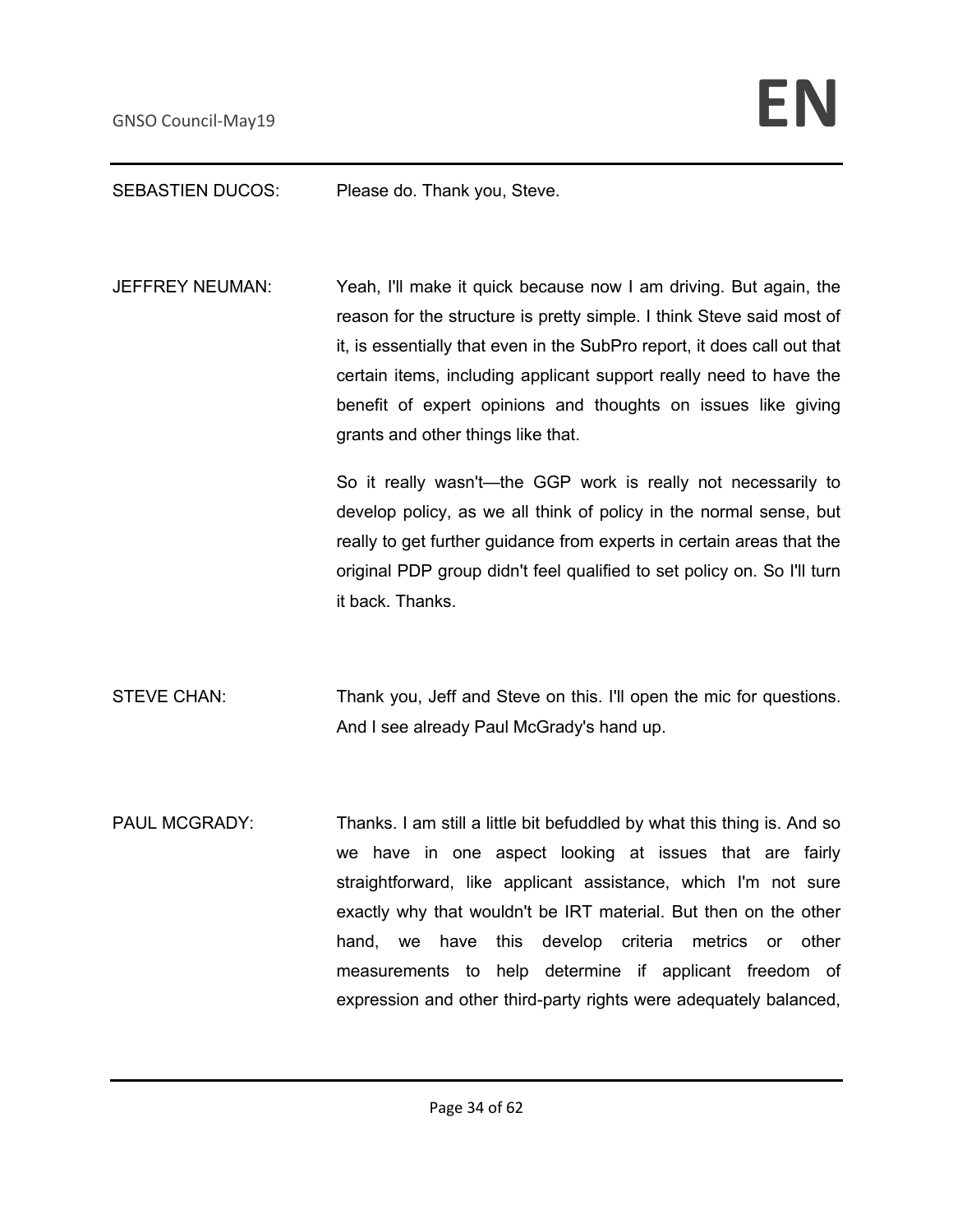which seems like a breathtaking sort of thing. These don't look like siblings. They may be cousins. I don't know.

But in any event, I guess my question is, was that really the intention? Because maybe I wasn't following along, but I thought this was about applicant support. But now we've got other things in here that really are of a very different ilk. And also, what happens with this stuff? I mean, so they deliver a report to the Council. Does Council vote to adopt whatever they say? And then if we do, where does it go? Or will this be delivered to an IRT? I don't understand what, at the end of the day, this is meant to accomplish. What's the workflow here? What's downstream? Thanks.

SEBASTIEN DUCOS: Thank you, Paul. Maybe I'll let Steve prepare his answer. And we take Tomslin's common or question.

STEVE CHAN: Sure, thanks. So that intention is that the group one that I mentioned, applicant support was a very good example of that. Essentially, group one is pulling out items from the SubPro final report, where it's clear from the recommendations that the group expected some level of substantive work to take place.

> And so as you're seeing, there's a variation in the sort of work and tasks that might come from those things that are targeted and identified in SubPro final report. And so I guess what I would note is that the Council overall thinks that a GNSO guidance process is a good approach for tackling some of these items, but maybe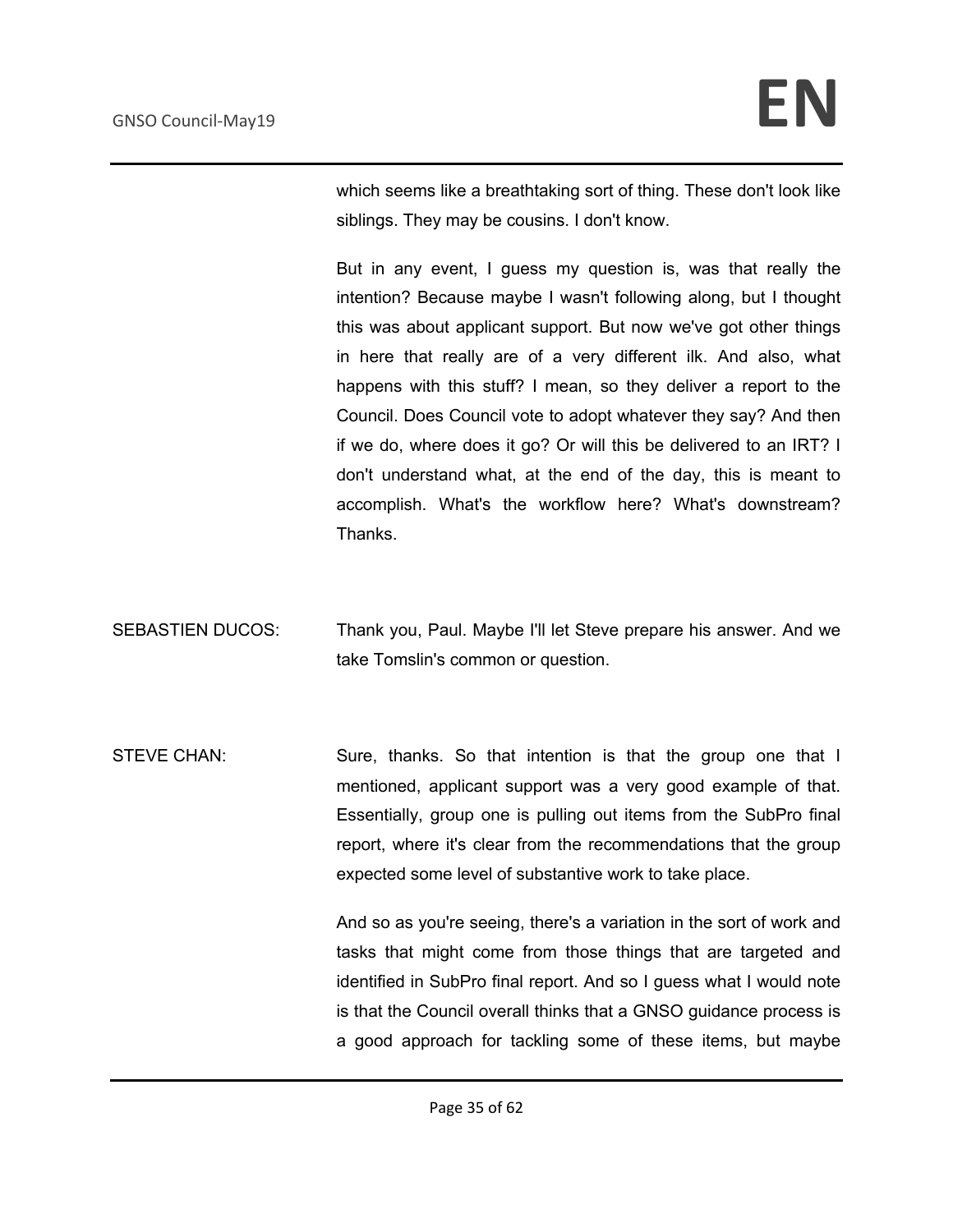some of the items are not appropriate to include it, then that would be fully within the Council's power to add or take away certain things that they don't feel are appropriate.

So hopefully, that answers the part of your question about, I guess what it is. But the other thing that I would add is you're asking about the process, it's a good question. This is the first GGP ever, as I mentioned. I'm not an expert on it. But I think the way that it works is that the final report from the GGP is subject to Council approval. I don't remember the threshold exactly. But the next step after Council approval, assuming that happens, is actually Board approval. And then if it gets that far, then the Board would direct implementation. Thanks.

- JEFFREY NEUMAN: Hey, Seb, I'm so sorry, I'm not online. But can I just be added to the queue as appropriate?
- SEBASTIEN DUCOS: Sure. I'll let Tomslin ask his question or comment, and then I'll give you the hand, Jeff.
- TOMSLIN SAMME-NLAR: Thank you, Seb. Actually not a question. It was just a comment to say that I think it's a good idea that we are using some of these existing tools in the policy development process to look at some of these issues. And so it's something that I definitely support that we use this process, despite it being new, in resolving some of these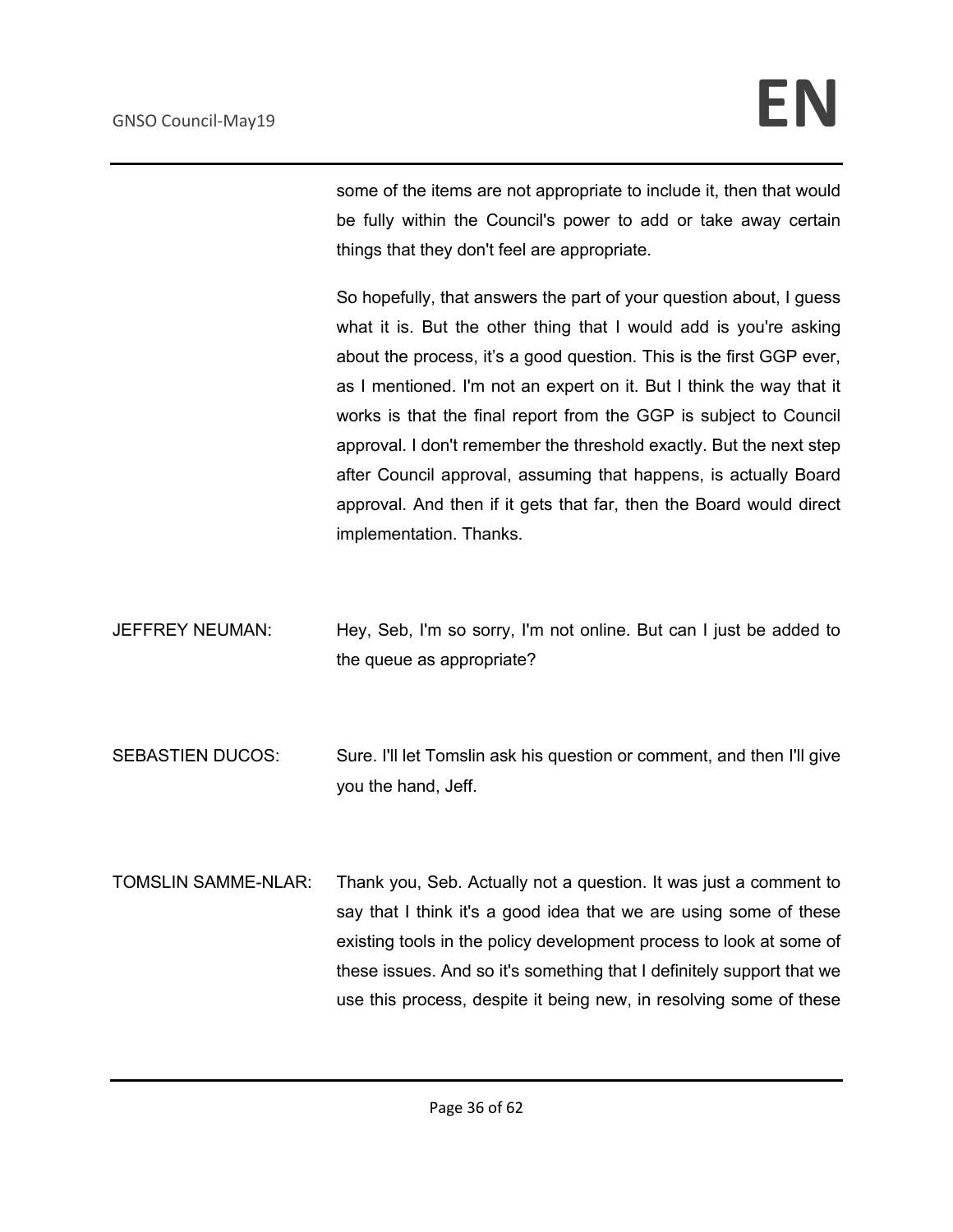issues that could not be or were not appropriate for the IRT. Thanks.

### SEBASTIEN DUCOS: Thank you, Tomslin, for that comment. Jeff, it's all yours.

JEFFREY NEUMAN: Yeah, thank you. So one thing I'd like to note is that so the GNSO has many different mechanisms to set policy. We often think of the PDP or EPDP as the primary ways to do that. And that's true when you're dealing with capital C, capital P, consensus policies that alter contracts for the registries, registrars, etc.

> But a process like this, the GGP, which was developed specifically to handle issues where advice was needed on non-capital C, capital P, consensus policies, and of course, something like determining parameters, whatever they are, and I'm generalizing here for the new gTLDs, which doesn't have a retroactive effect on the existing contracts, is perfect for the GGP process, again, because that doesn't result in capital C, capital P, consensus policies.

> And so yes, all that's required after the GGP is done is that the Council approves it pursuant to the thresholds that are in the bylaws, or the operating—it might actually be in both, the bylaws and the GNSO operating manual. And yeah, that's all that's required.

> And the other thing is, if this work can be done before the Board votes overall on the SubPro policies, it could be added as an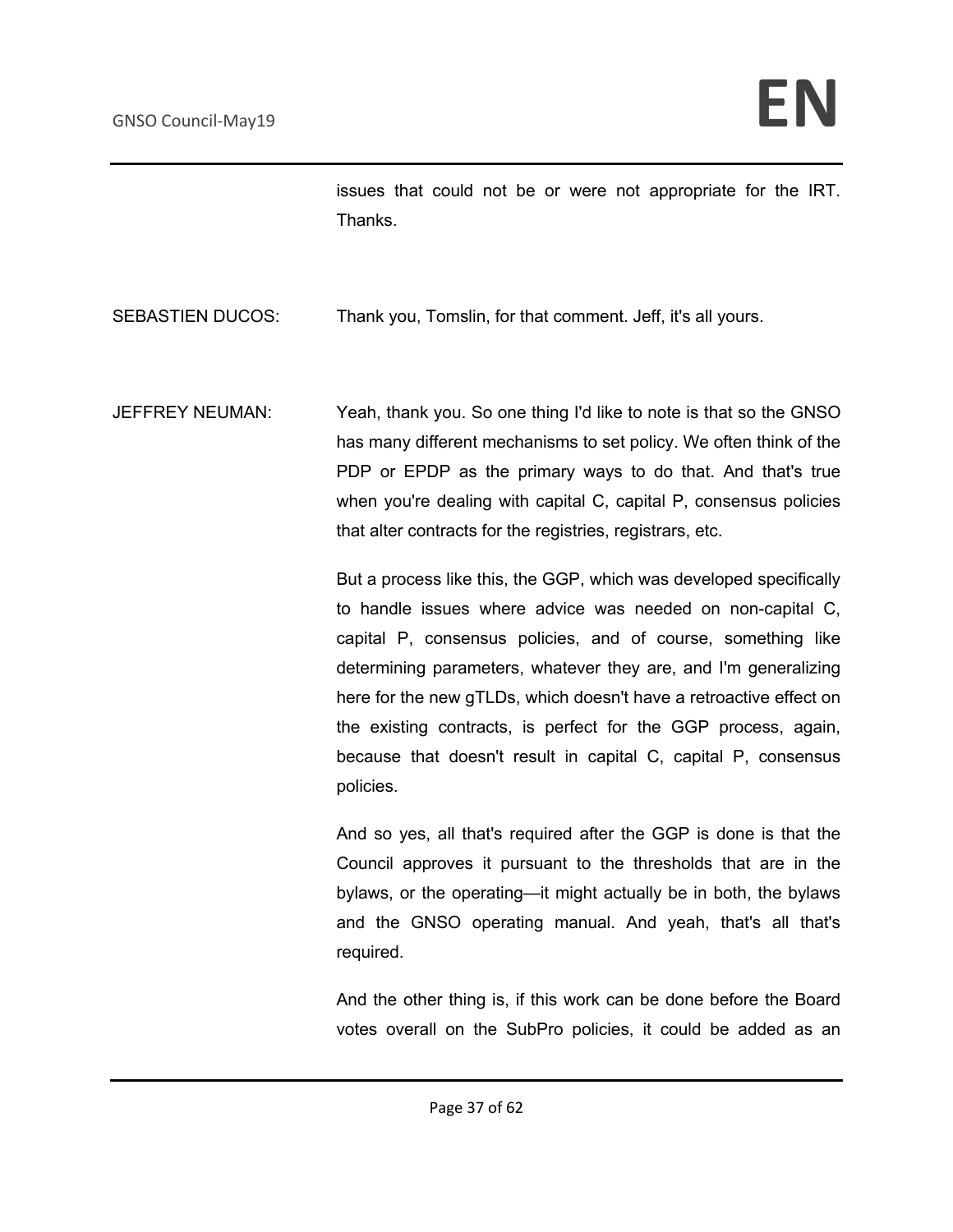appendix to that final report. And then finally, this was discussed at the last GNSO Council meeting. And this is what we were asked to produce, which is what something like this would look like, because the Council at that point did, or at the last meeting, did appear to want to handle some of these issues now, rather than wait for the formal IRT. Because again, the ODP was never envisioned as part of the whole process. And so by this point in time, most of the community had expected to be well within the IRT at this point. So, all that being said, I think this is a good process. I think that's what we're trying to achieve. And again, I would hope the councilors would support this. Thanks.

- SEBASTIEN DUCOS: Thank you, Jeff. We are slightly ahead of schedule. So if there are any questions about this, please don't hesitate. I see one last question from Paul McGrady.
- PAUL MCGRADY: Thank you. So yeah again, first of all, I don't know what happens next. Are we voting on doing this? Are we talking about it? I don't think we're voting on it. But is it going to happen just informally if nobody says no?

And then secondly, Jeff, I totally hear you when you say the Council seemed to be for this. But I guess in my head, it was a way to move forward work. That was clearly implementation work. But what you just talked about, though, with the small c, small p consensus policy, is that this, from your point of view, looks to be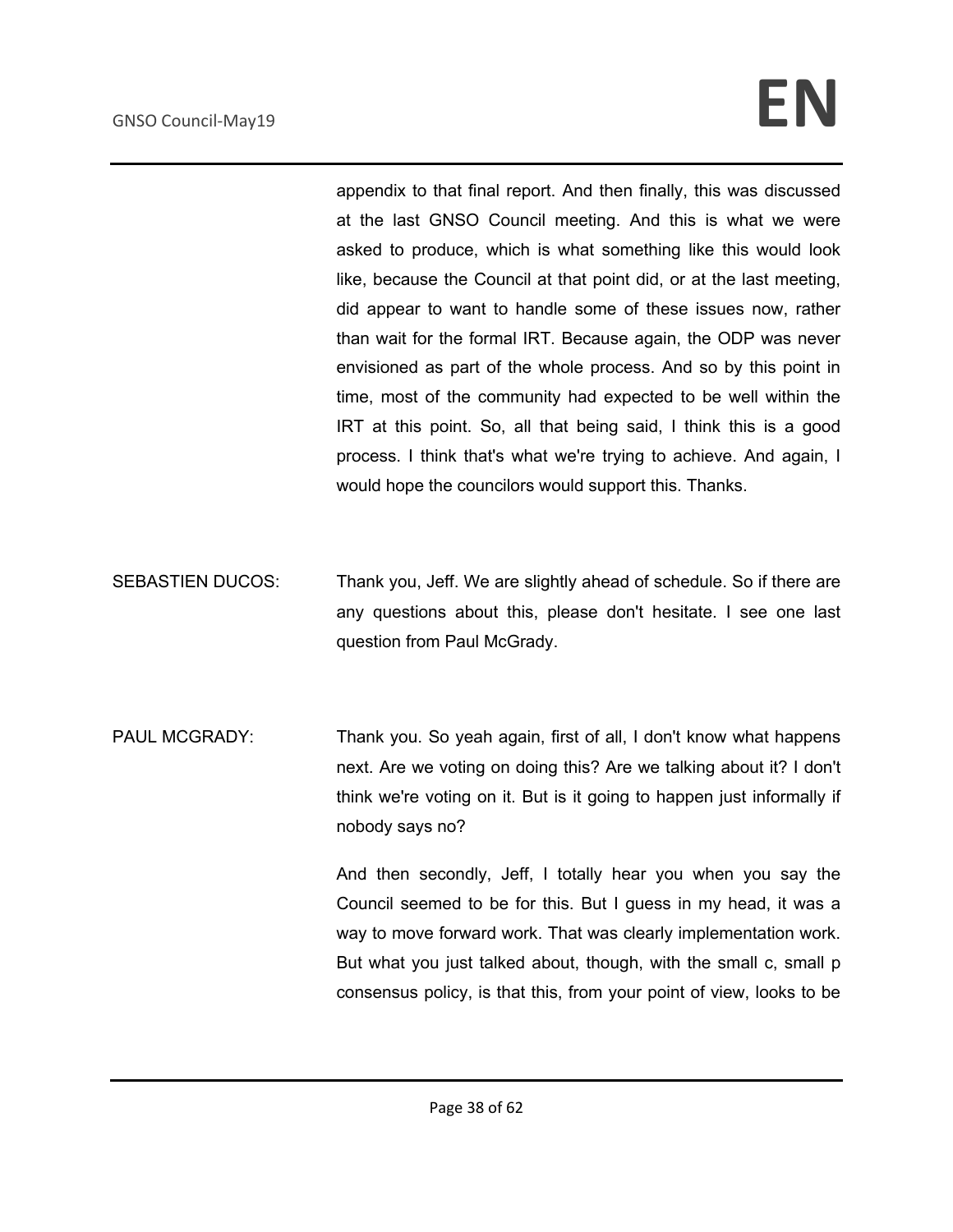a new means or a different means of making policy outside of the PDP.

And so if it's like a pre IRT kind of thing, like that's one thing, but if we're really talking about opening up a new channel of policy work where the Council does it instead of the community, I think that we should take a minute and think that through. So I would like us to understand the theory behind all this before we pull any triggers. And Jeff, I know you're in a car now. But maybe you could put some thoughts down in an email for the list that would help us all sort it out in our heads. Thanks.

SEBASTIEN DUCOS: Thank you, Paul. And I note to your question, comment, that Steve notes that there's definitely notebooks required for this. But we'll wait for Jeff's comments on the list. Thank you very much for this. Oh, sorry, there is most definitely a vote needed. I misread your comment, Steve. Sorry about that. Exact opposite.

> So I would like then to move on to item 10, which is about the registration data accuracy scoping team update, for which we have invited Michael Palage. Go ahead.

MICHAEL PALAGE: Thank you, Sebastien. Hello, everyone, I welcome the opportunity to update the Council on the work that the accuracy data scoping team has been undertaking over the last several months. What I'd like to do here is, I guess there's really three specific items I want to look at here, giving a high-level overview of the work that we have undertaken and where we are at in completing that.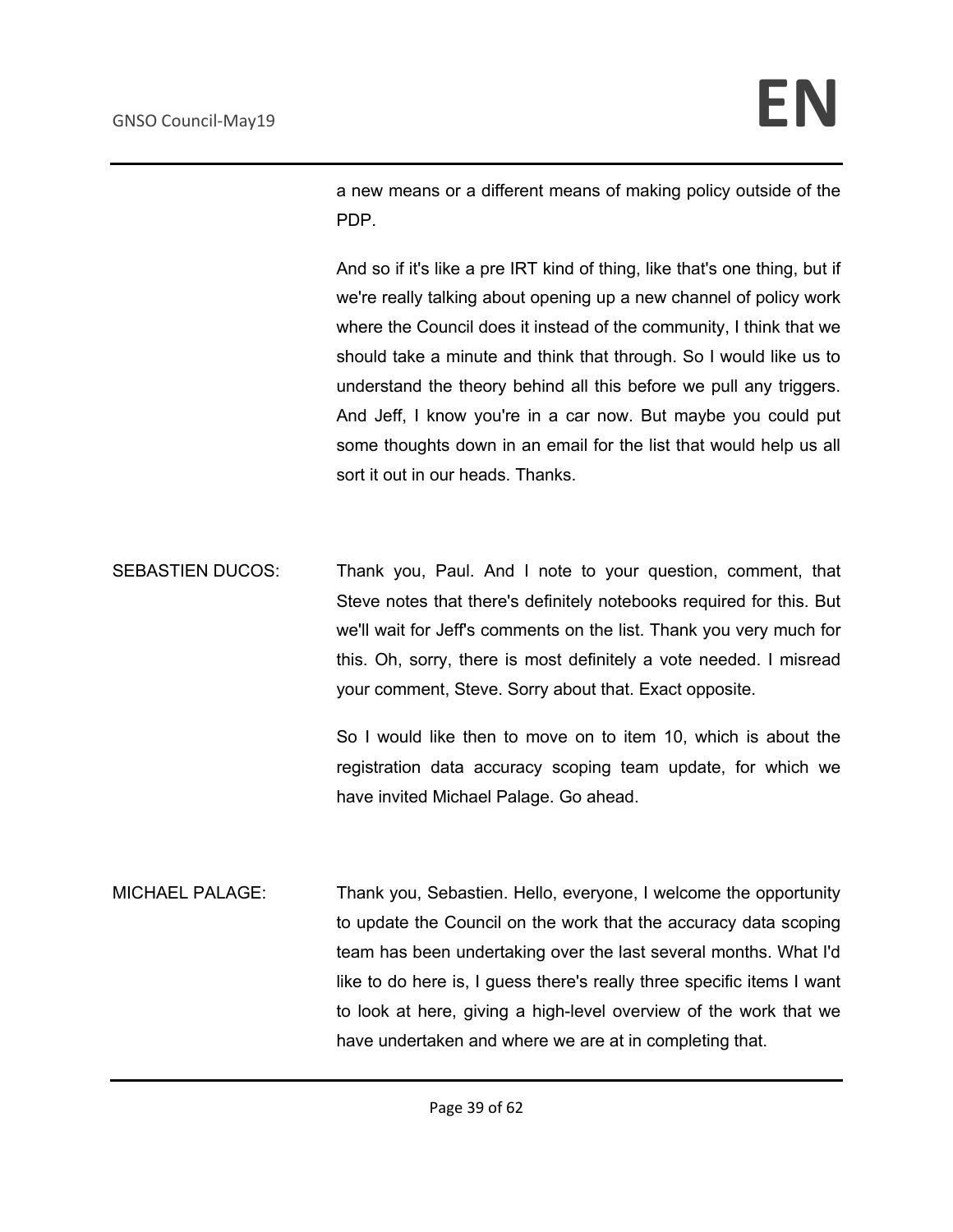The second item that I do want to address is that we are behind, unfortunately. So there will be a proposed change request that will need to be submitted to Council to recognize our delay.

And then I guess the third topic that I've informed Council is that because of the delay, I do not believe that I will be able to fulfill my obligations on assignments three and four. I have committed to the team as well as ICANN Org to make sure we bring home assignments one and two, to wrap that up.

So those are the three high level things that I would like to discuss and brief with the Council. So with regard to high level deliverables on where we are at, the original charter set forth four different assignments for the scoping team. And they were basically broken down into two components, assignment one and two, three and four.

As you could see from the agenda, assignment one was focused on enforcement and reporting, whereas assignment two was focused on potential measurements of accuracy. What we have realized is depending upon the output of assignments one and two, that would probably deliver or drive some of our work in connections with assignments three and four, future work or other changes. So that's one of the reasons we kind of bifurcated our work upfront initially.

While we have diligently worked through having basically weekly meetings, we endeavored to try to go to twice a week, but there was no will. I would say we are, like most, suffering from just COVID volunteer burnout. So we have kept to a 90-minute weekly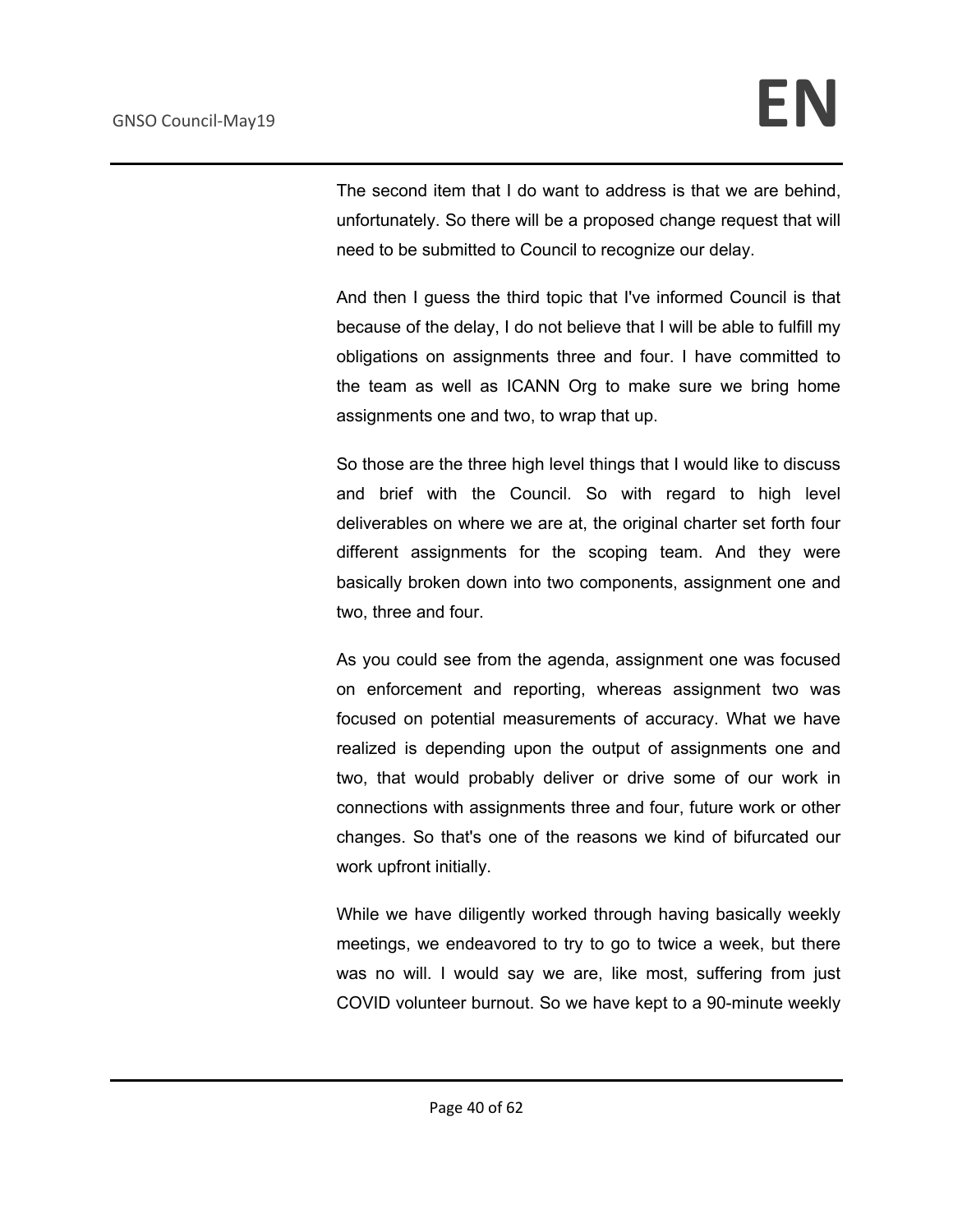meeting. That has been our regular cadence and we have been able to move forward.

One of the things that I think is very important is the meeting that just took place today. There was actually some relevant information that I think I would like to bring to the Council's attention, because it was a lively topic of discussion during today's earlier meeting.

As you may be aware, at ICANN 73, Becky Burr on behalf of the Board informed the accuracy scoping team that the Board had requested ICANN Org to submit a list of questions to the European Data Protection Board to gain some insight on what could or could not be available with regard to scoping.

Today—well, over the last couple of weeks, but more specifically today, we gained further insight on what potentially is going to be submitted to the European Data Protection Board. ICANN Org right now is looking at four different scenarios are four different approaches on where they are going to seek guidance. And we have been informed that ICANN is potentially looking at doing a data privacy impact assessment in connection with one of those scenarios.

As Thomas Rickert was able to contribute in our call earlier today, he believes that one of the reasons why ICANN has perhaps been unsuccessful in its previous outreach engagements with the European Data Protection Board is the lack of detail or having one's homework done before engagement.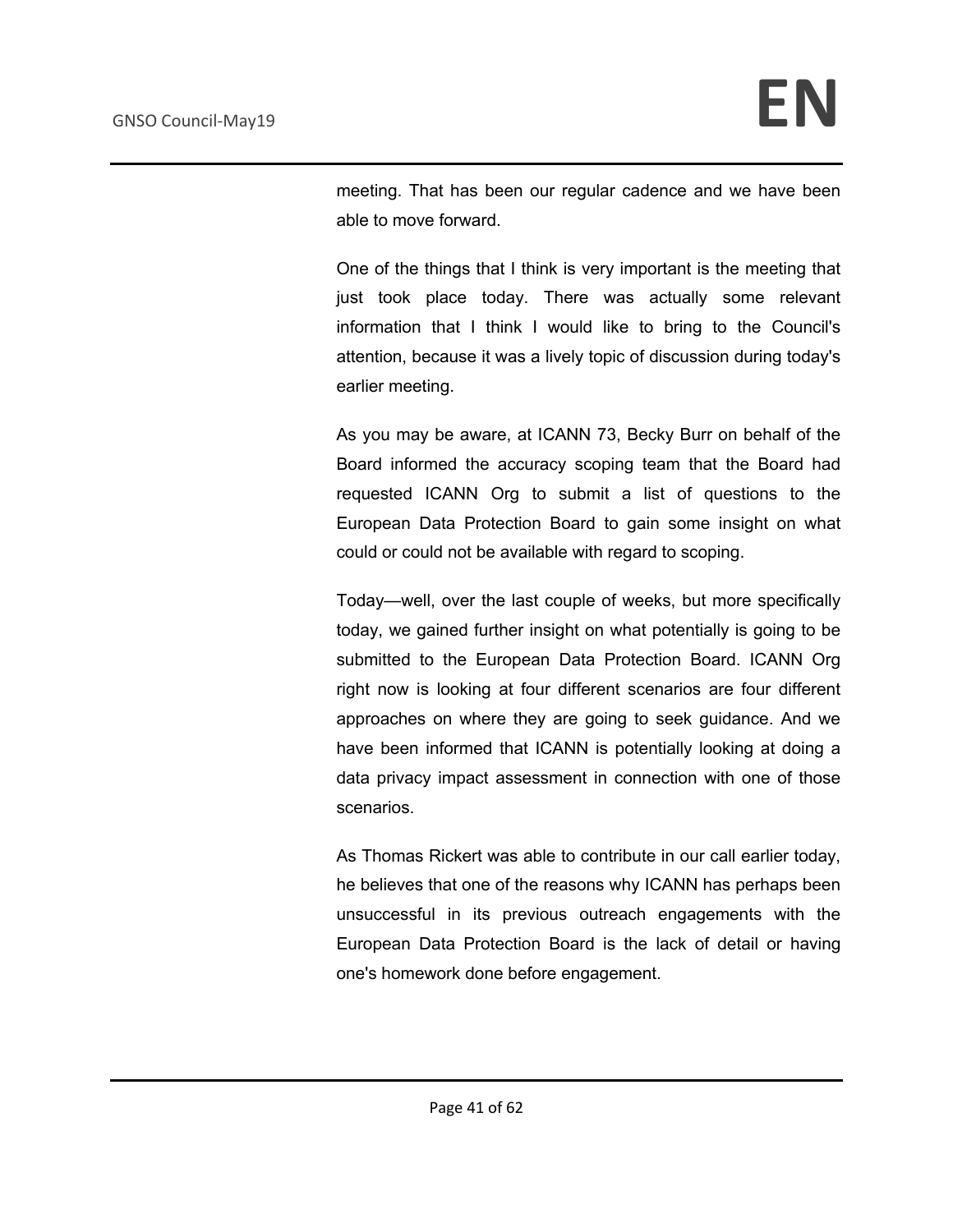So we believe that this will be very helpful. And one of the things that I had basically requested of all of the different stakeholders and all the team members was to go back to their respective stakeholder groups and engage on what that scenario two would look like. And there's a potential range of scenarios in that.

So perhaps I will just hit pause there to see if there are any questions or concerns before I continue on with more details of the work of the group. Okay. Seeing no hands, I will continue then.

So, as far as timing, Becky Burr had informed us that it is the intention of ICANN Org to submit this inquiry to the European Data Protection Board within the next couple of weeks. And when we were asking about the DPIA, it appeared that this does not seem to be something that ICANN views as being protracted.

The ICANN Org, Amy who participated in today's call, specifically stated that ICANN Org was looking for the input of the accuracy scoping team to provide input. So I think it would be very helpful for the representatives to engage in a dialogue with their respective stakeholder groups to bring this back. Because I think the guidance, any actionable guidance, as that can be provided by the European Data Protection Board, would provide a lot of clarity in a number of issues aside just to the work of this group.

So that is, I think, where we are at. Just a further update, we are in the process right now of reviewing and trying to complete the assignment one and assignment two report. So that is definitely on the horizon. Unfortunately, the European Data Protection Board has kind of—How would I say this? Like all things, there are a number of distractions, which slows one down from achieving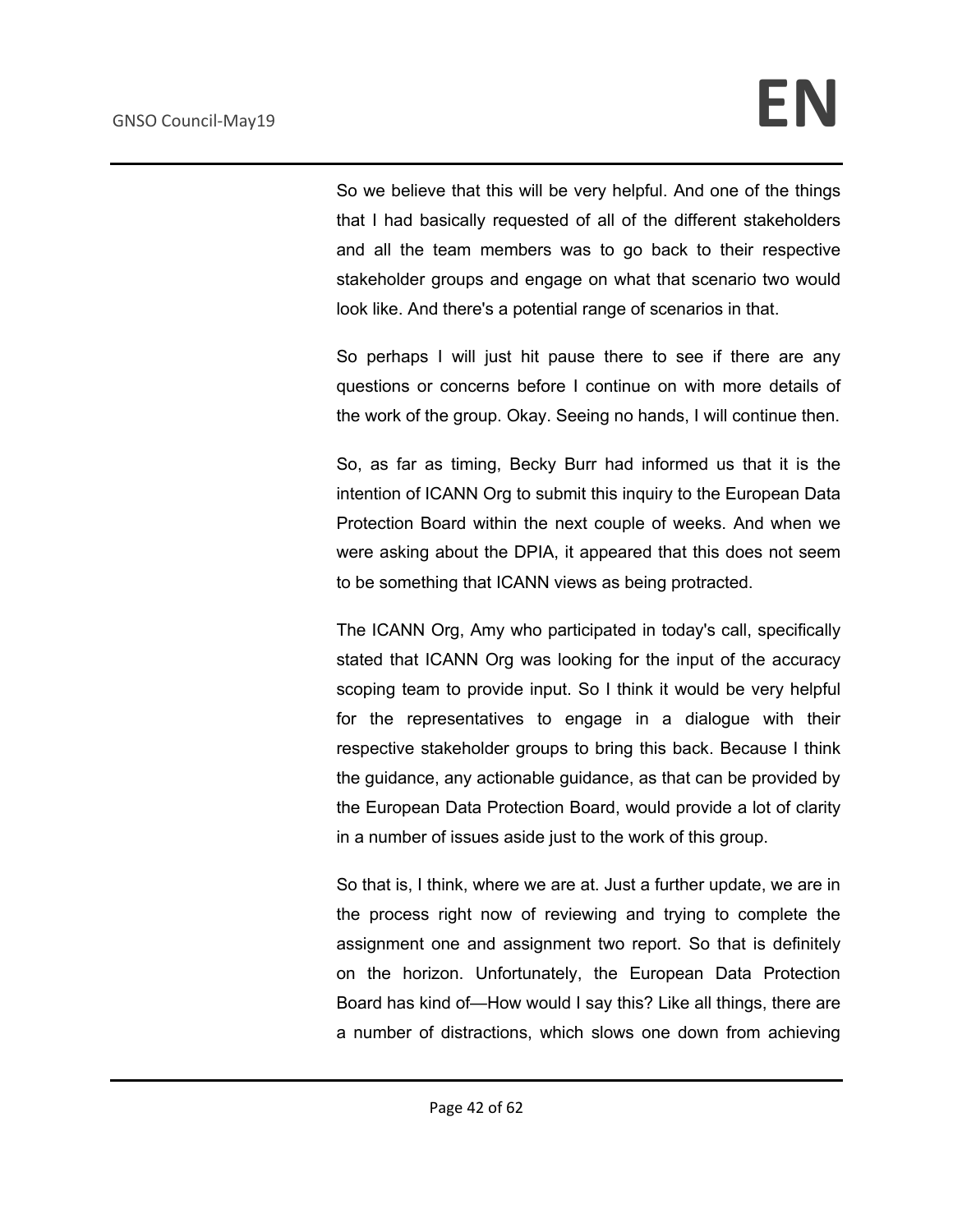one's original desired goal. But we continue to make progress. And we feel that if not at ICANN 74, shortly thereafter, we will be able to produce that report to the GNSO Council.

As you will see in this report, there are a number of studies that are being proposed to be looked at. And again, we will have to wait to see what the response is from the European Data Protection Board. That will probably take a couple of months based upon what we've been informed.

Therefore, what has been discussed is, does the accuracy scoping team perhaps go into a hiatus or a hibernation mode, waiting for this feedback or these other surveys or questionnaires to be reported back so that we can move forward with assignment three or four? This is obviously something that would be clearly within the remit of the Council, particularly in light of the proposed project change request that is also being discussed here. So I think that is it.

SEBASTIEN DUCOS: Thank you very much, Michael, for this. I just wanted to note you referenced a change request that has been submitted. It's posted here on the agenda. Not sure it was included in the agenda that was emailed a few days back, but is included here for those who want to review it.

> Are there any questions for Michael from anyone? I see none. Well, thank you very much, Michael, for this. And we'll be looking forward to the report in a month. Thank you very much.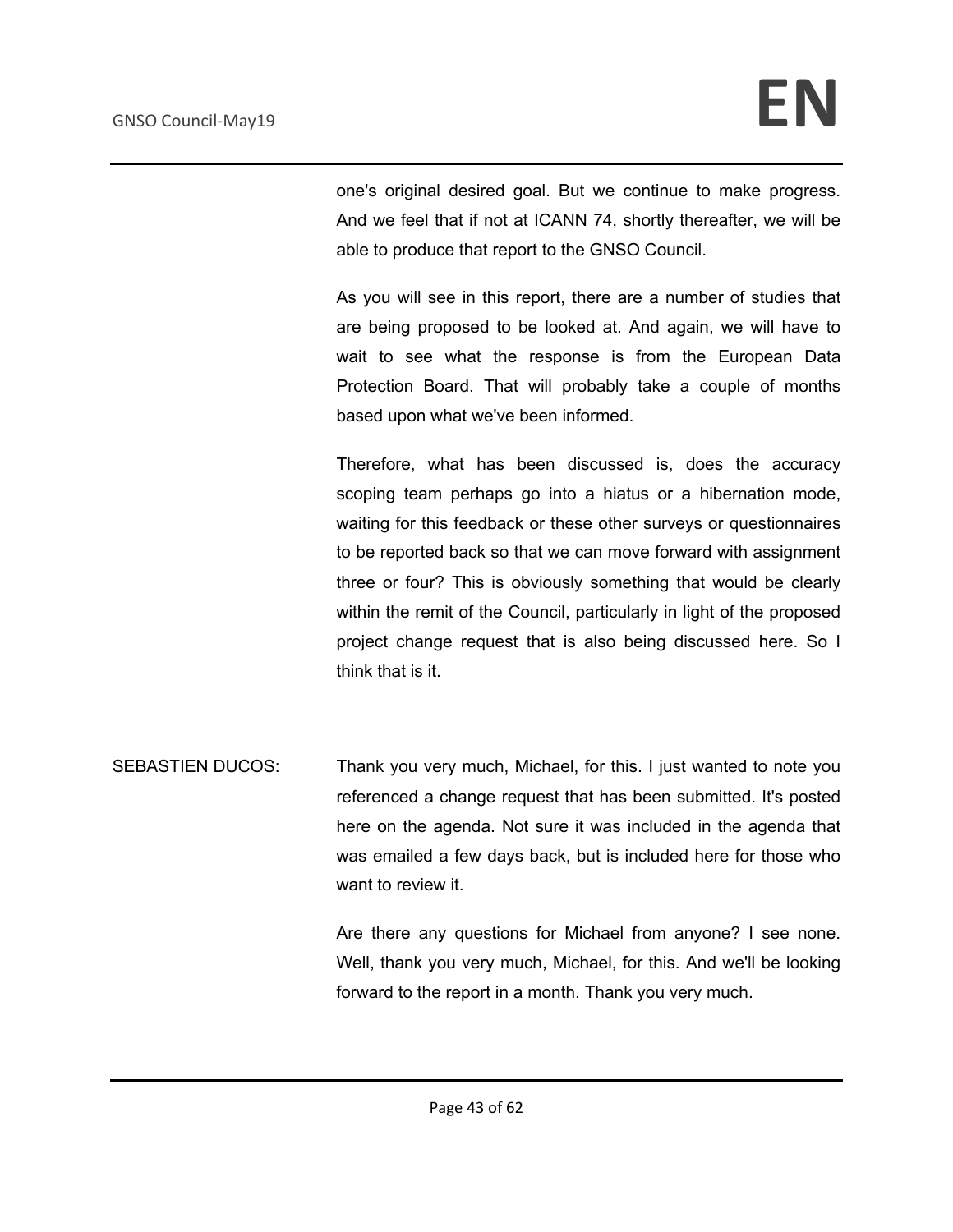Now, Steve, I believe that it's your screen day we're looking at. Can we go back to item six, which we skipped early on? We have plenty of time now to go through it. I will ask him Marika to take us through it. And I believe that Marika had a presentation maybe for this topic.

MARIKA KONINGS: Yes, thank you very much, Sebastien. I prepared a couple of slides just to take the group through at a high level the paper. And I think Steve is probably pulling it up, or am I sharing, Steve?

STEVE CHAN: Marika, if you don't mind, you could share. Thanks.

MARIKA KONINGS: So as the paper also outlines here, the ICANN bylaws and the PDP manual, they do set out the prescribed steps and requirements for policy development process. But there's actually a lot of flexibility around those required steps on how a PDP can be carried out and how the different steps can be supported.

> And I think you're also aware that through the GNSO reviews, as well as the initiative of PDP 3.0, there have already been a number of a number of improvements that were considered, discussed and implemented, some of which have worked really well and have become a standard practice, others that maybe didn't work as intended and have been discarded. But I think it's part of kind of the continuous improvement that I think that the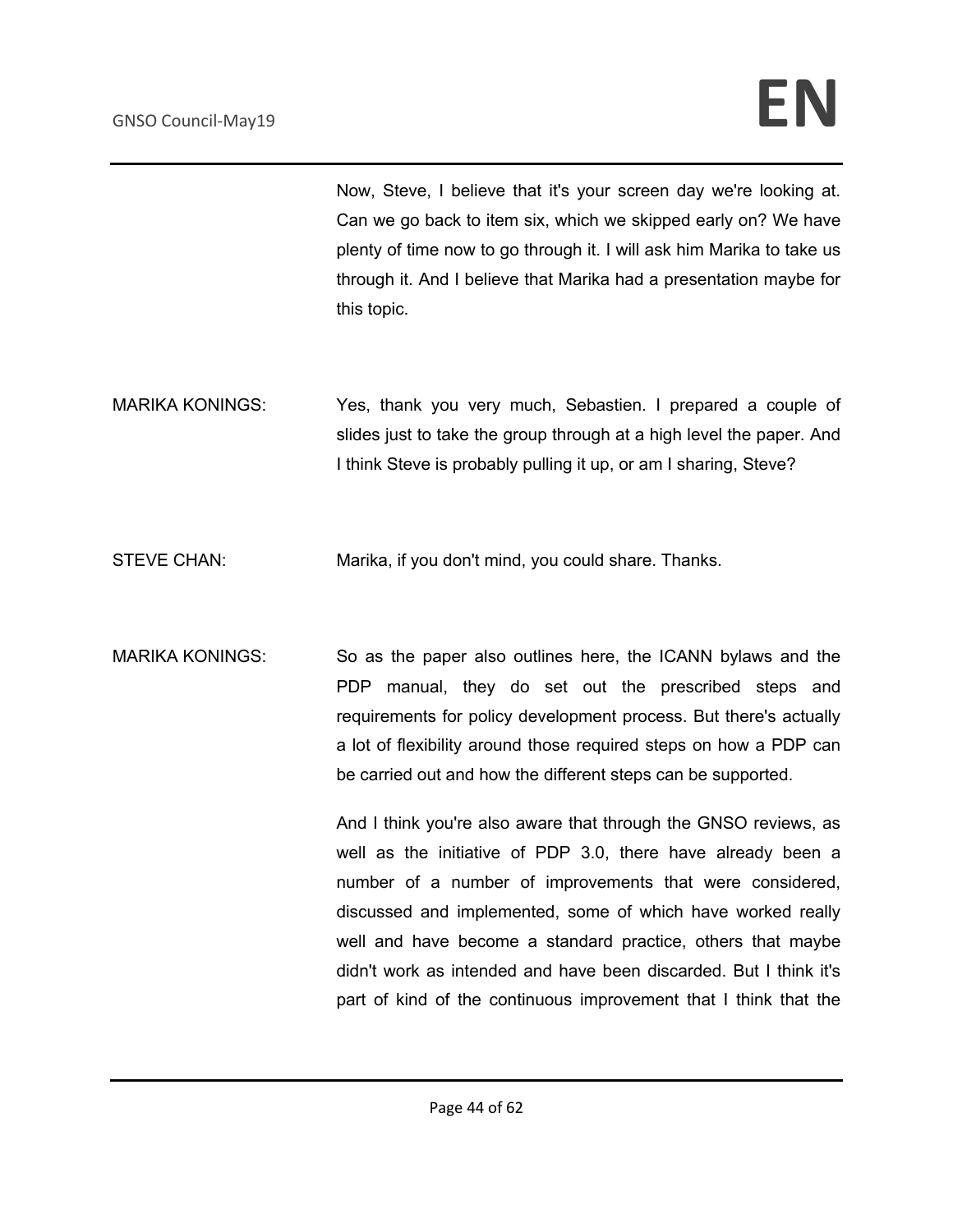Council has demonstrated over the years in trying to enhance the efficiency and effectiveness of the PDP.

I think as everyone observed, a number of conversations have recently started that have highlighted that there may be other aspects of the PDP for which improvements should or could be considered. And there are also a number of projects that are on the action decision radar for the Council to deal with at some point that also focus on PDP specific items.

And so based on conversations we had a couple of meetings ago, the staff support team suggested that it might be helpful to try and bring all of those different conversations and initiatives together in a way so that it would be easier for the Council to have an overview of those different conversations, as well as trying to see if there would be a way for managing and coordinating it to really make sure as well that what is being discussed in these different conversations is implemented or dealt with in a consistent and coherent manner.

So what you see here is on the screen, and hopefully you had a chance to look at that as a graphic that also is in the paper that tries to map these different conversations and initiatives to the different steps of the PDP process. And you can hopefully see that most of these are very heavily focused on the kind of post Council adoption phase.

Obviously, there's also a linkage with earlier steps of the process. But a number of the conversations are very heavily focused on this and what happens after a vote, what happens during implementation. We've of course, already seen the operational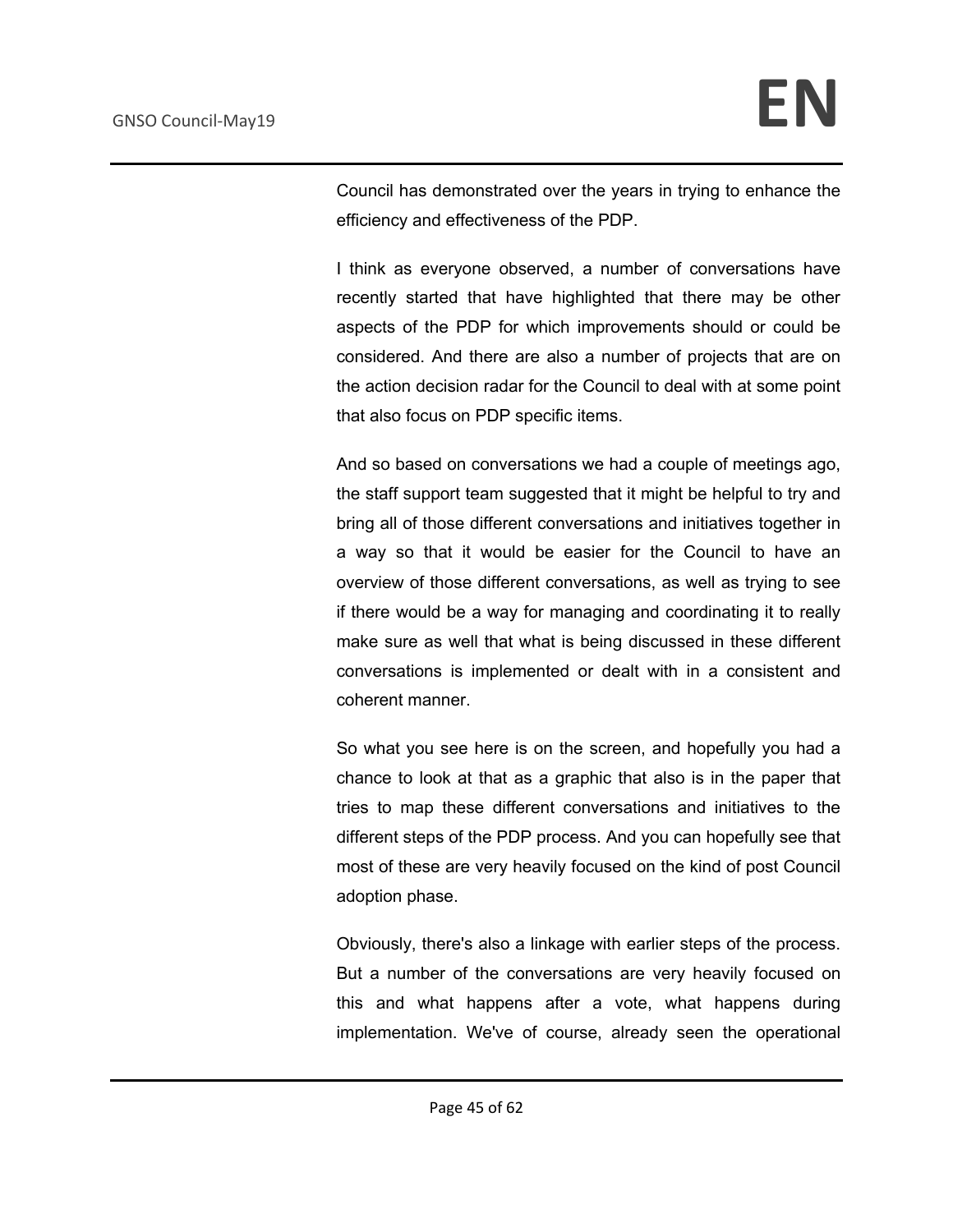design phase as a new element that has been recently introduced, which again, will all try to focus on how to enhance efficiency and effectiveness within the current set of rules and procedures that exist.

So of course, as part of those conversations, I think it's also clear that not all improvements or ideas that are being put forward are equal. There are some that may require conversations, a lot of resources to kind of figure out what needs to happen and may require changes to ICANN bylaws or the PDP manual, which of course also needs to go through public comments. And of course, that's a pretty heavy undertaking.

But there are also improvements that may be fairly easy to do. They don't require changes to existing processes, and may not require many resources to do so. So our thinking is that it may be helpful to apply some kind of categorization that will allow the Council also to think about what are things that we can move forward with because they may give a tangible benefit but they don't require the heavy lift and [as such do not] impact other work that's ongoing.

But also look at and be able to plan for those items that will need to be dealt with at some point because either they're part of the review that has been already scheduled or planned or where there's a general view that it's important or helpful to look at that, but where more work and resources are required so that it can be planned into in Council's overall planning process.

So currently, we have suggested that there are probably three categories, at least from our perspective, that can be applied to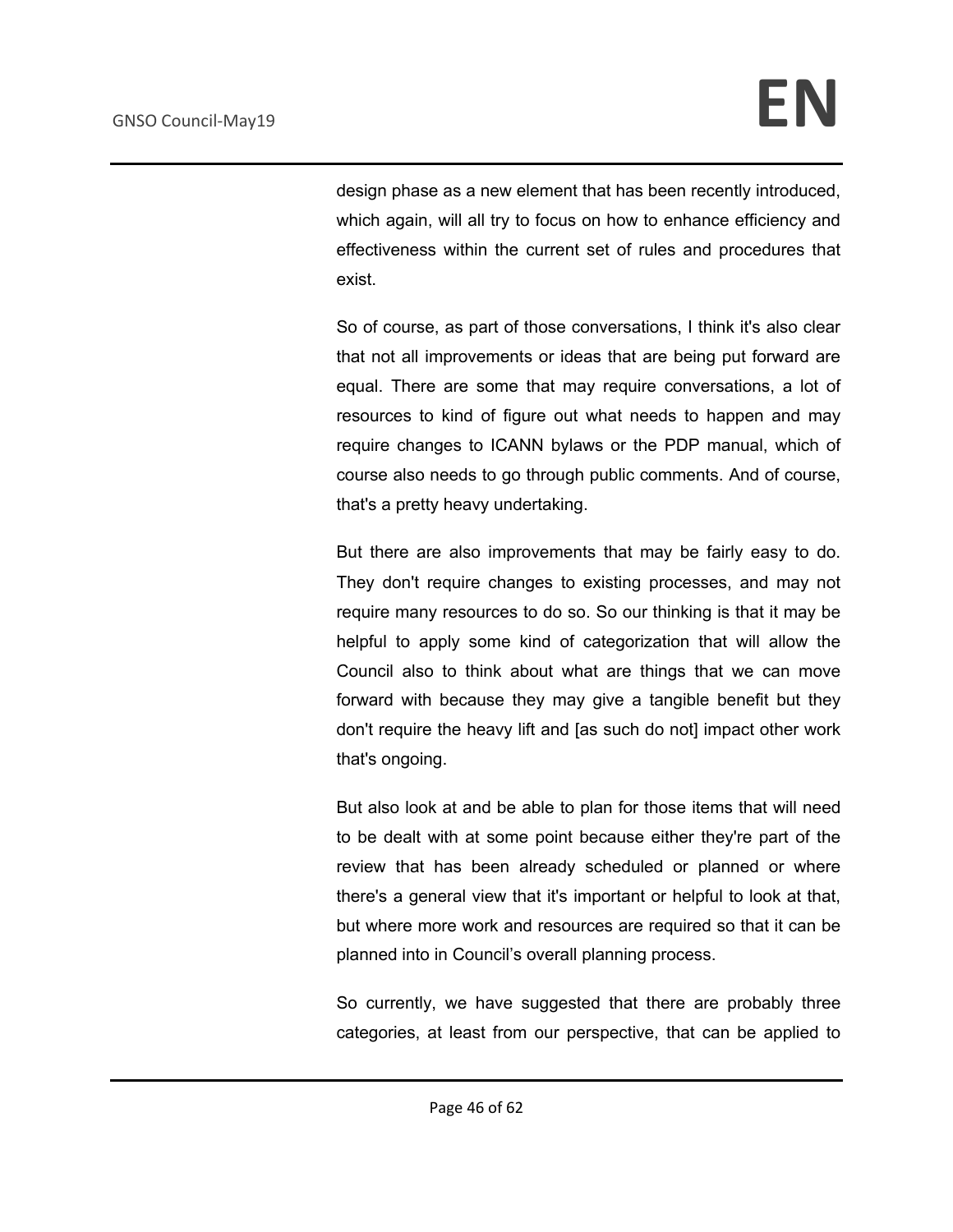those proposed improvements. Number one, those improvements that are easy to implement and not require any changes to existing processes or procedures, category two, improvements that may require some effort to implement but again are not requiring any changes to existing processes and procedures. And then category three, improvements that require a higher level of effort to implement and are likely to require changes to existing processes or procedures.

So that categorization would then be applied to a tracker that we're suggesting to create that would be a living document. So this is as well, this is not a kind of a one off or standalone frozen kind of document but something that would get updated over time, because again, these conversations are expected to continue over a certain timeframe. And in that way, it allows for tracking and monitoring as well both of improvements that are suggested but also those that are agreed to be implemented to be able to see where implementation stands.

So we would basically take it on us to kind of include the suggested improvements that are made through these different conversations that are ongoing, and assign a proposed category as well as suggested next steps for these, which then would be reviewed by the Council and confirmed. Or of course, if you don't agree with the categorization, or the next step should be considered, that would be part of that conversation.

And once the Council has reviewed how it would like to proceed, we would coordinate those next steps, which in certain cases might mean that it's for staff support to kind of go in and do something, or it may involve the creation of a group or forming a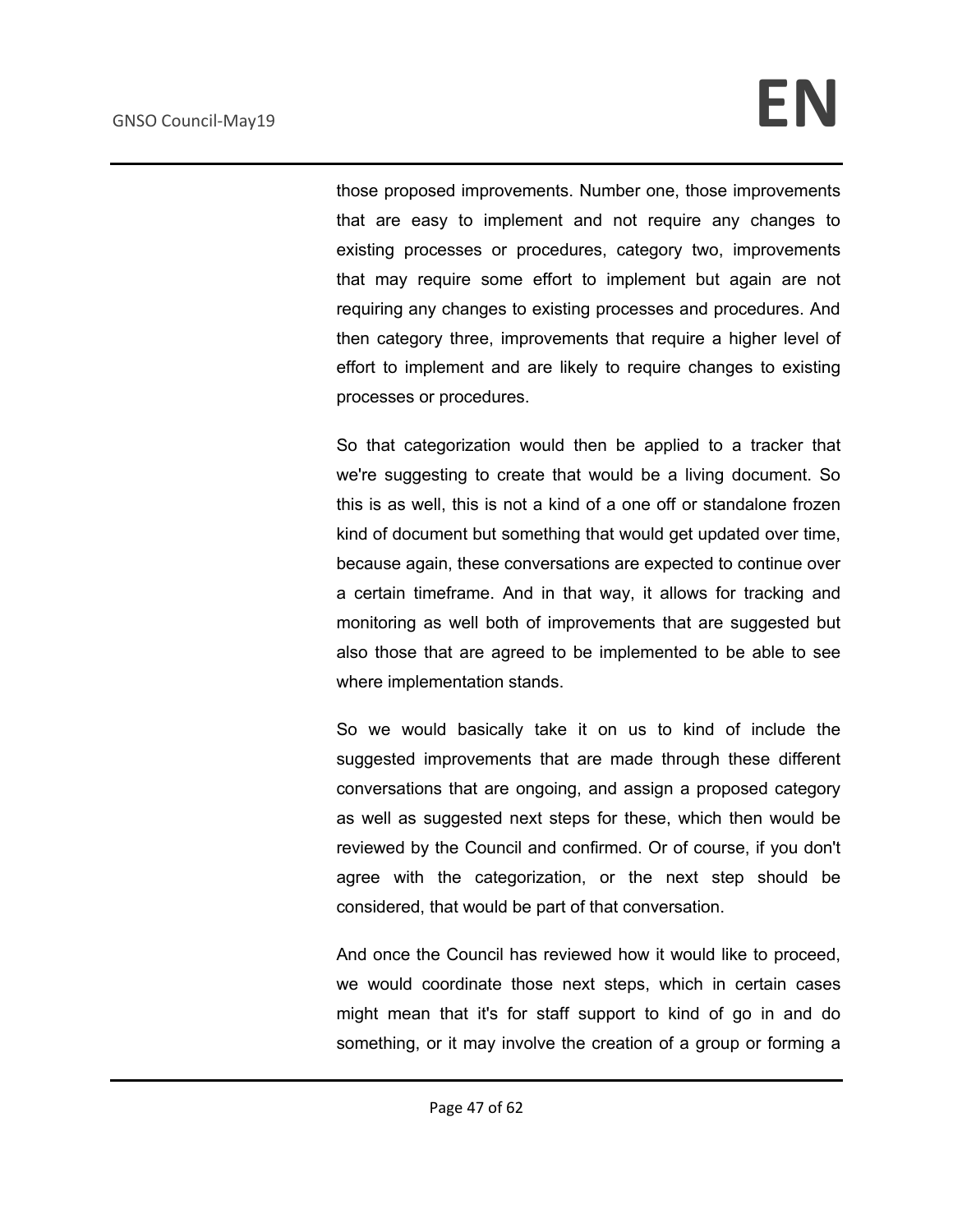working group to undertake that work. And of course, that would be in combination with regular review sessions to look at what is in there and whether it's kind of delivering as well, of course, the results that are anticipated with the different improvements.

So just a brief example, and I think this is also what you hopefully will have seen in the document where we've kind of tried to show what that might look like, taking some very specific suggestions that have been made in some of these conversations already.

So the first one here, for example, looking at one of the outcomes of the Council strategic planning session where there was a suggestion that the Council should share with the ICANN Board, basically, its planning of when it is expected to deliver certain items to the Board. So the board would also be able to kind of plan that into their calendar, knowing when certain recommended recommendations would be delivered to them.

So here, a very specific proposed next step would be that in combination with the report that comes out of the strategic planning session, which is Council's forward-looking documenting in what is the Council going to do in that upcoming year, that it would also combine that with here are some of the recommendations or projects that we think we will be able to deliver to you this year.

And again, that will then allow the board to plan or factor that into its planning accordingly. And again, that is something we figured is a fairly easy to implement, it's kind of looking at the project list and including that as part of the report from the strategic planning session and provide that to the Board.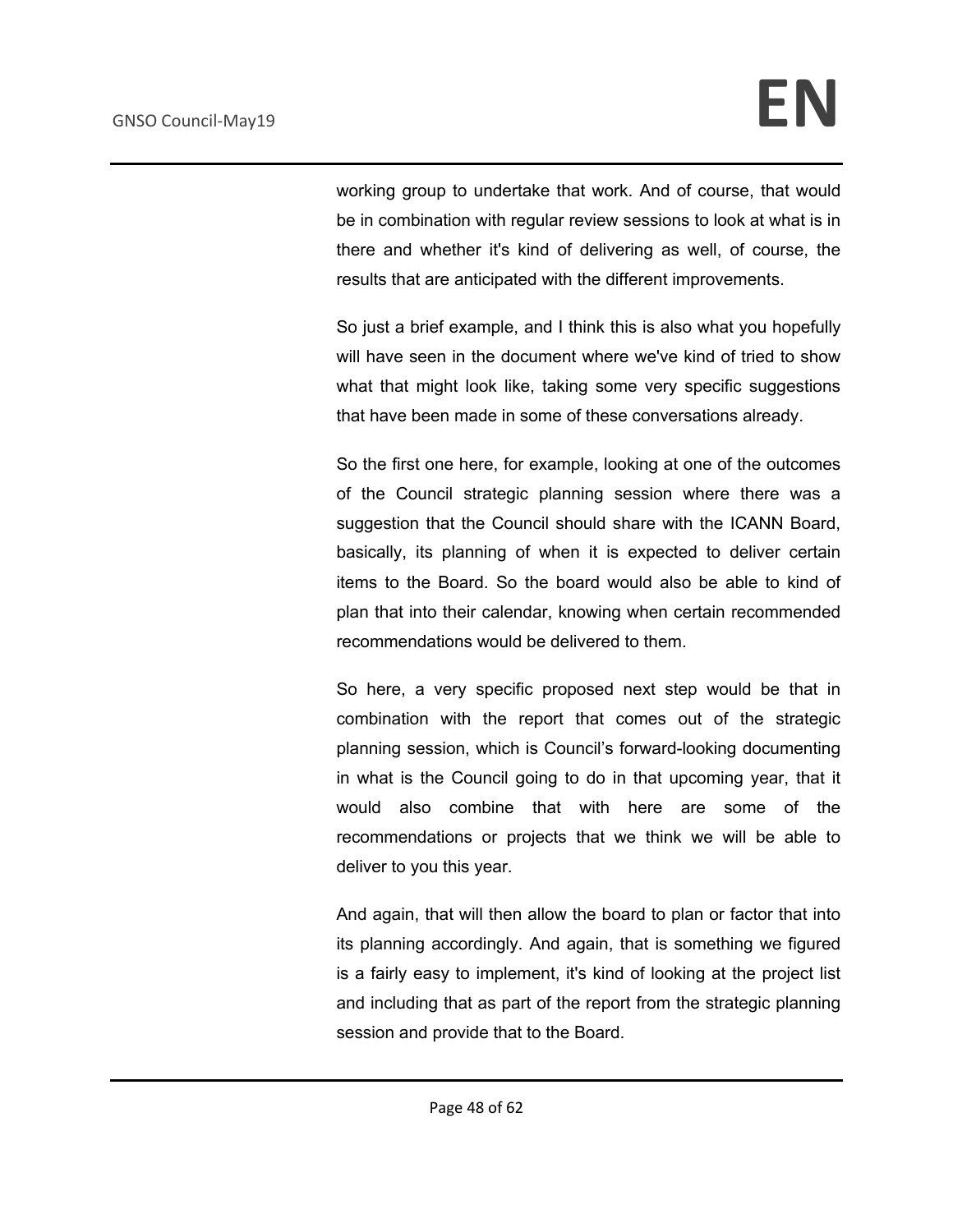Another example that we provided here is in the category two that there's some effort to implement but not requiring any changes to processes or procedures is, for example, a specific suggestion that there would be an additional provision to the charter template to basically indicate that a working group would also need to look at impact on existing consensus policies.

And again, from our perspective, this only seems to take an update of the charter template, which is a document that I think is available on the GNSO website, that would basically flag that that is an area where a charter drafting group would need to consider if or how to include that. So again, a little bit of effort entailed in that and updating of the charter template, but not an extremely heavy lift nor requiring changes to the existing processes or procedures.

So I think that's in nutshell what we're suggesting. And so first of all, I think what we really would like to hear from you all is, is this approach helpful? If the answer is no, we would like to hear what you would like to suggest, how to track all these different conversations and make sure that there is a kind of path for dealing with the different improvements that are being suggested as well as those items that are still on the Council's project list.

If you do think that this is a helpful approach, I think some of the questions that the Council may want to discuss it would be helpful to get input on is how to ensure broader community input on your proposed improvements, as not all improvements may be Council specific.

I think the two ones I just shared, they are very specific as they're part of kind of the council's role and remit as manager of the PDP.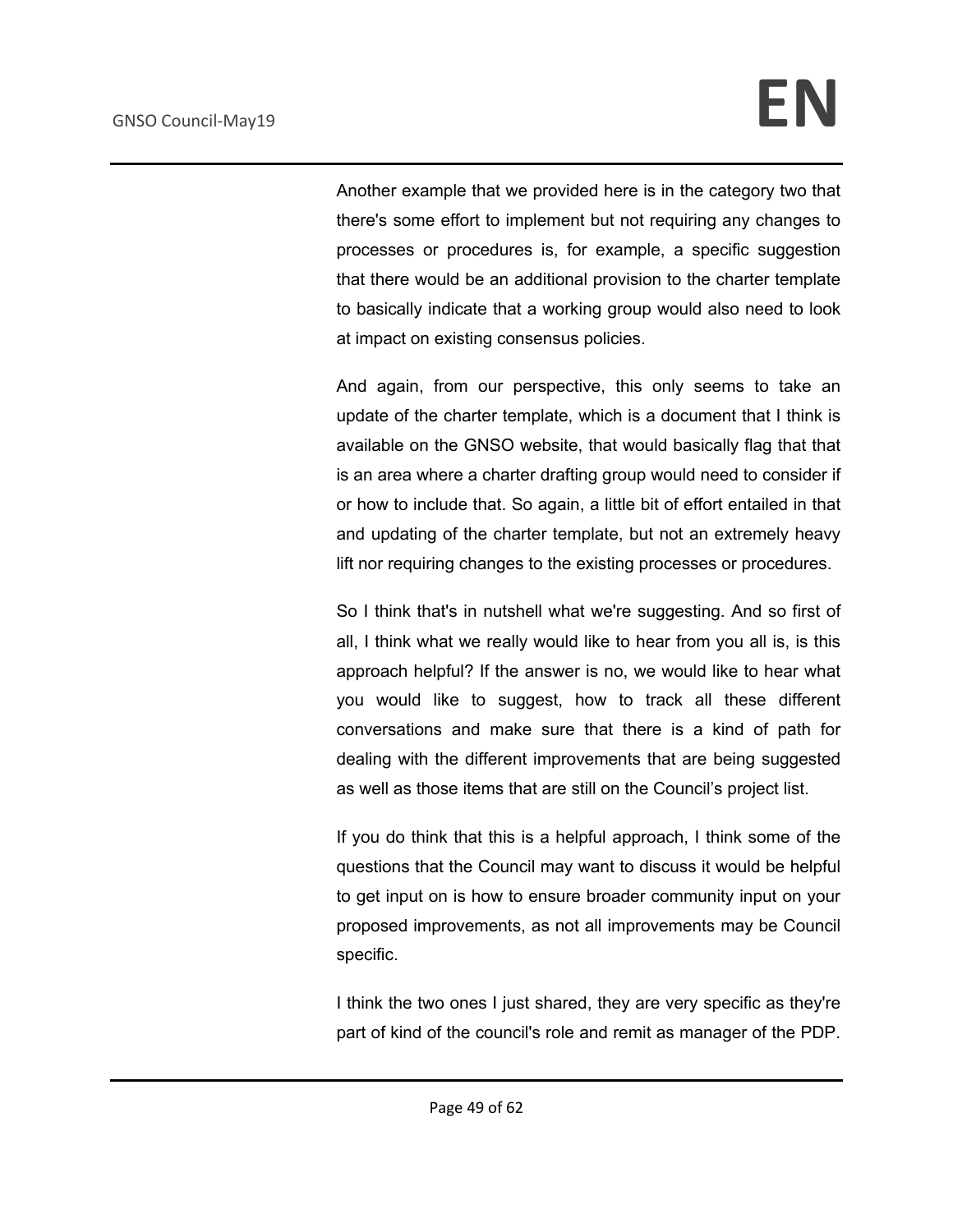But there may be others such as, for example, one item that's on the list is the review of the policy and implementation recommendations. That is obviously a broader undertaking, or broader involvement expected in that conversation. So what will be a way to ensure you're getting input from others as well, would those regular review sessions include participation from others? And is it a regular request for input that could be shared with stakeholder groups and constituencies and even beyond the GNSO?

And again, I think that's really open to ideas and suggestions. How regularly should such a review take place, from our expectation, of course, the initial, once we've kind of mapped the current conversations, might be kind of a longer conversation. But once that initial review has done and an assessment has been made of those improvements, it may not need to be on a kind of monthly basis. Maybe more whenever further items are added or there are updates that are worth discussing.

So again, should that also be part of the Council meeting, or is there a standalone meeting that would be helpful in that regards? And then as well, thinking about how to best plan for items that would fall in that category, [three parts.] So improvements that require a higher level of effort to implement and are likely requiring changes to existing processes and procedures. But what is the best way to kind of plan that into the Council's plan of activities, because of course, there are many other projects on that list as well. But obviously, these are important, too. So I'll pause there and be happy to hear your feedback.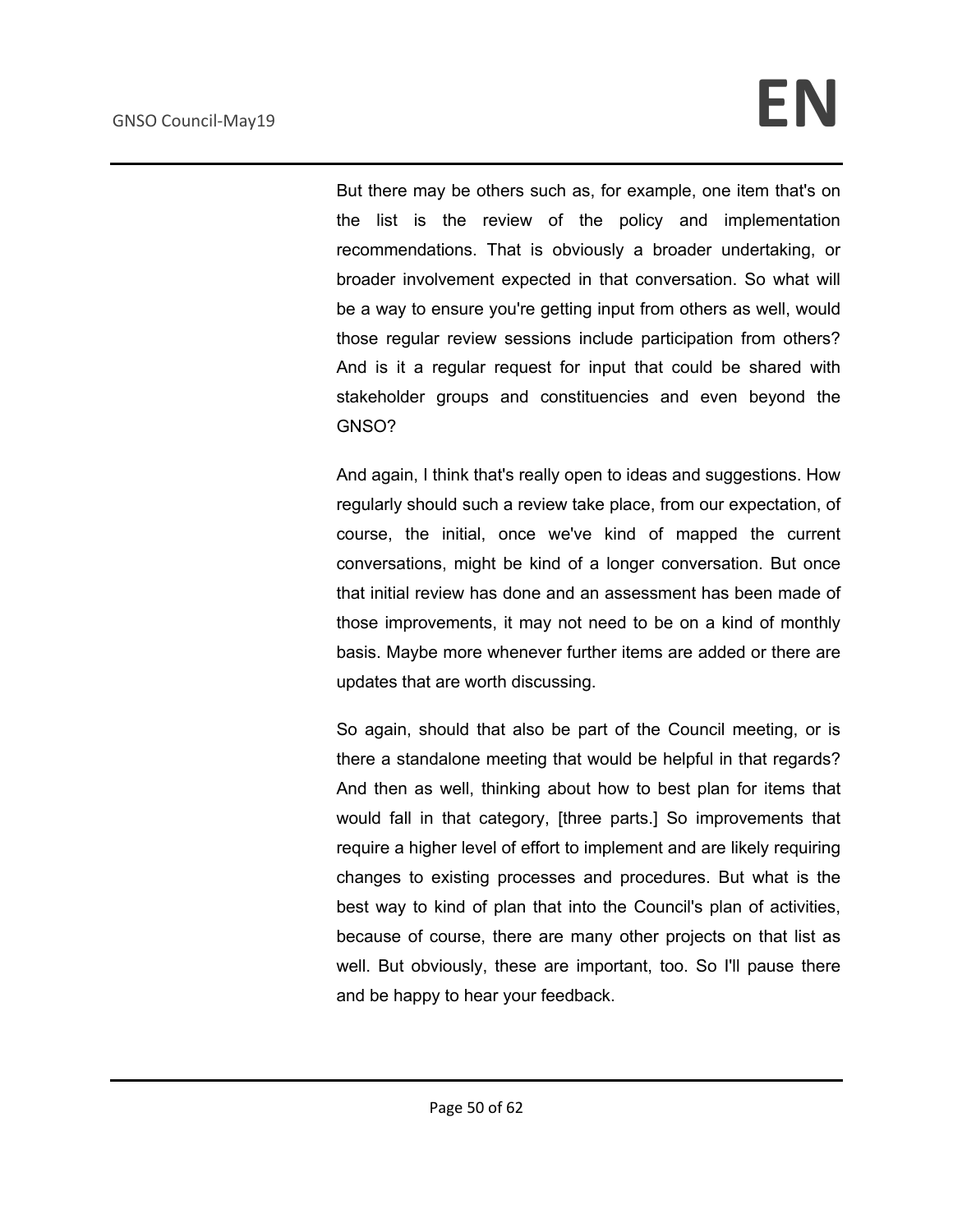# GNSO Council-May19 **EN**

- SEBASTIEN DUCOS: Thank you Marika. I don't know if you saw that there was a question for Paul McGrady in the chat. So is the idea to get this finalized and up and running before we kick off the next PDP? Which according to him should be RPMs phase two. Do you want to take that before I pass on the mic to Kurt?
- MARIKA KONINGS: Sure. I think the question is, what is this? If it's the tracker, yes, I think if the Council gives green light for setting this up, I think that should be possible, because I think there's still some steps to go before the next PDP is moving ahead. And then of course, it depends on which of those items on the kind of proposed improvements Council gives green lights to. And again, there's also of course a conversation you can have around what is most important, especially looking at what is coming next, because obviously, there might be a next PDP in the pipeline. There's also likely implementation work that will kick off soon.

So again, I think there's also a conversation that the Council would need to have, which of those improvements do you deem most important? And again, it also depends on kind of the resources needed and who needs to be involved in implementing those to be able to kind of say, "Is that possible before that next PDP kicks off?"

SEBASTIEN DUCOS: Thanks, I see that Paul has also thanked you for the answer in the chat. Kurt.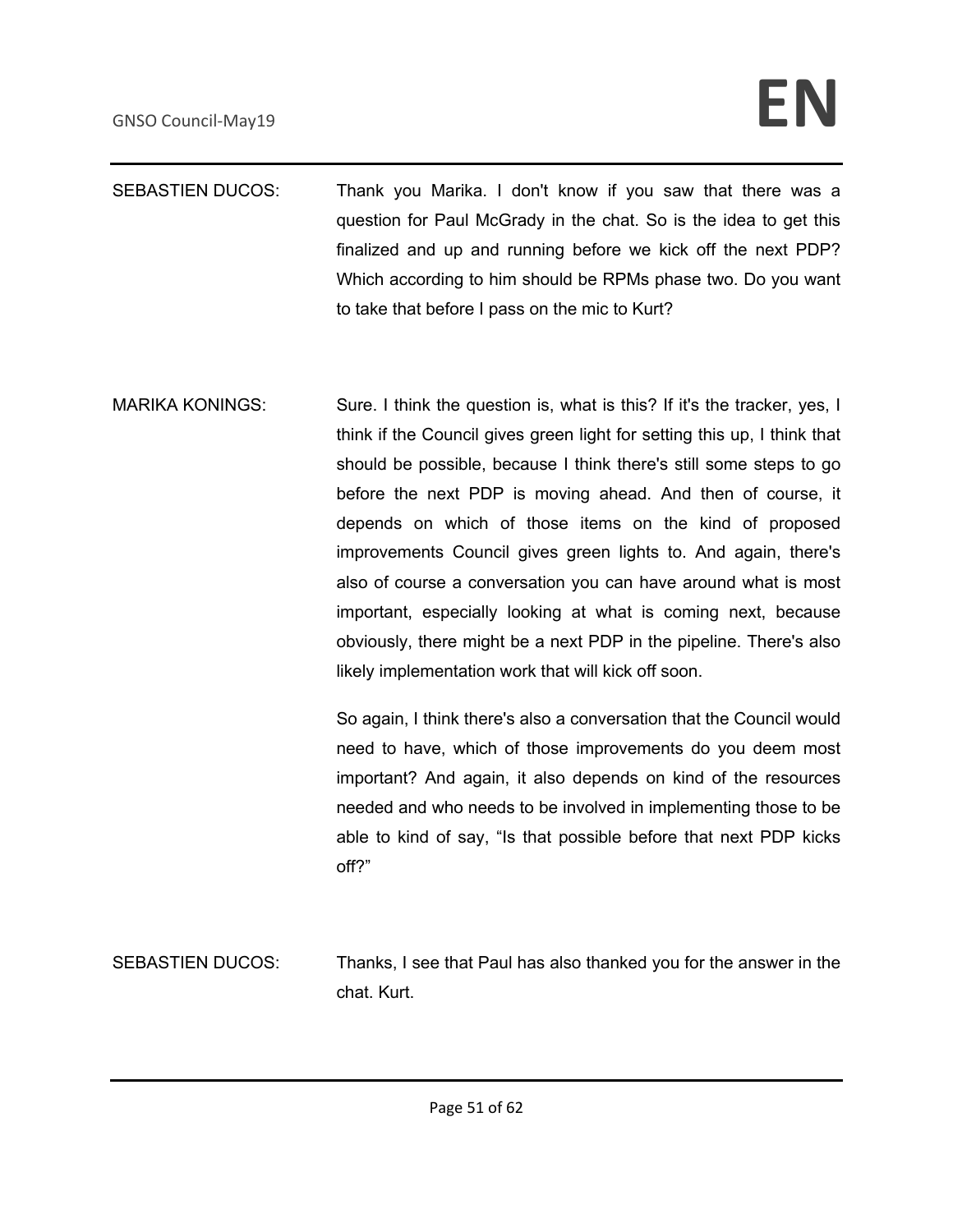# GNSO Council-May19 **EN**

KURT PRITZ: Thanks, Seb, and thanks, Marika. I do think this approach is helpful. The suggestion might be implicit in it, but in addition to ranking the projects, easy to implement to hard to implement, I wonder if it has been done or should be done also to rank order them as to their impactfulness. So instead of a continuum along one axis, one axis would be cost, low, high, and the other axis is impact, low, high. So even if something is really cheap and easy to implement, if it doesn't have much of an impact, we might not do it. And if something is very impactful, even though it's expensive and uncomplicated to implement, maybe we jump all over that right away and invest considerable resources and time. So maybe the analysis could include that additional axis. Thank you.

SEBASTIEN DUCOS: Thank you for that input. And I think I saw Marika's hand shaking yes, and a thumbs up. So we'll work on it. Maxim.

MAXIM ALZOBA: From the operational perspective, the most beneficial things are those which are easy or cheap to implement, which have the best impact on the things. So if we are able to identify those small items which with minimal efforts do the most, those should be put into a different category and implemented first, because you spend less time, less effort, have the best impact.

> Speaking about the questions, why do we need the broader community input on the Council related issues? If issues are not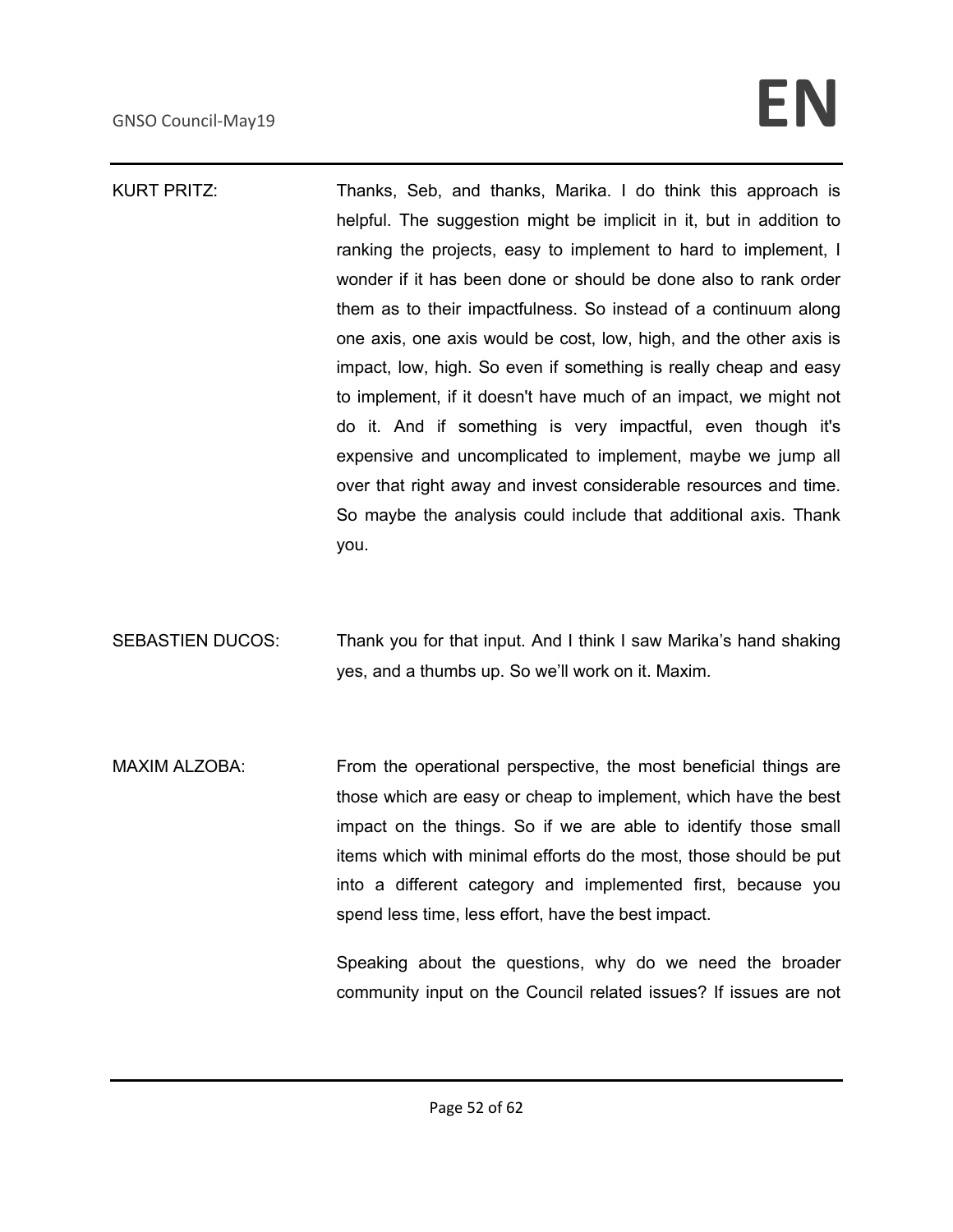related to Council, most probably, then do not need to appear somewhere in the Council or in the processes around it.

And speaking about regularity, I think we need to ensure we avoid the situation with the death of 1000 reviews, which we might see soon, when we will have to pass through many reviews at the same time, same people, and not necessarily the more often you make reviews—at some moment of time, you have the negative feedback when you do a review so often that you cannot do the actual work. We definitely need to avoid that. Thanks.

- SEBASTIEN DUCOS: Thank you, Maxim. Marika, did you want to answer to those questions?
- MARIKA KONINGS: Yeah, thanks, Sebastien. On the question of why do others need to be involved? I think there are some aspects here that are not Council only. Council is obviously involved, but it's not the only one that may be affected or impacted or have an opinion on. One example is, for example, the ODP. And I think a review is expected to happen, I think after the second ODP is completed. So that might be a conversation where obviously Council will or may have an opinion, but it's also something where stakeholder groups and constituencies may have an opinion. So that might be a specific aspect where collaboration may happen or where opinions of others need to feed in.

And similar, the policy and implementation recommendations. They were actually developed as well by a community group, I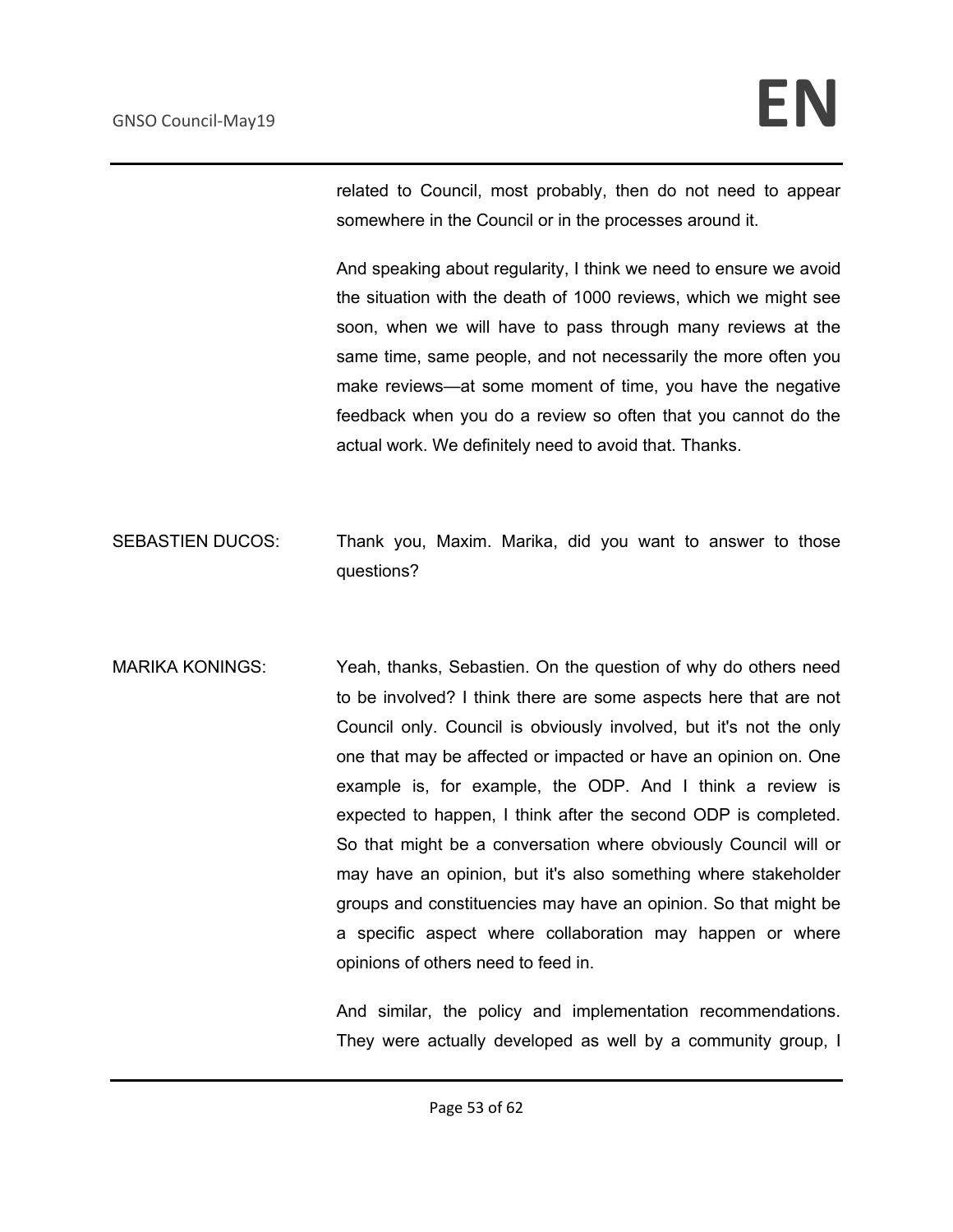think that consisted of representatives from GNSO but also outside of the GNSO. We may have ALAC participants, maybe GAC as well. So again, those are conversations where I think the Council does play kind of a leading role in chartering and forming and leading those types of reviews. But it's a broader community conversation that's involved.

So again, it's kind of a planning that would need to be factored in. And I think that's where a tracker could help. Of course, if the items that really don't belong there where the council doesn't play any kind of role whatsoever, obviously, they shouldn't appear on the tracker or maybe just for information purposes, but obviously, anything that's related to PDP at the end of the day, I think there is a role for the Council as a manager of the process. So there's always some kind of linkage, at least from my perspective. So I hope that answers the question.

- SEBASTIEN DUCOS: Thank you, Marika. I see also Tomslin's comment in chat on finding a way to keep the community continuously informed and maybe publish this tracker to the community or find other ways to socialize it. Seeing no further hands, thank you, Marika, very much for this. I think we'll go back to Steve's screen sharing and go back to the agenda. And a few points of AOB that we have.
- MARIKA KONINGS: If I can just ask one last question. So just kind of knowing from the staff side, there seems to be some support for this approach. Is there an expectation that based on this, we can kind of maybe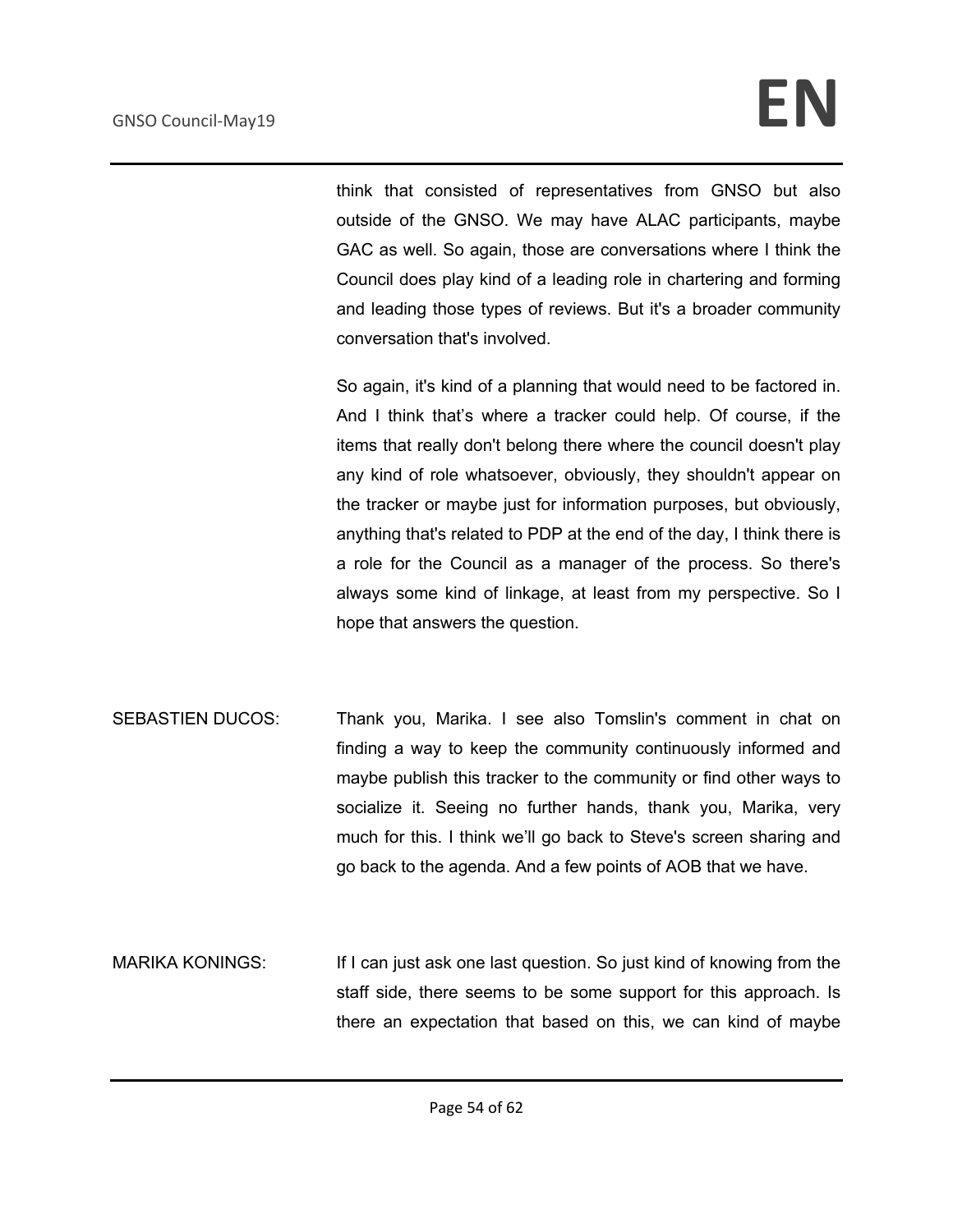develop the tracker and show more clearly what it would look like? Is this further conversation needed? Is any kind of formal decision expected? Just so I think we're clear on what our marching orders are.

SEBASTIEN DUCOS: Marching orders is a huge word. I would love to hear Philippe on this rather. But no, I think that yes, I think that at least a first example of what it could look like will help the conversation and will bring comments. So yes. For me, I think that is something that we should proceed with. And plus one, Sebastien. Thank you, Thomas.

> So if there are no further question, we'll go to any other business. So we have three items here. The second the, SO/AC chair roundtable update was a topic that was going to be handled by Philippe who did not leave me notes for it. So we will have to skip it and present it next time. And I will let him do it because I don't have the material for it.

> But item one, we had a request from our NomCom NCPH Councilor to say a few words. Paul was very patient because he asked us for this slot already two months ago, but was skipped last Council meeting. And so we ensured that he would have his hour of fame right now. So Paul, if you are available, I'll give you the mic.

SEBASTIEN DUCOS: Thanks, Seb. Yeah, this is going to be short. Basically, it's just a commercial for me to ask folks within the house to be in touch. I've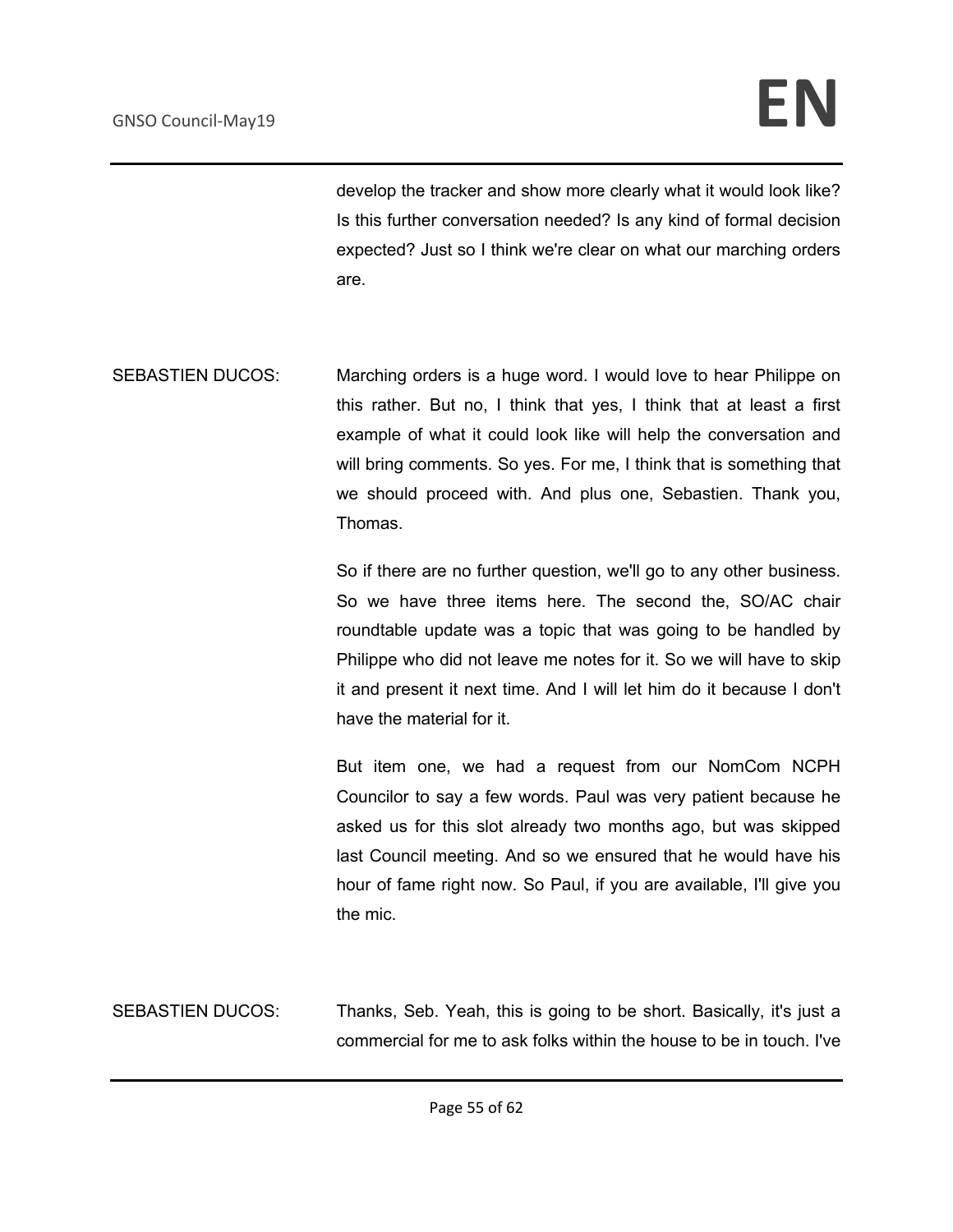# GNSO Council-May19 **EN**

been trying to reach out through the NCPH councilors list. I get feedback, I think in the ordinary course from the IPC and the BC just because of longstanding membership within the IPC and friends over at the BC. And I do get input from other folks within the house from time to time, but I really would love it if folks would reach out and let me help you with documents you're drafting or just for me to have your point of view on things before we go into these Council calls. All that would be helpful to help me do this job, which is not for any one constituency, but it's for everybody in the house. So anyways, that's my short commercial. Everybody's got my email address and phone number. I'm happy to talk to anybody at any time. Thanks so much.

SEBASTIEN DUCOS: Thank you, Paul. I don't want to speak for her but I know that Desiree who's the NomCom appointee for the CPH reached out to me early days when she joined the Council with exactly the same proposal and question and so yes, absolutely, we should. But I'll let everybody handle that the way they see fit. Thank you very much, Paul, for this.

> This leaves us with our very last item of discussion today, which is ICANN 74 planning, and I believe that Nathalie is going to update us on this. Yeah, go ahead.

NATHALIE PEREGRINE: Thank you very much, Sebastien. Just a few pointers. Right now we're expecting the schedule, which obviously will be extremely helpful for discussions, to be published in the next few days. The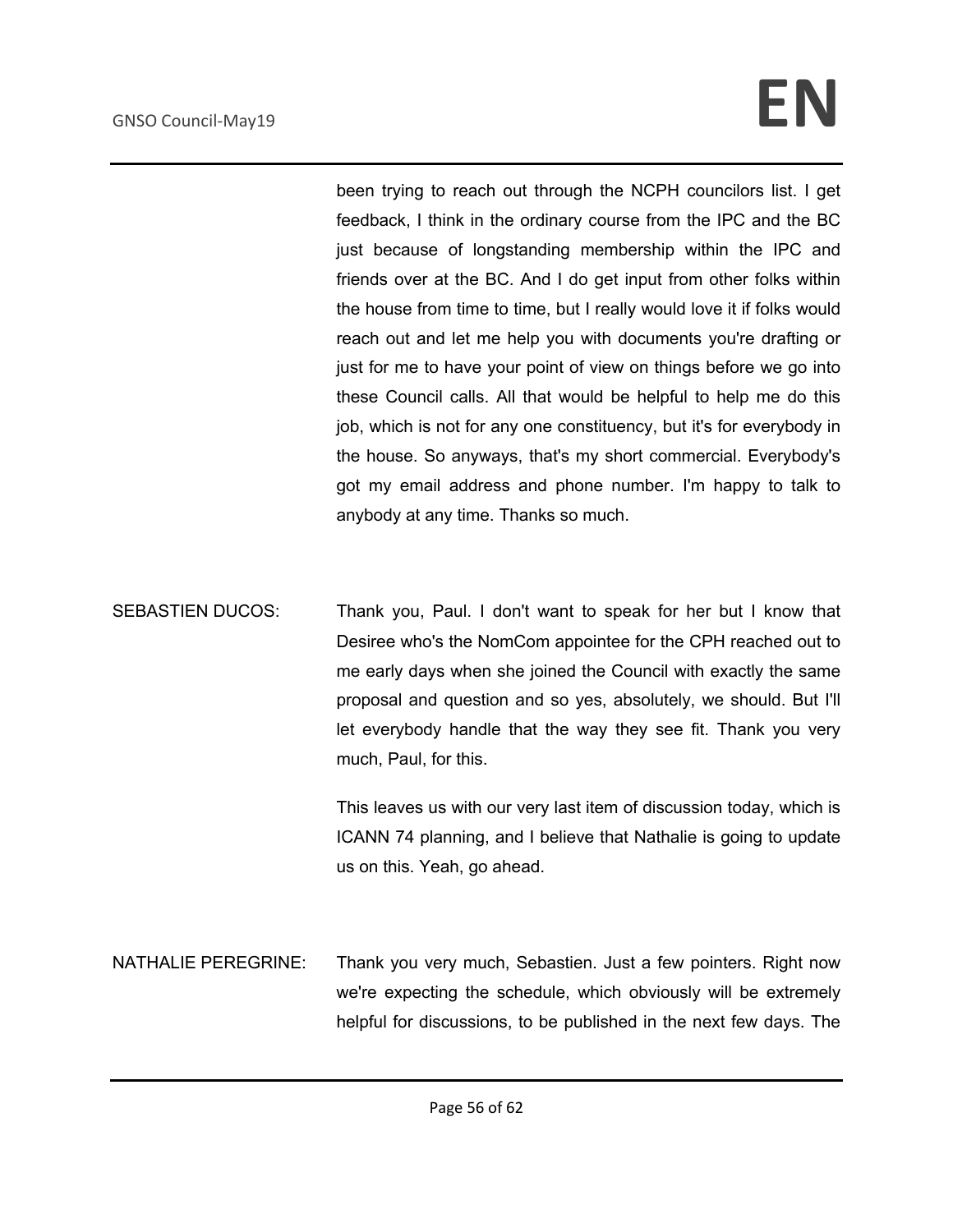minute it is ready, I will send out the e-mail reminding you what the steps are to sign up to sessions and how to download them. For now, if you have signed up to the website, you will see the prep week session schedule has been published.

So as a reminder, prep week takes place two weeks before the actual meeting. It's a virtual setting for obvious reasons, but does help replace the traditional updates which used to happen in the face to face session and maybe weren't necessarily leading to as much interaction as could be wished for. So a lot of the web sessions are meaningful and relevant to discussions which will take place during the face to face setting. So please as much as possible, at a minimum, attend the policy update webinar and the GNSO policy update webinar. You'll learn a lot.

For those councilors who are traveling to The Hague, you ought to have received your travel e-mails. You should be booked or in the process of finishing your booking. If you run into any issue, please email travel support, you ought to have received emails for them. And if you have other questions, please reach out to us. So GNSO [inaudible] icann.org and Terri Agnew, my colleague is your point of contact there, she'll be more than happy to help you.

Those of you who are also members of PDPs, EPDPs or scoping teams will have received a survey. And those of you who are not [and are only Council,] no need to panic. I'm just going to explain what that that's about. Given the health and safety restrictions in The Hague, there is social distancing in the meeting rooms and so there are mathematically fewer seats in attendance.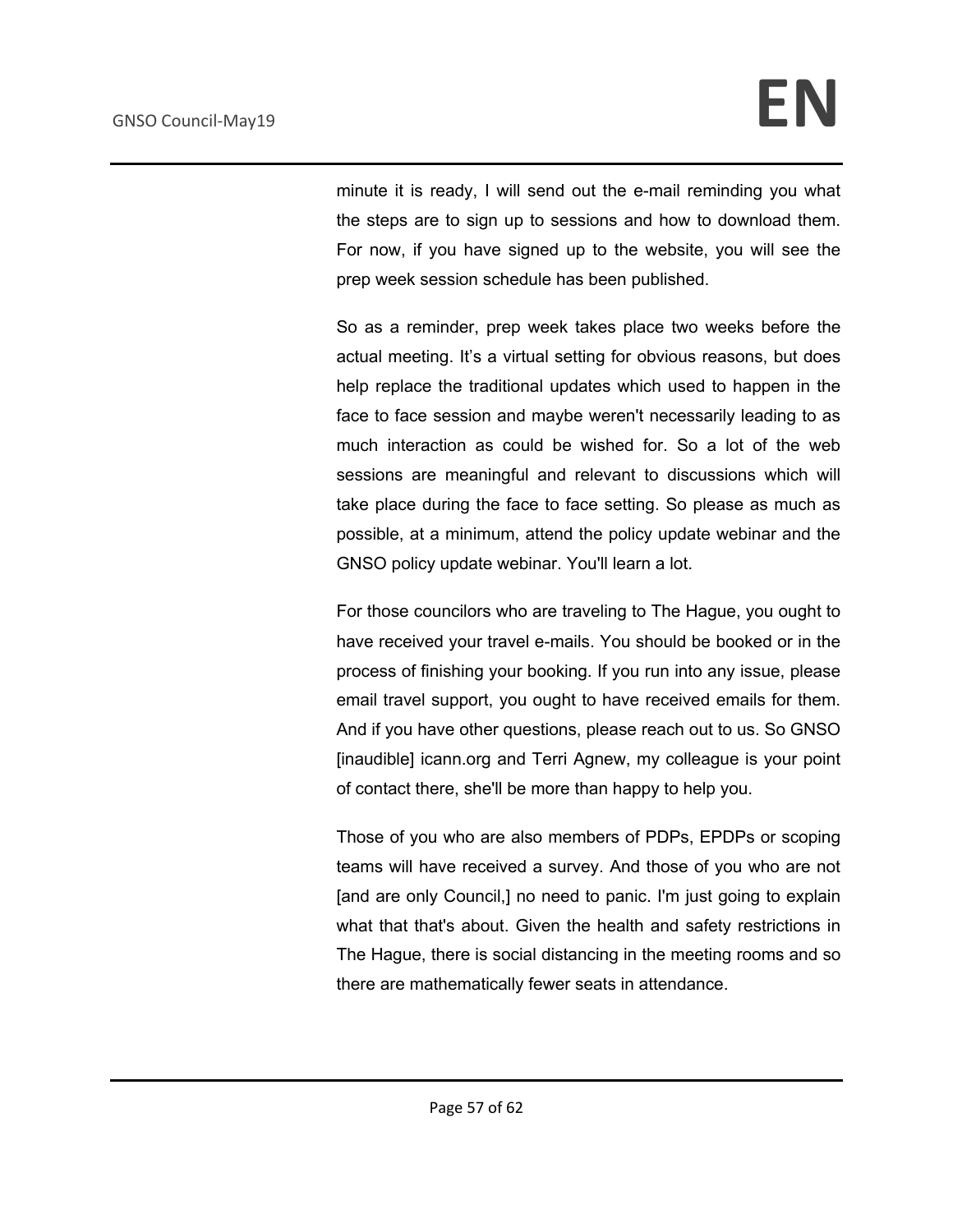In order to ensure that for example, all councilors are able to access the council sessions, we've submitted lists of priority seating per group and per activities. For example, all GNSO councilors, be it for the GNSO Council session, the Council wrap up, the joint meeting with the ccNSO and joint meeting with the GAC, you will have priority seating in the room for those sessions.

The same thing applies to the PDP, EPDP and scoping team members who have responded positively to the surveys and said yes, we will be in The Hague. Yes, I will be attending, for example, the transfer policy session, I am an active member. That means that your name is on the list to have a seat in that session.

Spaces are restricted unfortunately. So it means that it will be hard maybe to have everyone who would wish to observe the sessions in the room. But as a minimum, we can guarantee the active members have a seat.

So this initial survey sent by policy staff was to know how many members will travel. Once the schedule is published on the 23rd and again, if you're half listening, don't worry, I will send an email which will make a lot more sense. But once the schedule is published, as you access and download the sessions you wish to attend like you've done virtually for the last few ICANN meetings to add those sessions to your calendars, you will be asked whether you will be attending on site or not.

If for example, as you are a member of Council for example, of course, please say you're attending the Council session, but it's kind of overkill because your name is already on the list. So this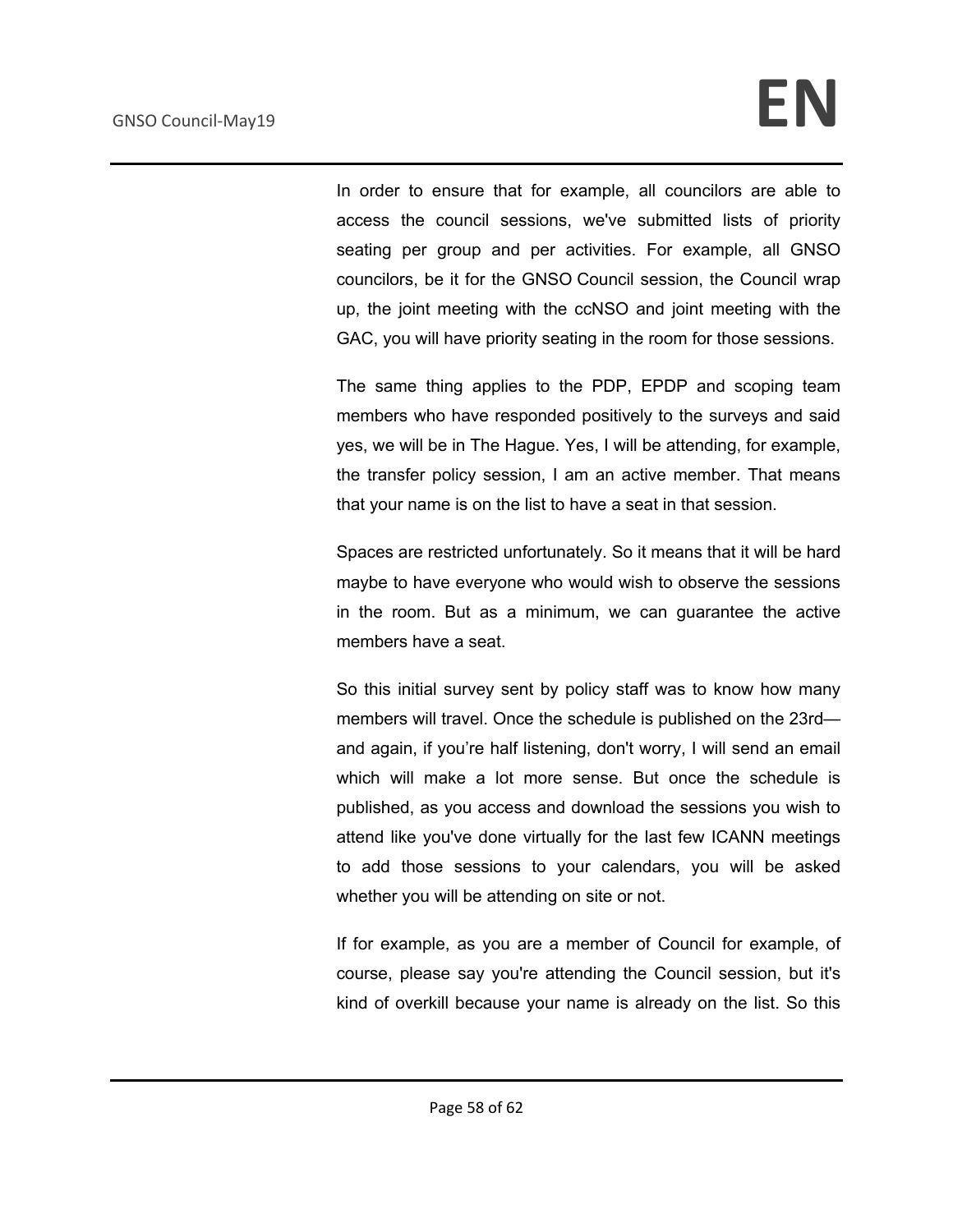signing up to a session will only mean that you have the access details on your calendar.

Regarding other sessions, however, it will be on a first come first served basis for observers. If you're not a member of the transfer PDP for example, but you really want to observe the session face to face, I will suggest and encourage you to sign up extremely fast in order to make sure you do get a seat in the attendance.

If you are not in the main meeting room, there will be what we call overflow and secondary rooms where there will be screens and microphones as they are in the main room. And you will be able to interact and go up to a standing mic to ask your questions. So these are slight differences. That is why it's key that you do the sign up on the registration as soon as possible once the schedule is out. I will remind you that in the next few days.

Regarding the different Council sessions, they are four. A joint session with the GAC and ccNSO, there's a traditional Council meeting, the two-hour meeting, and then the wrap up on the Thursday. If you cannot make any of those sessions, please let us know ahead of time.

And last but not least, the fun parts—and again, apologies for those not traveling to The Hague. Sebastien Ducos has very kindly helped and found a venue for the Council dinner which will take place on the Monday evening. Everyone has RSVP'd so please don't worry if you did a while ago and you can't remember. We have the final list of guests. I will be sending more information regarding the venue tomorrow. So please take a look at your emails tomorrow morning. And there'll be something to look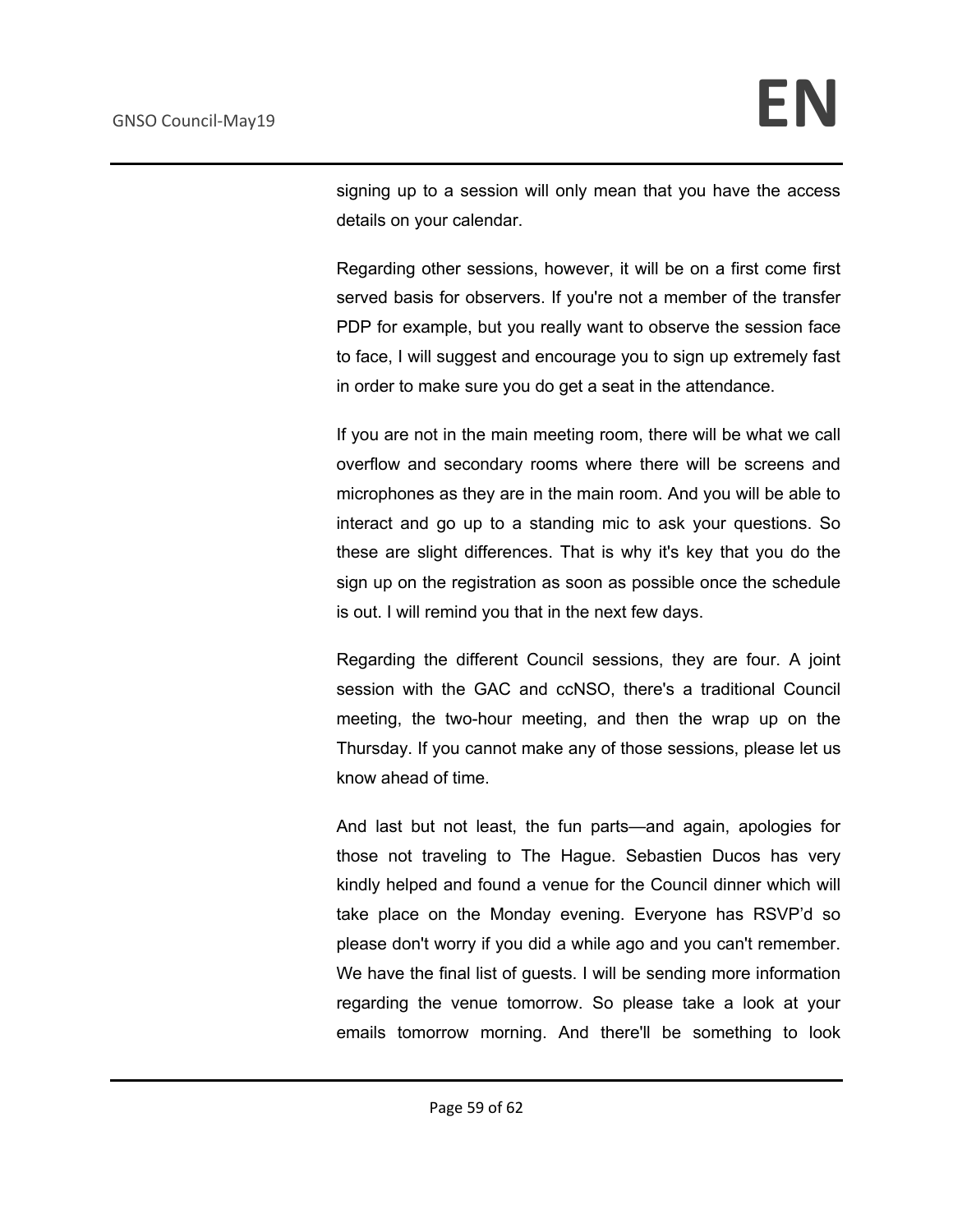forward to. If you have any questions or clarifications, please go ahead. I'll be happy to answer them.

- SEBASTIEN DUCOS: Thank you, Nathalie. There was a question from Maxim. So the prep week is two weeks before ICANN. Can you remind everybody what week that is?
- NATHALIE PEREGRINE: Prep week starts on Tuesday, May the 31st and goes through to Thursday, 2nd of June.
- SEBASTIEN DUCOS: Thank you very much. Was there any question from anyone? Obviously, you can always reach out to Nathalie directly or any of us. And we'll try to answer. I see a hand for Manju. Go ahead.
- MANJU CHEN: Thank you. Nathalie. I think you said we have four meetings, one GNSO Council meeting, one wrap up, one with the GAC and one with the ccNSO. Is that correct?

NATHALIE PEREGRINE: Correct.

MANJU CHEN: Are we not meeting with the Board?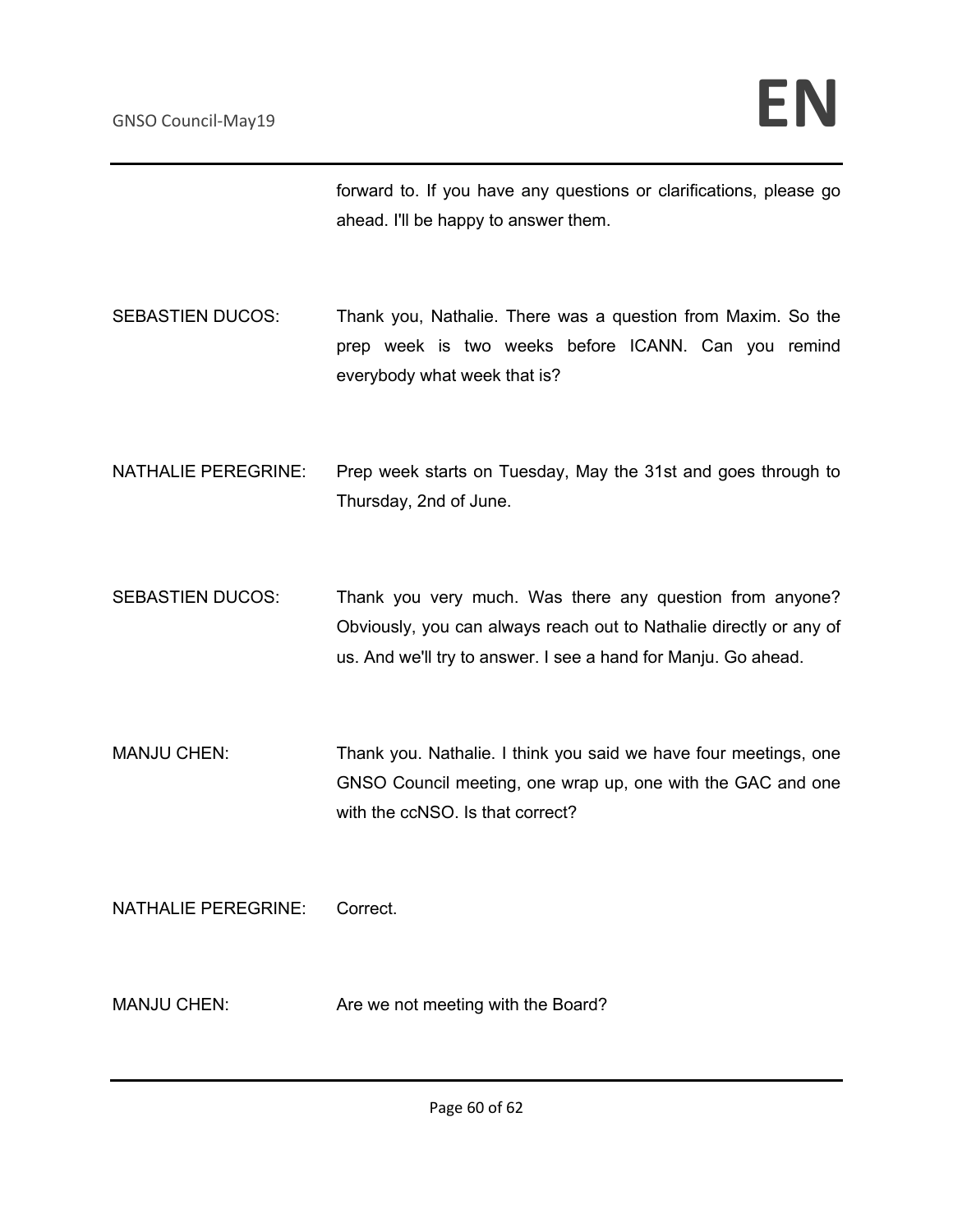NATHALIE PEREGRINE: No. So during the policy forum, the four-day meeting, there's generally no meeting with the Board. There have been a couple of exceptions to this. But the main reason for not meeting with the Board is that this would usually take place during the GNSO working session, which would be either on the Saturday or the Sunday, during either the first meeting of the year or the last meeting of the year.

> The policy forum being in the middle of the year and only four days focusing on PDP and SG/C work, it was decided that meetings with the Board could be requested but wouldn't be automatic as it can be for the other meetings.

> No, Manju, it is an excellent question because there have been exceptions. And GNSO Council leadership discussed this. Because there was the SO/AC chairs roundtable recently with the Board and potentially maybe a brainstorming session between the GNSO Council and GNSO appointed Board members coming up, it was decided to give priority to PDP and SG/C work for the return to face to face which hasn't taken place in years. But excellent point. Thank you for listening.

SEBASTIEN DUCOS: Thank you for that and all those clarifications. I wanted to give a personal shout out to Manju and other councilors in East Asia who woke up at 4:00 in the morning today for this session. So thank you very much for doing that and for actively participating.